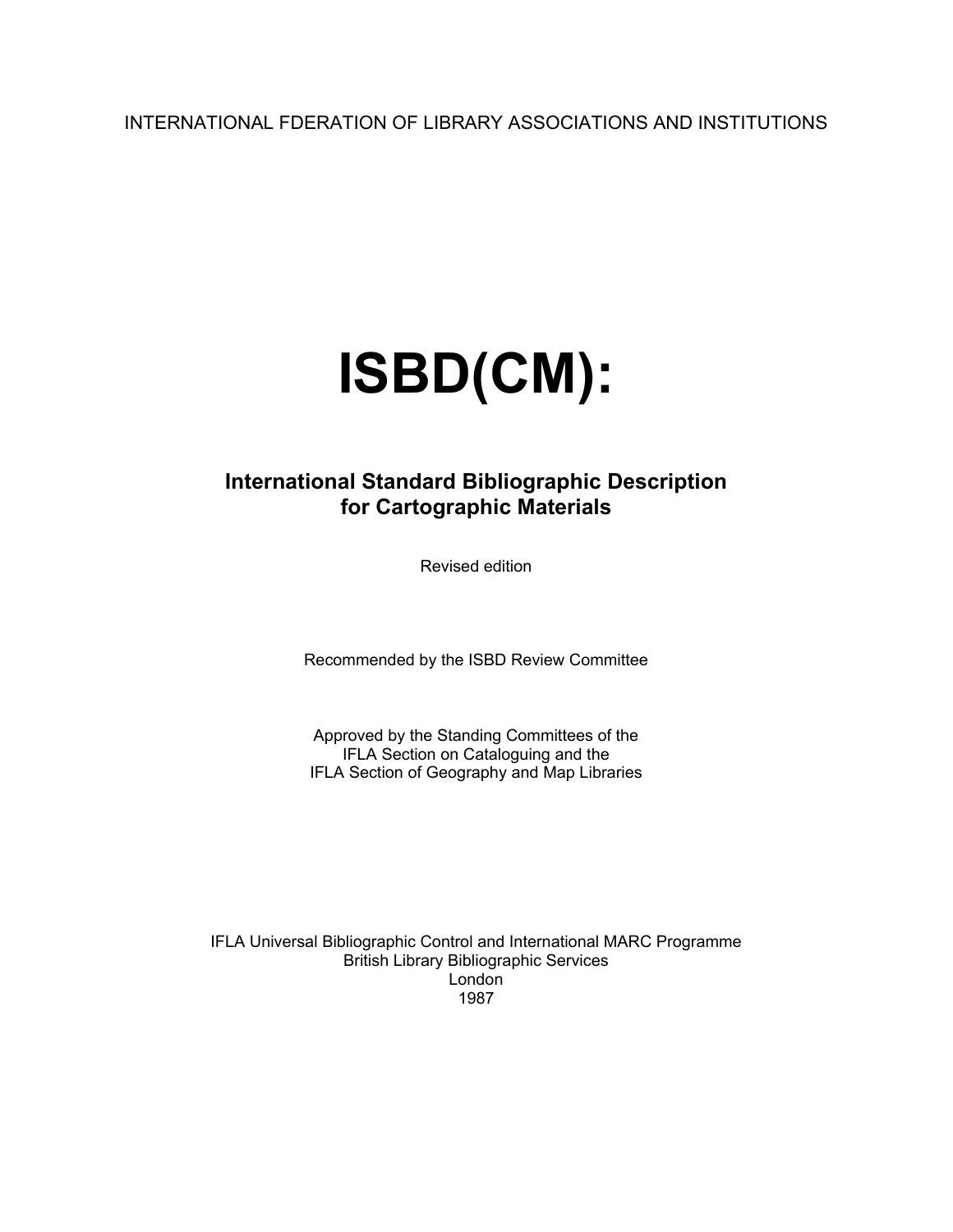# **CONTENTS**

| Introduction                                 |                                                                                                                                                                                                                                                                         | iii                                                                                   |
|----------------------------------------------|-------------------------------------------------------------------------------------------------------------------------------------------------------------------------------------------------------------------------------------------------------------------------|---------------------------------------------------------------------------------------|
|                                              | Preliminary notes                                                                                                                                                                                                                                                       | 1                                                                                     |
| <b>Misprints</b>                             | Scope, purpose and use<br><b>Definitions</b><br>Comparative outline of the ISBD(G) and the ISBD(CM)<br>Punctuation<br>Sources of information<br>Language and script of the description<br>Abridgements and abbreviations<br>Capitalization<br>Examples<br>Symbols, etc. | $\mathbf{1}$<br>$\sqrt{2}$<br>$\,6\,$<br>11<br>12<br>13<br>13<br>14<br>14<br>14<br>14 |
|                                              | Specification of elements                                                                                                                                                                                                                                               | 15                                                                                    |
| 1.<br>2.<br>3.<br>4.<br>5.<br>6.<br>7.<br>8. | Title and statement of responsibility area<br><b>Edition</b> area<br>Mathematical data area<br>Publication, distribution, etc., area<br>Physical description area<br>Series area<br>Note area<br>Standard number (or alternative) and terms of availability area        | 15<br>24<br>26<br>30<br>36<br>39<br>43<br>48                                          |
| Appendices                                   |                                                                                                                                                                                                                                                                         | 50                                                                                    |
| А.<br>В.<br>C.<br>D.<br>Ε.                   | Multi-level description<br><b>Bi-directional records</b><br>Specific material designations<br><b>French Examples</b><br><b>English Examples</b>                                                                                                                         | 50<br>53<br>54<br>55<br>58                                                            |
| Index                                        |                                                                                                                                                                                                                                                                         | 60                                                                                    |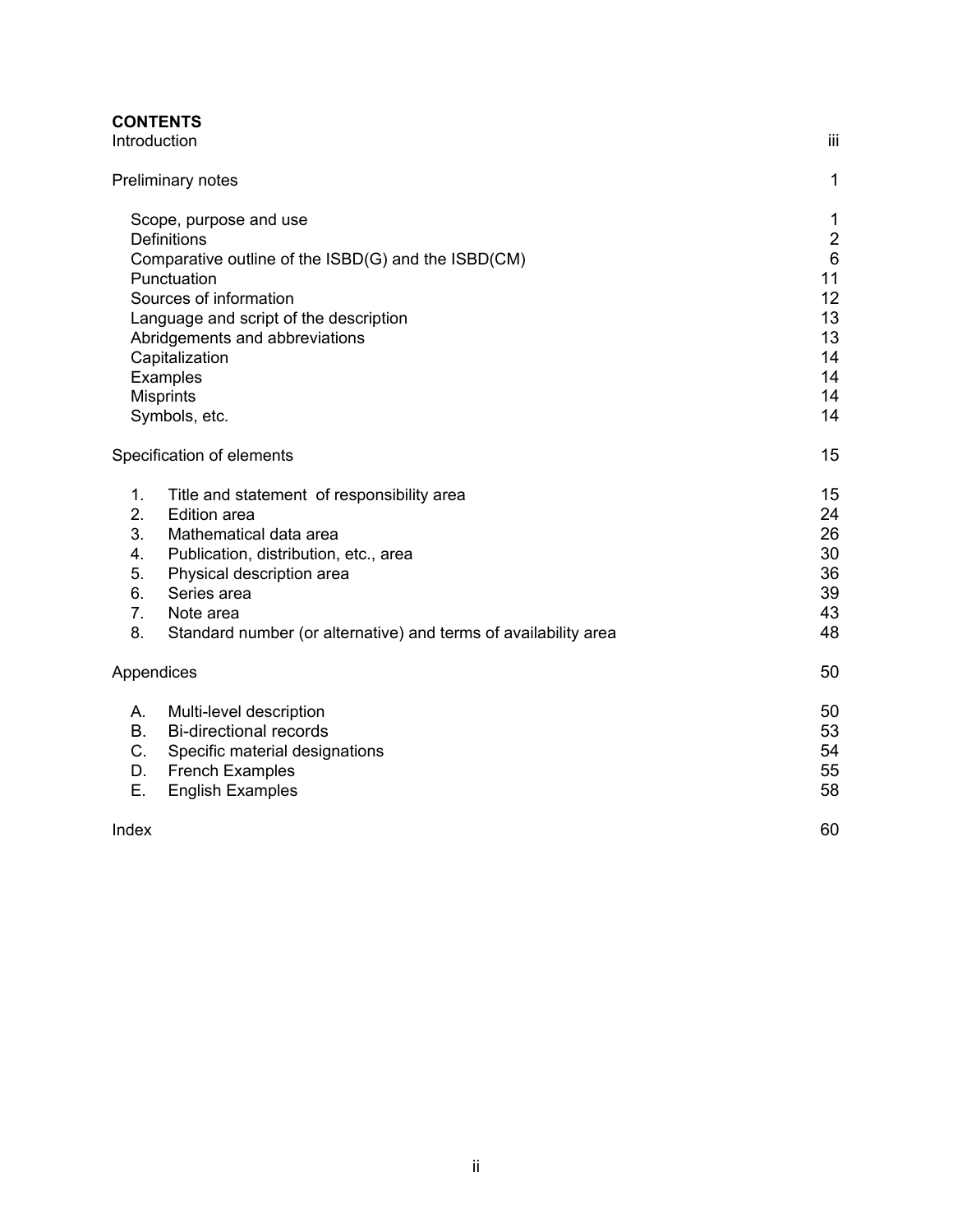#### <span id="page-2-0"></span>**INTRODUCTION**

International Standard Bibliographic Description arose out of a resolution of the International Meeting of Cataloguing Experts, organized by the IFLA Committee on Cataloguing at Copenhagen in 1969, that a standardization of the form and content of bibliographic description be established.<sup>[1](#page-2-1)</sup> The International Standard Bibliographic Description for Monographic Publications was the first of the ISBDs created pursuant to the mandate of 1969. The first text of the ISBD(M) was published in 1971 as a set of recommendations. By 1973 this text had been adopted by a number of national bibliographies and, with translations of the original English text into several other languages, had been taken into account by a number of cataloguing committees in redrafting national rules for description. By this time it had also been noted that the printed word is only one of the means of documentary transmission through which the communication needs of individuals and institutions are served, and that a standardized descriptive structure for documentary materials other than books should be addressed by IFLA's programme for International Standard Bibliographic Description. Late in 1973 the IFLA Sub-section of Geography and Map Libraries suggested the establishment of a Joint Working Group with the IFLA Committee on Cataloguing to draft an International Standard Bibliographic Description for maps, and by early October 1974 the Working Group had been established. Almost two years of intense work followed with three successive drafts of the full text produced.

In August 1975 the Joint Steering Committee for Revision of the Anglo-American Cataloguing Rules proposed to the IFLA Committee on Cataloguing that a general international standard bibliographic description suitable for all types of library materials should be developed, and the ISBD(G) was published in 1977. The work on the ISBD(CM) was fully coordinated with the developing ISBD(G), and thus when the first published ISBD(CM) appeared (also in 1977) as the recommendations of the Joint Working Group, it conformed to the structure of the ISBD(G).

In August 1977, at meetings held during the IFLA World Congress, Brussels, the Standing Committee of the IFLA Section on Cataloguing made important new decisions in relation to IFLA's programme of ISBDs. It was agreed that all ISBD texts would be fixed to a life of five years, after which revision would be considered for all the texts, or for particular texts. Consequent on this decision, an ISBD Review Committee was formed by IFLA and met in London on 10-11 August 1981. Plans were made to review and revise as necessary the four ISBDs: ISBD(CM), ISBD(NBM), ISBD(S) (all first published in 1977), and ISBD(M) (latest edition published in 1978). A working group was appointed for each ISBD, with the chairman in each case selected from the membership of the ISBD Review Committee. Several years of experience with these four ISBDs had shown that they are widely consulted (as when used as standard source documents for the production of cataloguing codes) and are also widely applied (as in the case of countries without national cataloguing codes). This practical experience with the texts provided many valuable ideas for their further improvement, and the following major actions were identified as necessary:

- (1) clarify wording and achieve consistency of definitions and stipulations;
- (2) make the ISBDs hospitable to non-roman scripts;
- (3) review the use of the equals sign;
- (4) include more and better examples;
- (5) consider the comments especially from IASA and IAML on (NBM).

<span id="page-2-1"></span> $\frac{1}{1}$  Report of the International Meeting of Cataloguing Experts, Copenhagen, 1979. *Libri*, vol. 20 no. 1, 1970; pp. 115-116.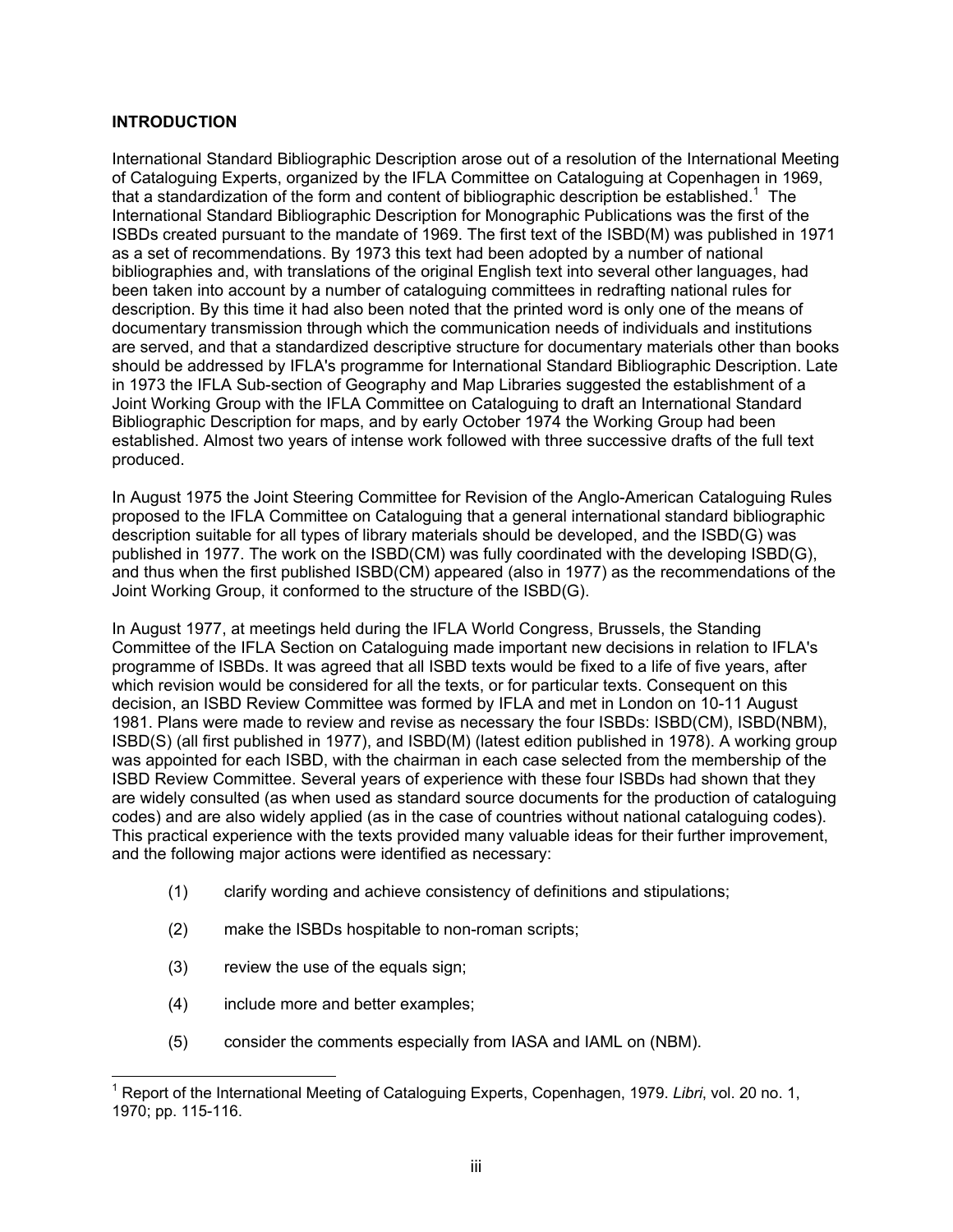The need for action relating to consistency arose from the fact that the separately produced texts needed particularly to be harmonized for wording, inclusion of stipulations, etc., with specifications made identical in the four texts, insofar as the characteristics of the four different categories of material would allow.

When it became clear that the harmonization mentioned above would entail most of the work, the IFLA International Office for UBC produced an editorial document to guide the task of harmonization. A second meeting of the ISBD Review Committee was held, also in London, 19-21 January 1983, and the first revised drafts were mailed soon thereafter, with a review period held 31 July 1983-31 January 1984. Comments were received from individuals and institutions worldwide, providing many helpful points for the working groups to consider as they continued to work on the necessary revisions.

The chairmen of the working groups produced a second draft of the four revised texts taking all suggestions and comments into account, and a third draft was subsequently produced by staff at the Library of Congress on the basis of a harmonizing comparison of the four texts. This third draft was resubmitted to the chairmen who reviewed it, made necessary emendations and pointed to unresolved problems. In a final exercise, in consultation with the four chairmen and with Barbara Jover (then UBC Programme Officer), all problems were resolved and a final text was produced. All of the work from the point of the first drafts onward entailed more time and more work than was anticipated by the schedules formulated in 1981 and 1983. Acknowledgement must be given to all who commented on drafts or who served in any other way as informal consultants. For the work done for all texts, to ensure that decision making was coordinated and that decisions made were implemented accurately, special thanks are due also both to Barbara Jover and to staff at the Library of Congress.

The ISBD(CM) includes an index and four appendices. The first appendix offers a generally standardized prescription for the special technique of multi-level description. The second appendix carries out a measure of the thrust mentioned above to satisfy users working with oriental publications: it provides a brief sketch of the way in which data should be transcribed when partly in a script reading from right to left and partly in a script reading from left to right. The third appendix contains a list of specific material designations. A final appendix conveys the examples formulated to offer an illustration of the result of applying ISBD stipulations in all areas of a record.

This new edition of the ISBD(CM) has been approved by the IFLA Section on Cataloguing and the IFLA Section of Geography and Map Libraries.

February 1987 **Review Committee Review Committee** 

Washington, D.C. and Paris **Lucia J. Rather, Chairman, ISBD** Monique Pelletier, Chairman, ISBD(CM) Working Group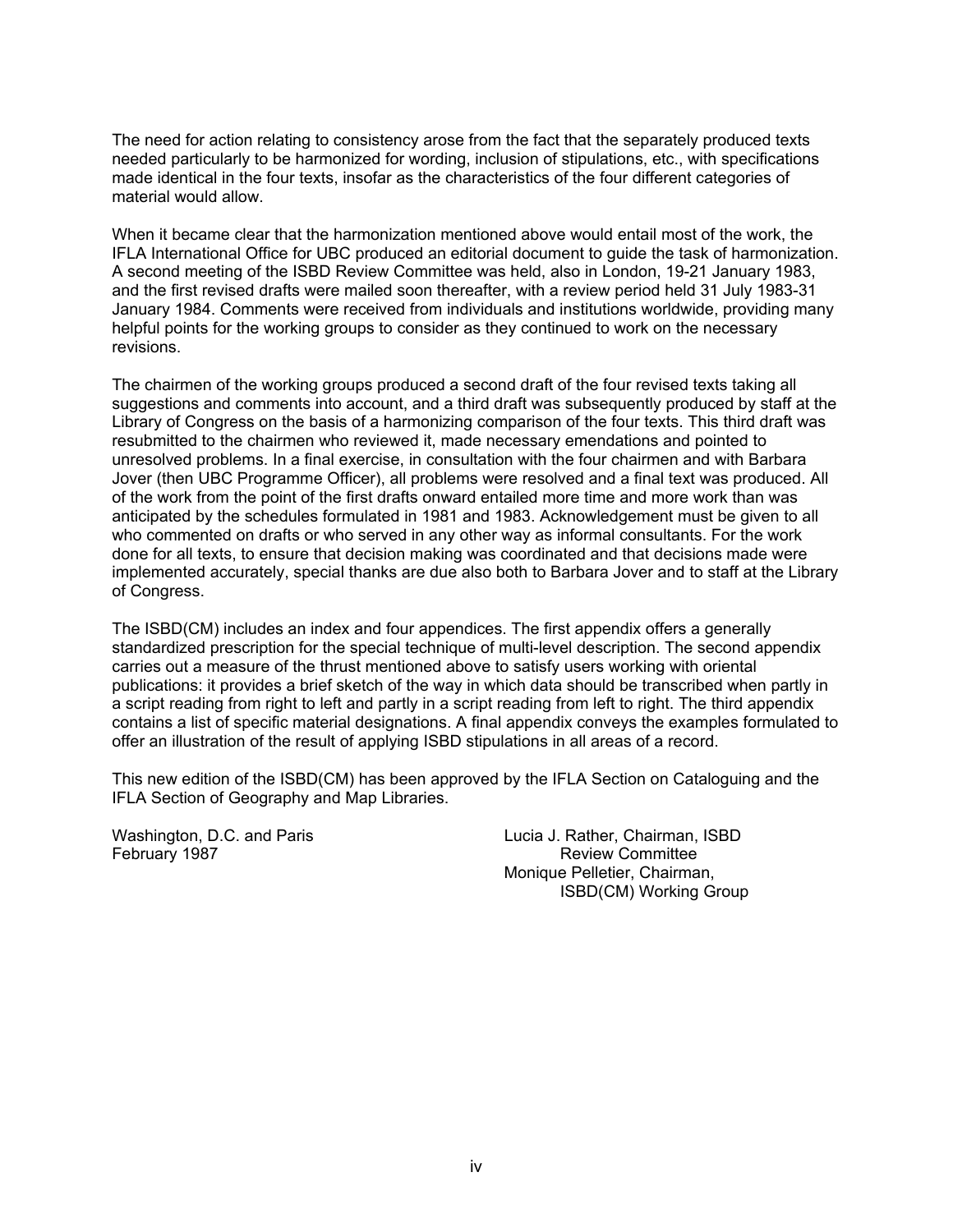# **Members of the ISBD Review Committee**

| Lucia J. Rather (Chairman)   | Director for Cataloging, Library of Congress                                                  |
|------------------------------|-----------------------------------------------------------------------------------------------|
| <b>Beatrice Bankole</b>      | Chief, Bibliographic Services Division, National<br>Library of Nigeria                        |
| <b>Irmgard Bouvier</b>       | Zentrale Redaktions- and koordinierungsstelle,<br>RAK, Deutsche Bibliothek, Frankfurt am Main |
| <b>Richard Christophers</b>  | Head of Bibliographic Systems, Humanities and<br>Social Sciences, British Library             |
| Lenore Coral                 | Music Librarian & Senior Lecturer, Cornell<br><b>University</b>                               |
| Françoise Finelli            | Conservateur, Centre bibliographique national,<br>Bibliothèque nationale                      |
| Svante Hallgren              | Bibliotekstjänst, AB, Distributionen, Larsboda                                                |
| <b>Frances Hinton</b>        | Chief, Processing Division, Free Library of<br>Philadelphia                                   |
| Heinz Lanzke                 | Abteilung Deutsches Musikarchiv, Deutsche<br><b>Bibliothek</b>                                |
| C. F. Lee                    | Assistant Librarian, Chinese University of Hong<br>Kong                                       |
| Wolfgang Löhner              | Chief, Section for the Promotion of Methods,<br>Norms, and Standards, Unesco Division of PGI  |
| Mariam Abdul Kadir           | Cataloguing Division, National Library of<br>Malaysia                                         |
| <b>Christopher Ravilious</b> | Sub-Librarian, University of Sussex                                                           |
| Marie Rosenbaum              | Director, ISDS International Centre                                                           |
| Monique Pelletier            | Conservateur en Chef, Département des cartes<br>et des plans, Bibliothèque nationale          |
| Judith Szilvássy             | Head of Department, National Széchényi Library                                                |
| <b>Hiroshe Tanabe</b>        | Tsurumi University, Yokohama                                                                  |
| Olga Babkina                 | Gosudarstvennaya Biblioteka, Moskva                                                           |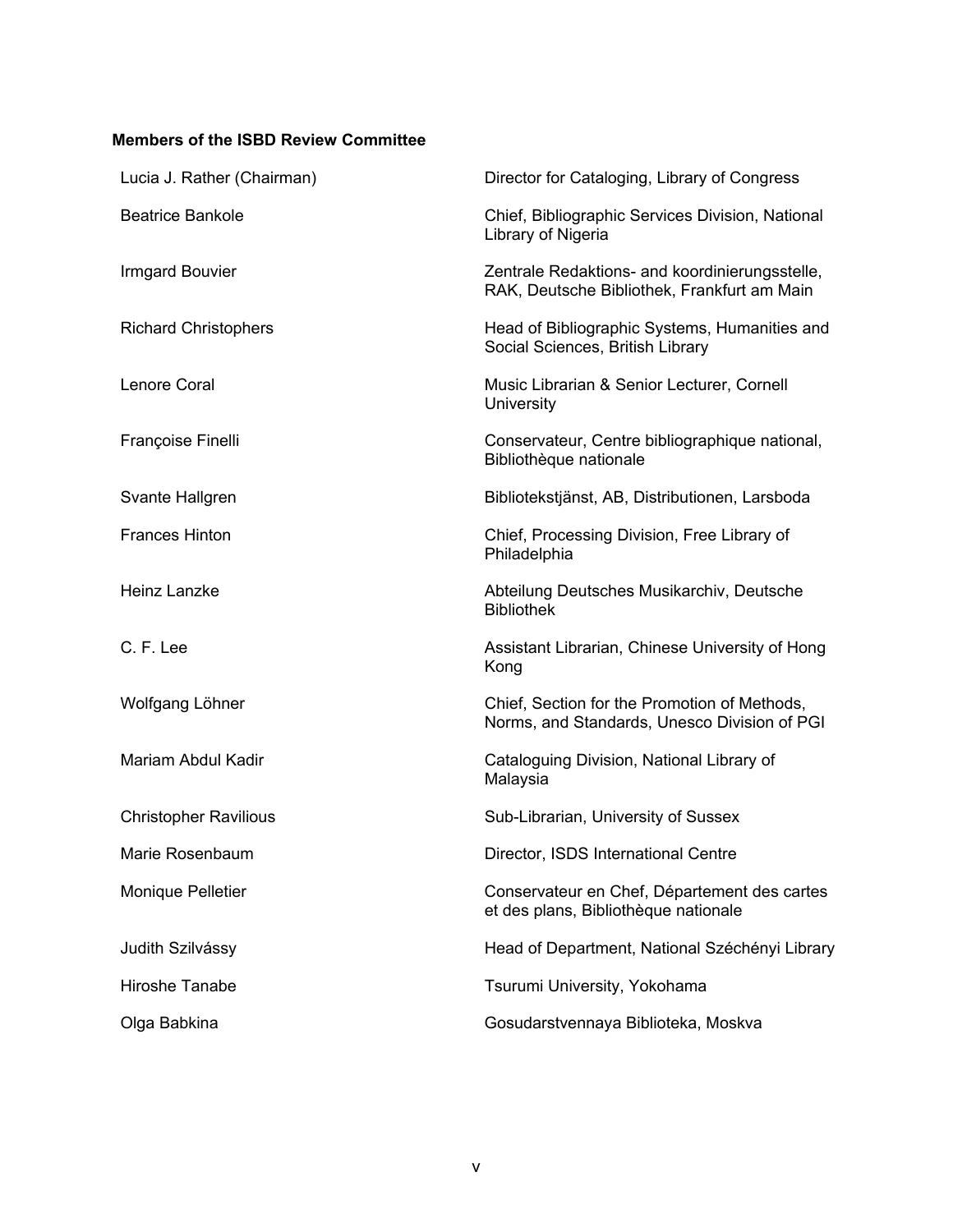# **Members of ISBD(CM) Working Group:**

Monique Pelletier (chairman) Maria Chu Anna Kozlova Sarah Tyacke Lothar Zögner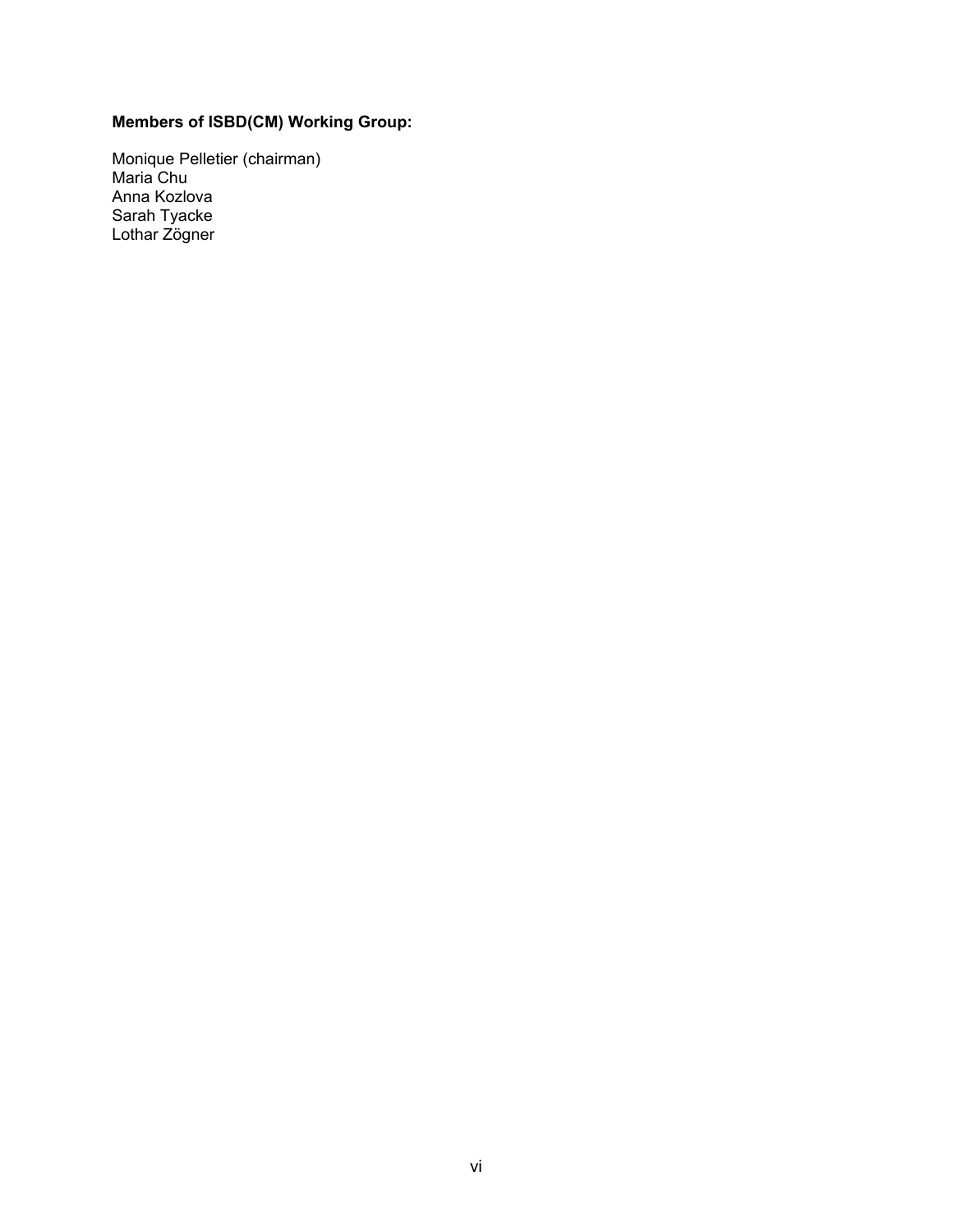# <span id="page-6-0"></span>**0 PRELIMINARY NOTES**

# 0.1 **Scope, purpose and use**

# 0.1.1 Scope

The International Standard Bibliographic Description for Cartographic Materials - referred to hereinafter as the ISBD(CM) - specifies the requirements for the description and identification of such materials, assigns an order to the elements of the description and specifies a system of punctuation for the description. Its provisions relate first to the bibliographic records produced by national bibliographic agencies (in issues of the printed national bibliography, in other printed records and in associated machine-readable data files), and second to bibliographic records of other cataloguing agencies, whether in machine-readable or printed form. (In the case of bibliographic data stored in a machine-readable medium, the ISBDs prescribe display conventions for eyereadable output, such as online displays or printed products, rather than the data structure used within the machine-readable medium itself.)

Cartographic materials are all materials representing, in whole or in part, the earth or any celestial body at any scale, such as two- and three-dimensional maps and plans; digital maps; aeronautical, navigational and celestial charts; globes; block-diagrams; map sections; aerial, satellite and space photographs; remote-sensing imagery; atlases; bird's-eye views, etc.

ISBD(CM) is primarily concerned with current publications in eye-readable form, such as printed maps, plans and globes. It also makes some provisions for the special cataloguing problems of older publications and manuscript maps.

ISBD(CM) is one of several published ISBDs; the others cover monographic publications (ISBD(M)), pre-1801 monographs (ISBD(A)), printed music (ISBD(PM)), non-book materials (ISBD(NBM)), serials (ISBD(S)). Each ISBD is intended to embody a coherent set of stipulations for the category of materials with which it deals. Users will, on occasion, need to refer to several ISBDs, either for the purpose of describing an item falling within the sphere of interest of two separate ISBDs (for example, a map published as a microform), or for guidance on such matters as the treatment of special data for which the ISBD(CM) does not provide (for example, for the pagination of atlases). All the ISBDs are based on the general ISBD (ISBD(G)) (see comparative outline at 0.3).

# 0.1.2 Purpose

The primary purpose of the ISBDs is to provide the stipulations for compatible descriptive cataloguing worldwide in order to aid the international exchange of bibliographic records between national bibliographic agencies and throughout the international library and information community. By specifying the elements of a bibliographic description and by prescribing the order in which those elements should be presented and the punctuation by which they should be demarcated, the ISBDs aim to (A) make records from different sources interchangeable, so that records produced in one country can be easily accepted in library catalogues or other bibliographic lists in any other country; (B) assist in the interpretation of records across language barriers, so that records produced for users of one language can be interpreted by users of other languages; and (C) assist in the conversion of bibliographic records to machine-readable form.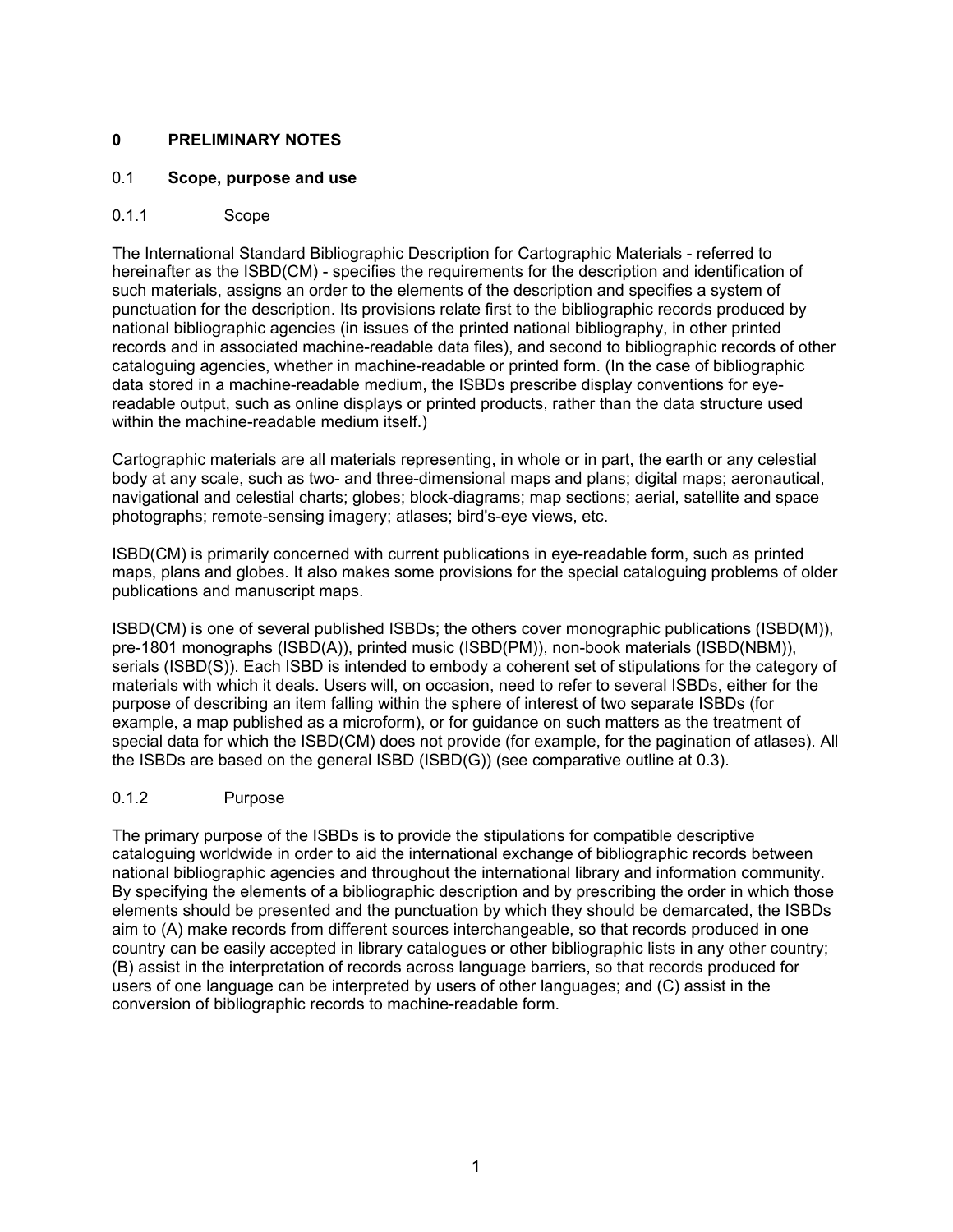#### <span id="page-7-0"></span>0.1.3 Use

The ISBDs provide stipulations to cover the maximum amount of descriptive information required in a range of different bibliographic activities, and therefore include elements which are essential to one or more of those activities, but not necessarily to all.

It is recommended that the national bibliographic agency in each country, in accepting the responsibility of creating the definitive record for each item issued in that country, prepare the definitive description containing all the mandatory elements set out in the relevant ISBD insofar as the information is applicable to the item being described. Certain elements are designated as optional and information on these can be included or omitted at the discretion of the agency.

Other cataloguing organizations have a wider choice as they are not providing the definitive record for international exchange. They can select ISBD elements, mandatory or optional, for inclusion in their own records, provided that the elements selected are given in the prescribed order and transcribed with the prescribed punctuation according to the relevant ISBD.

The ISBD description forms a part of a complete bibliographic record and is not normally used by itself. The other factors which make up a complete bibliographic record, such as headings, subject information, uniform titles, filing devices and tracings, are not included in the ISBD stipulations. The rules for such factors are normally given in cataloguing codes.

#### . 0.2 **Definitions**

Definitions are given for those terms used in the ISBD(CM) in a special sense, or in one of several senses in general use. Some terms used in the normal bibliographic sense are also defined.

| <b>Accompanying material</b>              | Any material accompanying the main part(s) of the item<br>being described, and intended to be used with it.                                                                                                                                                                                                  |
|-------------------------------------------|--------------------------------------------------------------------------------------------------------------------------------------------------------------------------------------------------------------------------------------------------------------------------------------------------------------|
| <b>Accompanying material</b><br>statement | A brief description of accompanying material.                                                                                                                                                                                                                                                                |
| <b>Alternative title</b>                  | The second part of a title proper that consists of two parts<br>(each of which has the form of a title), joined by the word<br>"or" or its equivalent in another language.                                                                                                                                   |
| <b>Area</b>                               | A major section of the bibliographic description,<br>comprising data of a particular category or set of<br>categories.                                                                                                                                                                                       |
| <b>Avant-titre</b>                        | Other title information introducing the title proper, and<br>occurring above the item's title proper on the item.                                                                                                                                                                                            |
| <b>Bibliographic description</b>          | A set of bibliographic data recording and identifying an<br>item.                                                                                                                                                                                                                                            |
| <b>Common title</b>                       | That part of the title which is carried by a group of related<br>items in addition to their different section titles. The<br>common title serves to indicate this relationship and<br>together with the section title identifies a given item. The<br>common title may also be common to a main item and its |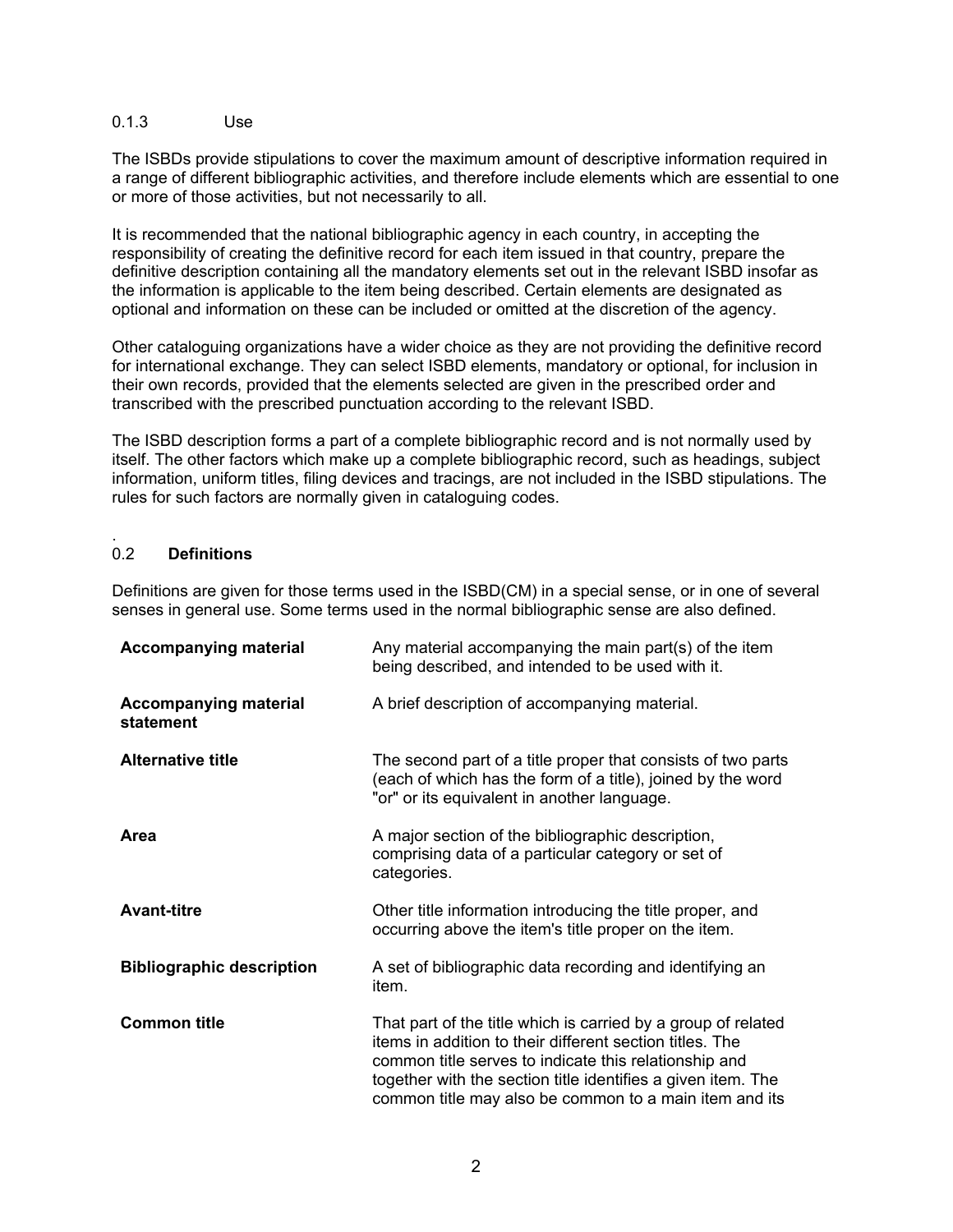|                                                                 | supplement(s) and to a main series and its sub-series<br>when the supplement(s)/sub-series has (have)<br>dependent title(s).                                                                                                                                                                                                     |
|-----------------------------------------------------------------|----------------------------------------------------------------------------------------------------------------------------------------------------------------------------------------------------------------------------------------------------------------------------------------------------------------------------------|
| <b>Container</b>                                                | Any housing for an item, a group of items, or part of an<br>item, which is physically separable from the material<br>being housed.                                                                                                                                                                                               |
| <b>Dependent title</b>                                          | A title which by itself is insufficient to identify an item and<br>which requires the addition of the common title, or the<br>title of the main item or the title of the main series.<br>Examples are section titles, some supplement titles and<br>some titles of sub-series.                                                   |
| <b>Edition</b>                                                  | All copies of an item produced from substantially the<br>same original input and issued by the same agency,<br>whether by direct contact or by photographic or other<br>methods. See also Facsimile reprint.                                                                                                                     |
| <b>Edition statement</b>                                        | A word or phrase, or a group of characters, indicating that<br>an item belongs to an edition.                                                                                                                                                                                                                                    |
| <b>Element</b>                                                  | A word or phrase, or a group of characters, representing<br>a distinct unit of bibliographic information and forming<br>part of an area of the bibliographic description.                                                                                                                                                        |
| <b>Facsimile reprint</b>                                        | An item in which the main part is reproduced exactly from<br>an earlier edition.                                                                                                                                                                                                                                                 |
| <b>General material</b><br>designation                          | A term indicating, broadly, the class of material to which<br>an item belongs.                                                                                                                                                                                                                                                   |
| Impression                                                      | All copies of an edition produced at one time or in one<br>operation.                                                                                                                                                                                                                                                            |
| <b>ISBN</b> (International<br><b>Standard Book</b><br>Number)   | A ten-figure number including a check digit and preceded<br>by an alphabetic prefix. The ISBN identifies an edition of<br>a work issued by one specific publisher and is unique to<br>that edition. It is assigned by the national ISBN agency<br>and is based on the ISO standard ISO 2108-1978.                                |
| <b>ISSN</b> (International<br><b>Standard Serial</b><br>Number) | An eight-figure number including a check digit and<br>preceded by an alphabetic prefix. The ISSN together with<br>the key title uniquely identifies a particular serial title (see<br>ISDS Manual, Part 1). It is assigned by the International<br>Serials Data System (ISDS) and is based on the ISO<br>standard ISO 3297-1986. |
| <b>Item</b>                                                     | A physical manifestation of a work or group of works in<br>any form, considered as an entity and as such forming<br>the basis for a single bibliographic description.                                                                                                                                                            |
| <b>Main series</b>                                              | A numbered series which contains one or more sub-                                                                                                                                                                                                                                                                                |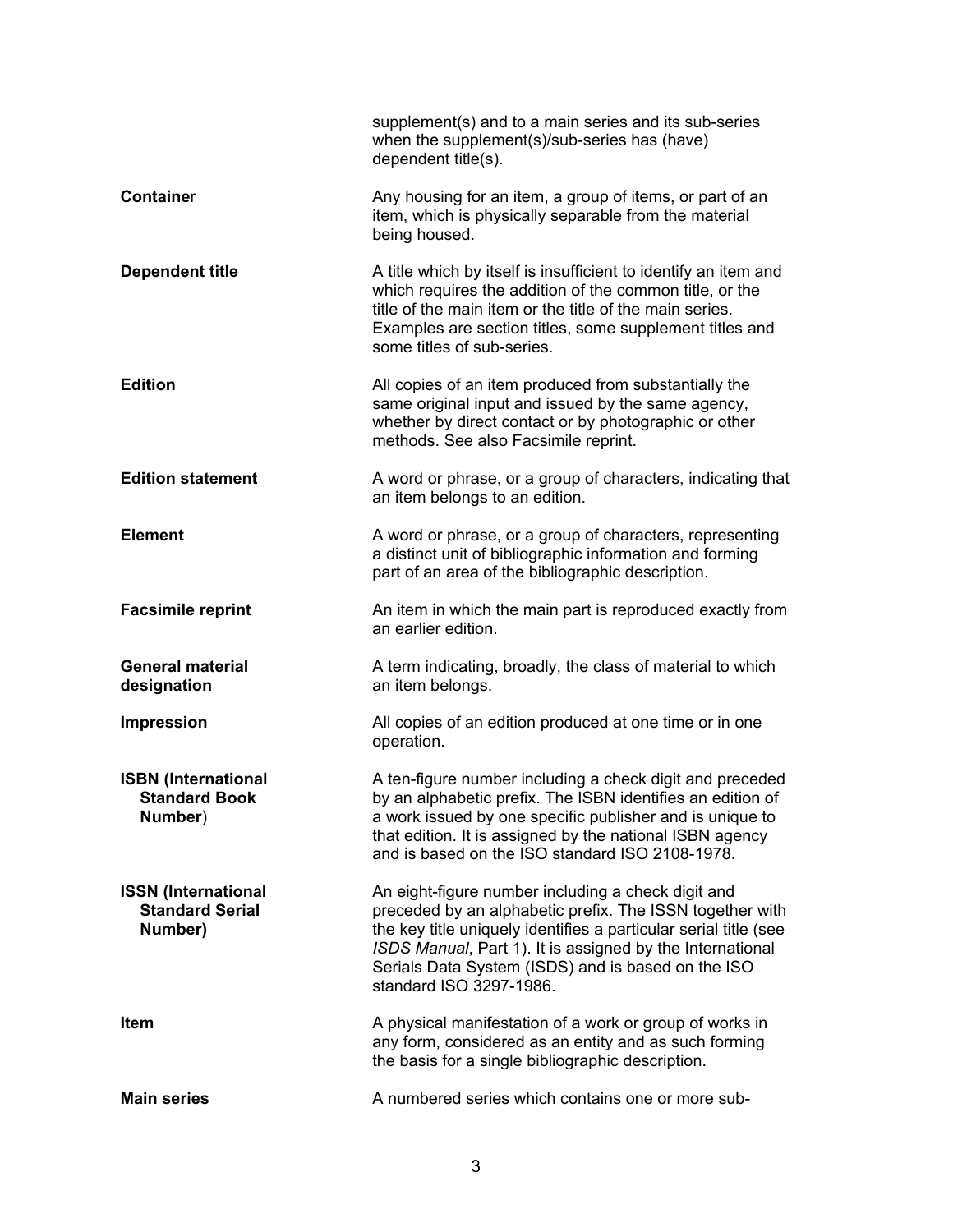|                                   | series.                                                                                                                                                                                                                                                                                                                                                                                                                                                                                                                                                                                                                                                                                                                                                                  |
|-----------------------------------|--------------------------------------------------------------------------------------------------------------------------------------------------------------------------------------------------------------------------------------------------------------------------------------------------------------------------------------------------------------------------------------------------------------------------------------------------------------------------------------------------------------------------------------------------------------------------------------------------------------------------------------------------------------------------------------------------------------------------------------------------------------------------|
| <b>Map projection</b>             | Any systematic arrangement of meridians and parallels<br>portraying the curved surface of a celestial sphere or<br>spheroid upon a plane.                                                                                                                                                                                                                                                                                                                                                                                                                                                                                                                                                                                                                                |
| <b>Map series</b>                 | A number of related but physically separate and<br>bibliographically distinct cartographic units intended by<br>the producer(s) or issuing body or bodies to form a single<br>group. For bibliographic treatment, the group is<br>collectively identified by any commonly occurring unifying<br>characteristic or combination of characteristics including<br>a common designation (e.g. collective title, number, or a<br>combination of both); sheet identification system<br>(including successive or chronological numbering<br>systems); scale; publisher; cartographic specifications;<br>uniform format; etc.                                                                                                                                                     |
| <b>Map series designation</b>     | Coded numeric or alphanumeric identification applied to a<br>map series by the publisher.                                                                                                                                                                                                                                                                                                                                                                                                                                                                                                                                                                                                                                                                                |
| <b>Map sheet title</b>            | The title proper of an individual map sheet of a map<br>series, exclusive of the map series title.                                                                                                                                                                                                                                                                                                                                                                                                                                                                                                                                                                                                                                                                       |
| <b>Multi-level description</b>    | A method of bibliographic description based on the<br>division of descriptive information into two or more levels.<br>The first level contains information common to the whole<br>or main publication. The second and subsequent levels<br>contain information relating to the individual unit.                                                                                                                                                                                                                                                                                                                                                                                                                                                                          |
| <b>Multi-part item</b>            | Material comprising two or more distinct items, no one of<br>which is identifiable as being of primary importance.                                                                                                                                                                                                                                                                                                                                                                                                                                                                                                                                                                                                                                                       |
| <b>Numbering</b>                  | The identification of each of the successive issues of a<br>series. The designation can include a number, a letter,<br>any other character or the combination of these, and the<br>pertaining denomination (volume, number, etc.), and/or a<br>date.                                                                                                                                                                                                                                                                                                                                                                                                                                                                                                                     |
| <b>Other title information</b>    | A word or phrase, or a group of characters, appearing in<br>conjunction with, and subordinate to, the title proper of<br>the item. Other title information also occurs in conjunction<br>with, and subordinate to, other titles (e.g. parallel titles,<br>titles of individual works contained in the item, titles in<br>series/sub-series statements). Other title information<br>qualifies, explains or completes the title to which it<br>applies, or is indicative of the character, contents, etc., of<br>the item or the works contained in it, or is indicative of the<br>motive for, or the occasion of, the item's production. The<br>term includes sub-titles and avant-titres, but does not<br>include variant titles (i.e. other forms of the title proper). |
| <b>Parallel edition statement</b> | The edition statement in another language and/or script.                                                                                                                                                                                                                                                                                                                                                                                                                                                                                                                                                                                                                                                                                                                 |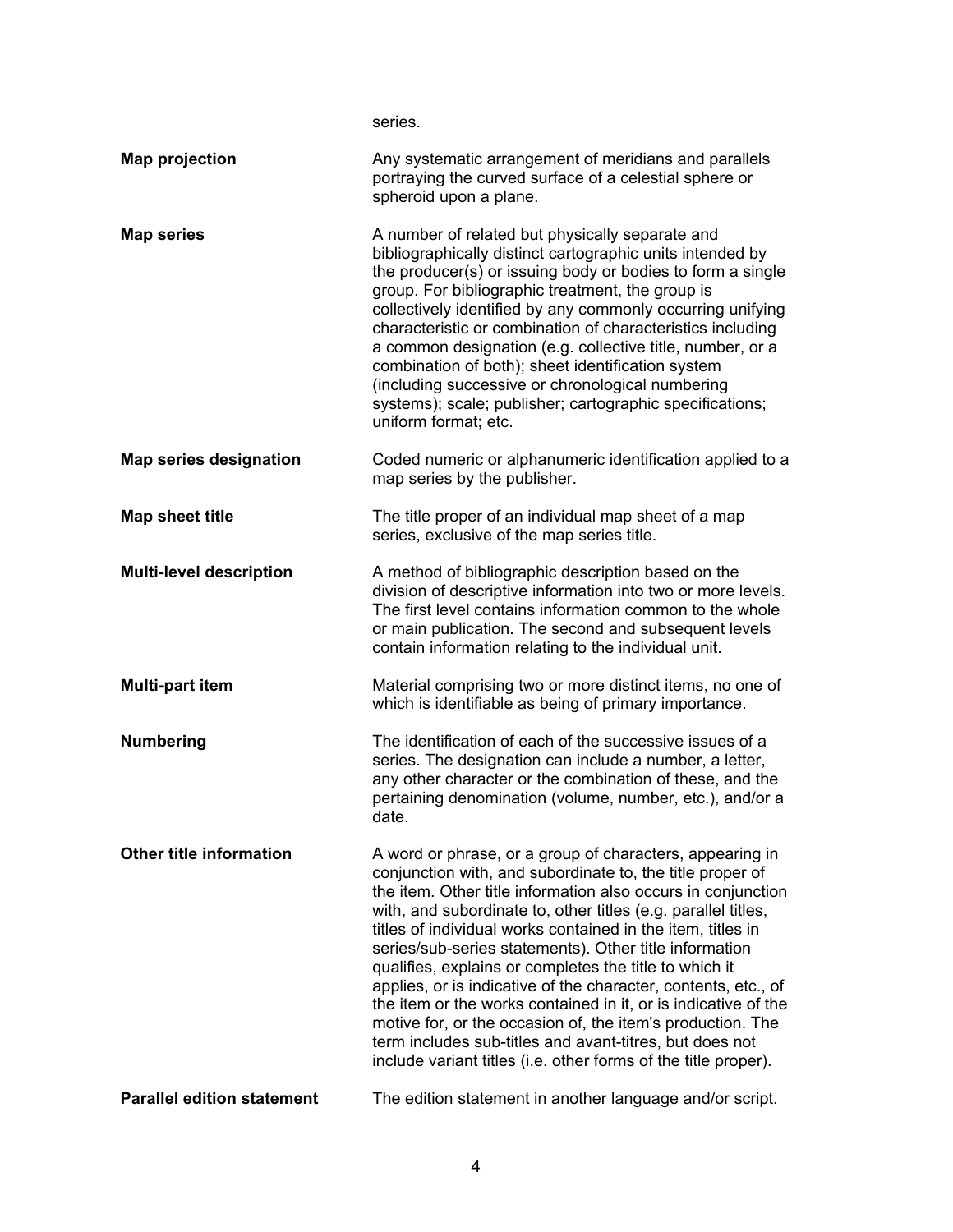| <b>Parallel title</b>                   | The title proper (or the title of an individual work given on<br>an item with no collective title proper) in another<br>language and/or script; or a title in another language<br>and/or script presented as an equivalent of the title<br>proper. Parallel titles also occur in conjunction with the<br>titles proper in series/sub-series statements.                                                                                                                                                       |
|-----------------------------------------|---------------------------------------------------------------------------------------------------------------------------------------------------------------------------------------------------------------------------------------------------------------------------------------------------------------------------------------------------------------------------------------------------------------------------------------------------------------------------------------------------------------|
| <b>Prescribed punctuation</b>           | Punctuation supplied by the bibliographic agency to<br>precede or enclose the information given in each element<br>(except the first element of area 1) or area of the<br>bibliographic description.                                                                                                                                                                                                                                                                                                          |
| <b>Scale</b>                            | The ratio of distances on cartographic items to the actual<br>distances they represent.                                                                                                                                                                                                                                                                                                                                                                                                                       |
| <b>Section title</b>                    | The title specific to a section which serves to distinguish<br>one part of a group of related serials having a common<br>title. The section title is dependent on the common title<br>for identification of a serial whether distinctive or not.                                                                                                                                                                                                                                                              |
| <b>Series</b>                           | A group of separate items related to one another by the<br>fact that each item bears, in addition to its own title<br>proper, a collective title applying to the group as a whole,<br>i.e. the title proper of a series. The separate items may or<br>may not be numbered and/or lettered.                                                                                                                                                                                                                    |
| <b>Series statement</b>                 | The main elements identifying a series, including any<br>numbering of the separate items within the series. Also<br>includes a statement that an item forms part of a multi-<br>part item. (See also Sub-series statement.)                                                                                                                                                                                                                                                                                   |
| <b>Sheet</b>                            | A single piece of paper, vellum, etc., other than a<br>broadside, with manuscript or printed matter on one or<br>both sides.                                                                                                                                                                                                                                                                                                                                                                                  |
| <b>Specific material</b><br>designation | The term indicating the specific class of material to which<br>the item belongs (see Appendix C).                                                                                                                                                                                                                                                                                                                                                                                                             |
| <b>Statement of</b><br>responsibility   | Name(s), phrase(s) or group(s) of characters relating to<br>the identification and/or function of any persons or<br>corporate bodies responsible for or contributing to the<br>creation or realization of the intellectual or artistic content<br>of a work. Statements of responsibility may occur in<br>conjunction with titles (e.g. the title proper, parallel titles,<br>titles of individual works contained in the item, titles in<br>series statements) or in conjunction with edition<br>statements. |
| <b>Sub-series</b>                       | A series which appears as part of a numbered series<br>(main series). The sub-series may or may not have a title<br>dependent on that of the main series. (See also Common<br>title, Dependent title.)                                                                                                                                                                                                                                                                                                        |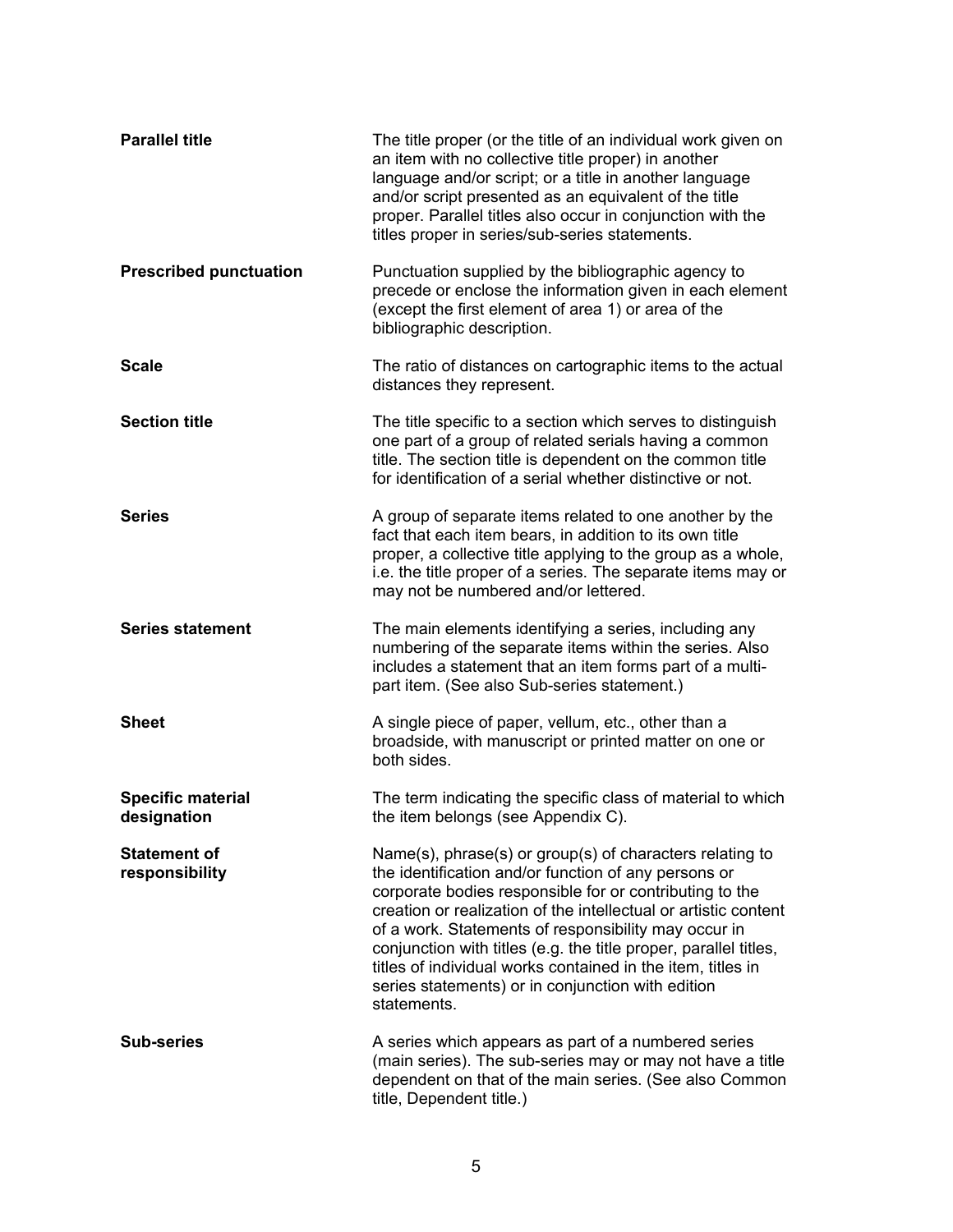<span id="page-11-0"></span>

| <b>Sub-series designation</b> | Word or lettering or numbering or a combination of these,<br>following the title of the main series, which can stand<br>alone or in conjunction with the title of the sub-series.                                                                                                                                                                                                                                                           |
|-------------------------------|---------------------------------------------------------------------------------------------------------------------------------------------------------------------------------------------------------------------------------------------------------------------------------------------------------------------------------------------------------------------------------------------------------------------------------------------|
| <b>Sub-series statement</b>   | The main elements identifying a sub-series, including any<br>numbering of the separate items within the sub-series. In<br>the case of a sub-series the title of which is dependent on<br>the title of the main series, the sub-series statement<br>includes both the title of the series and the sub-series,<br>and may include a sub-series designation. (See also<br>Series statement.)                                                   |
| <b>Title</b>                  | A word or phrase, or group of characters, usually<br>appearing on the item, naming the item or the work (or<br>any of a group of individual works) contained in it. An<br>item may have several titles (e.g. on the item itself, on the<br>container, or on the accompanying text or brochure), and<br>these titles may be identical or may differ from one<br>another.                                                                     |
| <b>Title proper</b>           | The chief title of an item, i.e. the title of an item in the<br>form in which it appears on the item. The title proper<br>includes any alternative title, but excludes parallel titles<br>and other title information. For items containing several<br>individual works the title proper is the collective title.<br>Items containing several individual works and lacking a<br>collective title are considered not to have a title proper. |

# 0.3 **Comparative outline of the ISBD(G) and the ISBD(CM)**.

- 0.3.1 Outline of the ISBD(G) **see p. 7**
- 0.3.2 Outline of the ISBD(CM) **see p. 8**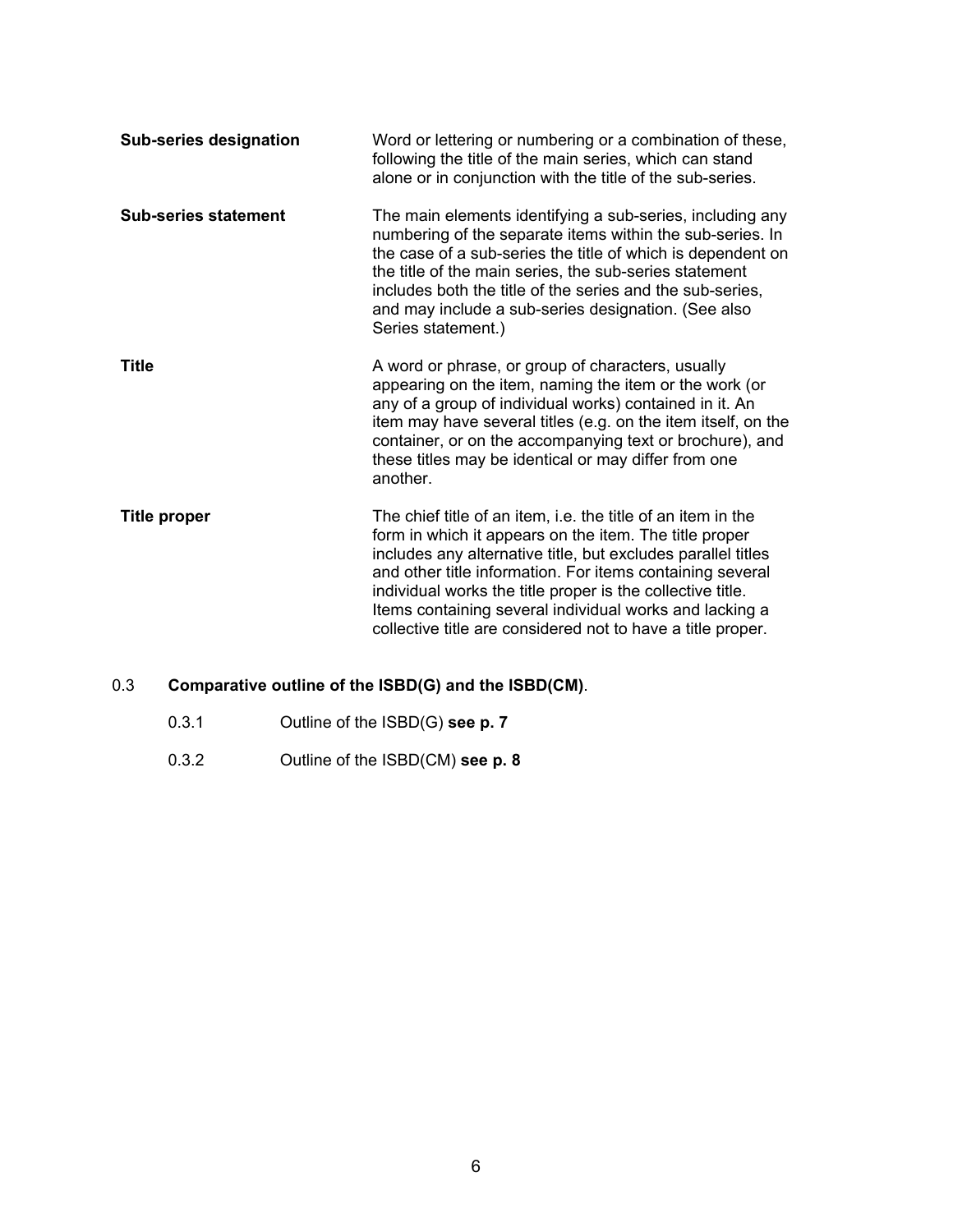# 0.3.1 Outline of the ISBD(G)

# *Area Prescribed preceding Element (or enclosing) punctuation for elements*

*Note: Each area, other than the first, is preceded by a point, space, dash, space (. – )* 

| 1. | Title and statement of<br>responsibility area         |                                 | 1.1<br>1.2 | Title proper<br>General material designation            |
|----|-------------------------------------------------------|---------------------------------|------------|---------------------------------------------------------|
|    |                                                       | $[ \ ]$<br>=                    | 1.3        | Parallel title                                          |
|    |                                                       |                                 | 1.4        | Other title information                                 |
|    |                                                       |                                 | 1.5        | Statements of responsibility                            |
|    |                                                       |                                 |            | <b>First statement</b>                                  |
|    |                                                       | $\prime$                        |            |                                                         |
|    |                                                       | $\overline{\phantom{a}}$        |            | Subsequent statement                                    |
| 2. | <b>Edition</b> area                                   |                                 | 2.1        | <b>Edition statement</b>                                |
|    |                                                       | Ξ                               | 2.2        | Parallel edition statement                              |
|    |                                                       |                                 | 2.3        | Statements of responsibility relating to<br>the edition |
|    |                                                       | $\prime$                        |            | First statement                                         |
|    |                                                       | $\,$                            |            | Subsequent statement                                    |
|    |                                                       |                                 | 2.4        | Additional edition statement                            |
|    |                                                       | $\pmb{\cdot}$                   | 2.5        | Statements of responsibility following                  |
|    |                                                       |                                 |            | an additional edition statement                         |
|    |                                                       | $\overline{I}$                  |            | First statement                                         |
|    |                                                       |                                 |            | Subsequent statement                                    |
|    |                                                       |                                 |            |                                                         |
| 3  | Material (or type of<br>publication) specific<br>area |                                 |            |                                                         |
| 4. | Publication, distribution                             |                                 | 4.1        | Place of publication, distribution, etc.                |
|    | etc., area                                            |                                 |            | First place                                             |
|    |                                                       | $\,$                            |            | Subsequent place                                        |
|    |                                                       |                                 | 4.2        | Name of publisher, distributor, etc.                    |
|    |                                                       | $\begin{bmatrix} \end{bmatrix}$ | 4.3        | Statement of function of publisher,                     |
|    |                                                       |                                 |            | distributor, etc.                                       |
|    |                                                       | $\,$                            | 4.4        | Date of publication, distribution, etc.                 |
|    |                                                       | (                               | 4.5        | Place of manufacture                                    |
|    |                                                       |                                 | 4.6        | Name of manufacturer                                    |
|    |                                                       | , )                             | 4.7        | Date of manufacture                                     |
| 5. | Physical description                                  |                                 | 5.1        | Specific material designation and                       |
|    | area                                                  |                                 |            | extent of item                                          |
|    |                                                       |                                 | 5.2        | Other physical details                                  |
|    |                                                       |                                 | 5.3        | Dimensions of item                                      |
|    |                                                       | $\ddot{}$                       | 5.4        | Accompanying material statement                         |
|    |                                                       |                                 |            |                                                         |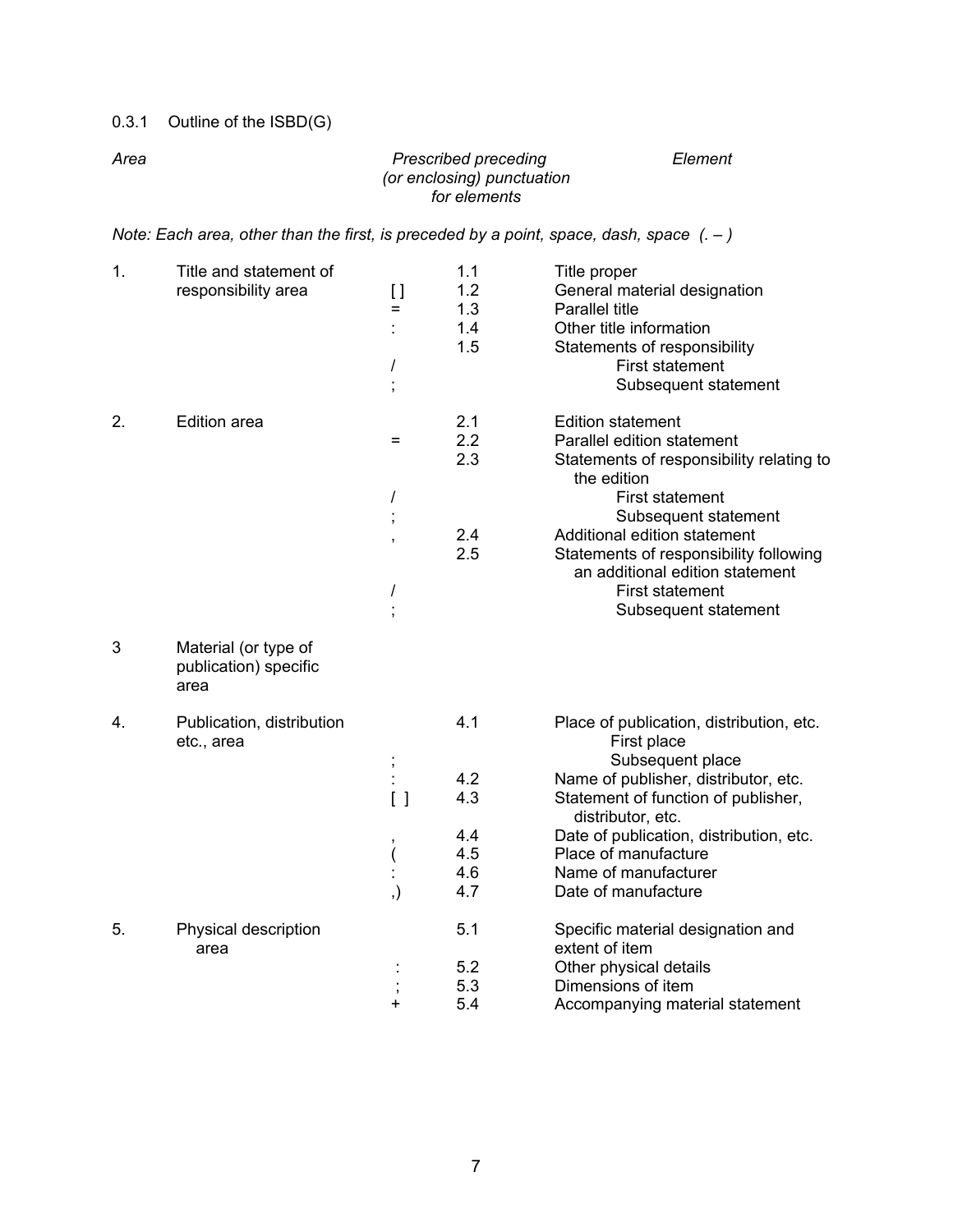# 0.3.2 Outline of the ISBD(CM)

# *Area Prescribed preceding Element (or enclosing) punctuation for elements*

*Note: Each area, other than the first, is preceded by a point, space, dash, space (. – )* 

| 1. | Title and statement of                   |                          | 1.1        | Title proper                                            |
|----|------------------------------------------|--------------------------|------------|---------------------------------------------------------|
|    | responsibility area                      | $\lceil$                 | 1.2        | General material designation (optional)                 |
|    |                                          | $=$                      | $*1.3$     | Parallel title                                          |
|    |                                          |                          | $*1.4$     | Other title information                                 |
|    |                                          |                          | 1.5        | Statements of responsibility                            |
|    |                                          | $\prime$                 |            | <b>First statement</b>                                  |
|    |                                          | $\overline{\phantom{a}}$ |            | *Subsequent statement                                   |
|    |                                          |                          |            |                                                         |
| 2. | <b>Edition</b> area                      |                          | 2.1        | <b>Edition statement</b>                                |
|    |                                          |                          | 2.3        | Statements of responsibility relating to                |
|    |                                          |                          |            | the edition                                             |
|    |                                          | I                        |            | First statement                                         |
|    |                                          |                          |            | *Subsequent statement                                   |
| 3. | Mathematical data area                   |                          | 3.1        | Statement of scale                                      |
|    |                                          |                          | 3.2        |                                                         |
|    |                                          | $\,$                     |            | Statement of projection                                 |
|    |                                          | (                        | 3.3<br>3.4 | Statement of coordinates (optional)                     |
|    |                                          | $;$ )                    |            | Statement of equinox                                    |
| 4. | Publication, distribution,<br>etc., area |                          | 4.1        | Place of publication and/or distribution<br>First place |
|    |                                          | $\,$                     |            | *Subsequent place                                       |
|    |                                          |                          | $*4.2$     | Name of publisher and/or distributor                    |
|    |                                          | $\overline{1}$           | 4.3        | Statement of function of distributor<br>(optional)      |
|    |                                          | $\,$                     | 4.4        | Date of publication and/or distribution                 |
|    |                                          | $\overline{\phantom{a}}$ | $*4.5$     | Place of printing or manufacture<br>(optional)          |
|    |                                          |                          | $*4.6$     | Name of printer or manufacturer                         |
|    |                                          |                          |            | (optional)                                              |
|    |                                          | .)                       | 4.7        | Date of printing or manufacture<br>(optional)           |
| 5. | Physical description                     |                          | 5.1        | Specific material designation and                       |
|    | area                                     |                          |            | extent                                                  |
|    |                                          |                          | 5.2        | Other physical details                                  |
|    |                                          | $\pmb{\cdot}$            | 5.3        | <b>Dimensions</b>                                       |
|    |                                          | $\ddot{}$                | $*5.4$     | Accompanying material statement<br>(optional)           |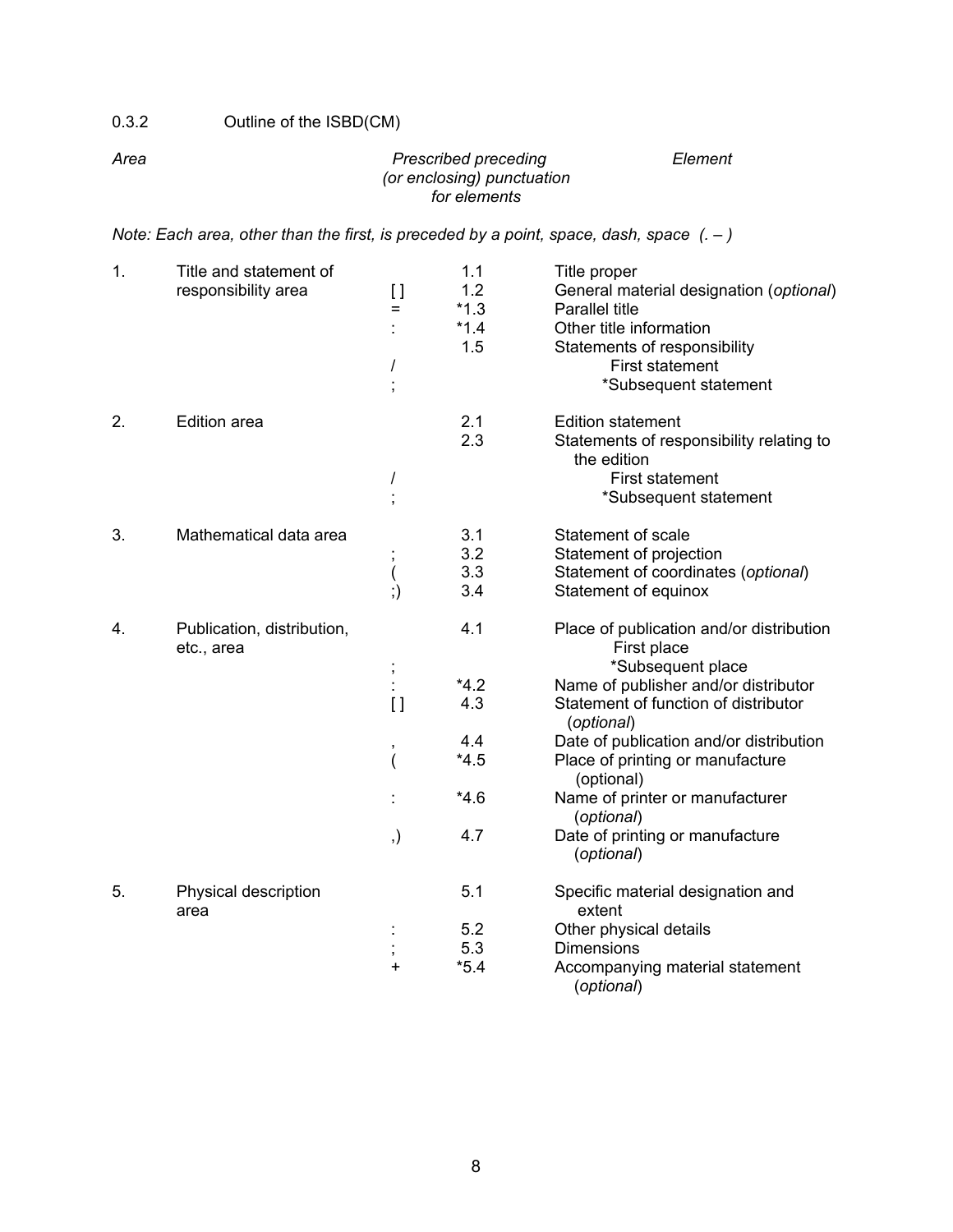#### *Area Prescribed preceding Element (or enclosing) punctuation for elements*

*Note: Each area, other than the first, is preceded by a point, space, dash, space (. – )* 

| 6. | Series area                         |                          | 6.1  | Title proper of series                                       |
|----|-------------------------------------|--------------------------|------|--------------------------------------------------------------|
|    |                                     | =                        | 6.2  | Parallel title of series                                     |
|    | Note: A series statement            |                          | 6.3  | Other title information of series                            |
|    | is enclosed by<br>parentheses. When |                          | 6.4  | Statements of responsibility relating to<br>the series       |
|    | there are two or more               |                          |      | First statement                                              |
|    | series statements, each             |                          |      | Subsequent statement                                         |
|    | is enclosed by<br>parentheses.      | $\overline{\phantom{a}}$ | 6.5  | <b>International Standard Serial Number</b><br>of series     |
|    |                                     | $\overline{\phantom{a}}$ | 6.6  | Numbering within series                                      |
|    |                                     |                          | 6.7  | Enumeration and/or title of sub-series                       |
|    |                                     | $=$                      | 6.8  | Parallel title of sub-series                                 |
|    |                                     |                          | 6.9  | Other title information of sub-series                        |
|    |                                     |                          | 6.10 | Statements of responsibility relating to<br>the sub-series   |
|    |                                     | 1                        |      | <b>First statement</b>                                       |
|    |                                     | $\overline{\phantom{a}}$ |      | Subsequent statement                                         |
|    |                                     | $\,$                     | 6.11 | <b>International Standard Serial Number</b><br>of sub-series |
|    |                                     | $\overline{\phantom{a}}$ | 6.12 | Numbering within sub-series                                  |
| 7. | Note area                           |                          |      |                                                              |
| 8. | Standard number (or                 |                          | 8.1  | Standard number (or alternative)                             |
|    | alternative) and terms              | =                        | 8.2  | Key title                                                    |
|    | of availability area                |                          | 8.3  | Terms of availability and/or price                           |
|    |                                     | $\left( \ \right)$       | 8.4  | Qualification (in varying positions)                         |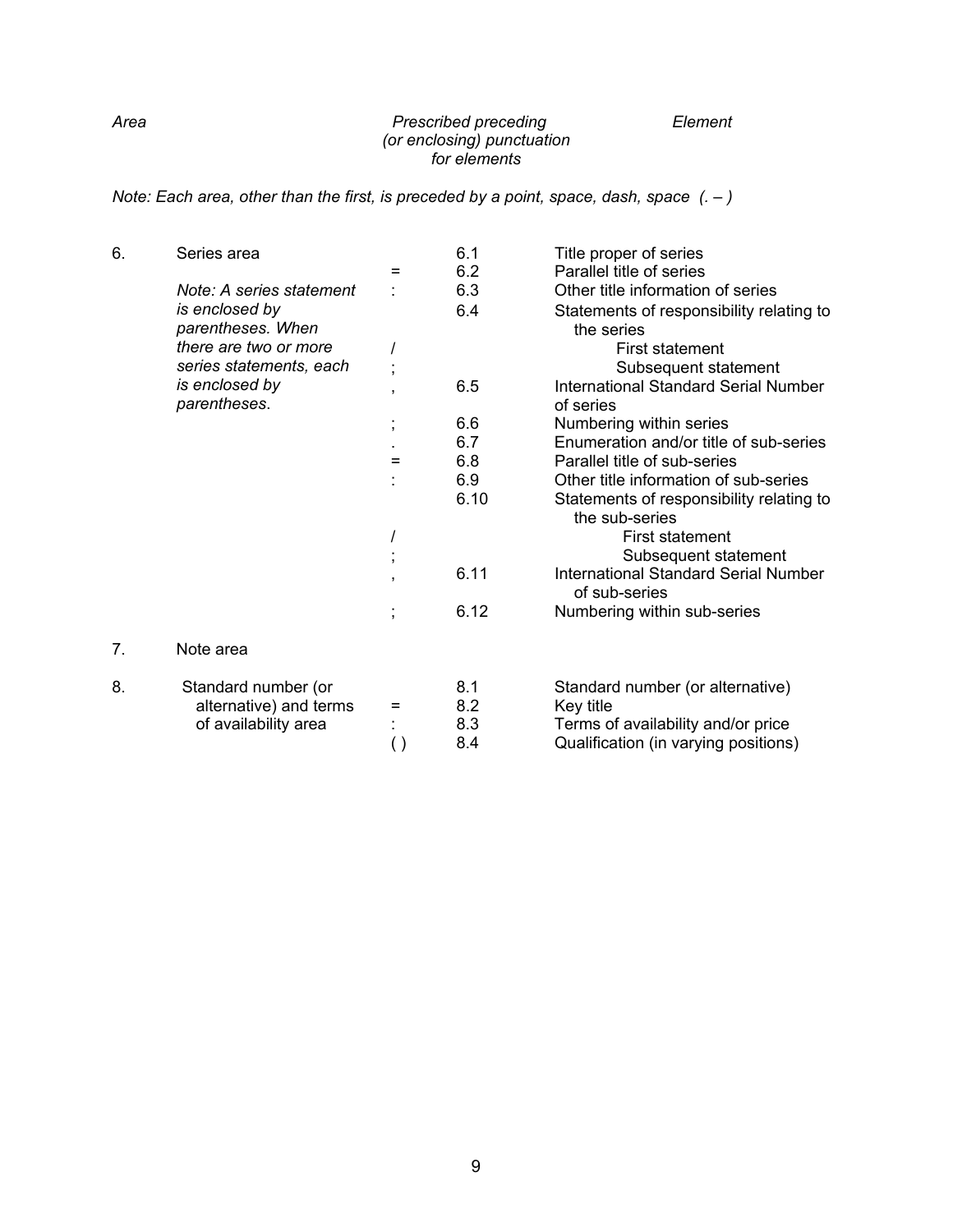#### *Area Prescribed preceding Element (or enclosing) punctuation for elements*

*Note: Each area, other than the first, is preceded by a point, space, dash, space (. – )* 

| 6  | Series area                                                                             | = | 6.1<br>$*6.2$ | Title proper of series or sub-series<br>Parallel title of series or sub-series                               |
|----|-----------------------------------------------------------------------------------------|---|---------------|--------------------------------------------------------------------------------------------------------------|
|    | Note: A series statement<br>is enclosed by                                              |   | $*6.3$        | Other title information of series or sub-<br>series (optional)                                               |
|    | parentheses. When<br>there are two or more<br>series statements, each<br>is enclosed by |   | 6.4           | Statements of responsibility relating to<br>series or sub-series<br>First statement<br>*Subsequent statement |
|    | parentheses                                                                             |   | 6.5           | International Standard Serial Number<br>of series or sub-series                                              |
|    |                                                                                         |   | 6.6           | Numbering within series or sub-series                                                                        |
| 7  | Note area                                                                               |   |               |                                                                                                              |
| 8. | Standard number (or<br>alternative) and terms of<br>availability                        |   | 8.1<br>8.3    | Standard number (or alternative)<br>Terms of availability and/or price<br>(optional)                         |

# **General notes on the outline of ISBD(CM):**

A. Optional elements are indicated as such (see 0.1.3).

B. Elements preceded by an asterisk can be repeated when necessary.

C. Areas 6 (Series), 7 (Note) and 8 (Standard number, etc.) can be repeated when necessary.

D. In the above outline, the terms "first statement ...", "subsequent statement ...", and the like, denote the order in which these statements are given in the description and have no other connotation.

E. No provisions are included in the ISBD(CM) for element 8.2 of the ISBD(G) outline (Key title). Provisions regarding qualifications to a standard number (or alternative) or to a statement of terms of availability and/or price (element 8.4 of the ISBD(G)) are included in elements 8.1 and 8.3 respectively, rather than as a separate element.

Whenever information normally associated with one area or element appears in the item linked linguistically as an integral part of another area or element, it is transcribed as such.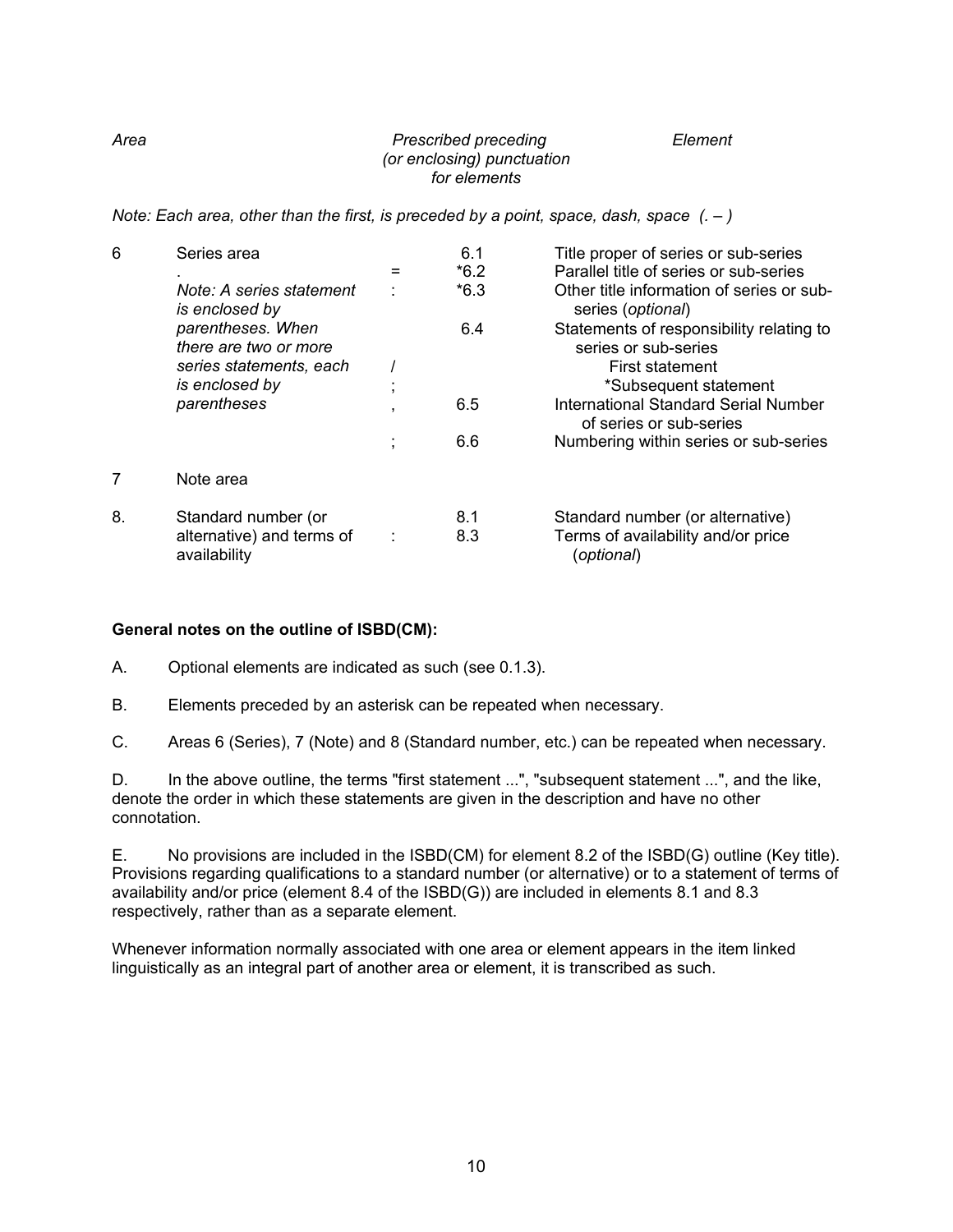# <span id="page-16-0"></span>0.4 **Punctuation**

0.4.1 Each element of the description, except the first element of area 1, is either preceded or enclosed by prescribed punctuation (see 0.4.3 for other exceptions). Prescribed punctuation is preceded and followed by a space (a single space on a typewriter or an em space in printing) with the exception of the comma (, ) and the point (. ) which are only followed by a space. The inclusion of other punctuation with normal spacing is at the discretion of the national bibliographic agency or cataloguing organization, as is the spacing before and after such punctuation. ISBD punctuation is retained even when this results in double punctuation (but see 0.4.7). For the punctuation of scripts written from right to left, see 0.4.11.

0.4.2 **Parentheses, i.e. curved brackets ( ( ) ) and square brackets ( [ ] ) (see 0.4.8), are** each to be treated as a single punctuation symbol, and the preceding space comes before the first (opening) parenthesis or square bracket and the following space comes after the second (closing) parenthesis or square bracket (but see 0.10). If parentheses or square brackets are preceded or followed by prescribed punctuation that ends or begins with a space, only one space is given.

0.4.3 Each area of the ISBDs, other than area 1, is preceded by a point, space, dash, space  $($ .  $-$  ), unless that area is clearly separated from the preceding area by paragraphing, typography or indentation, in which case the point, space, dash, space may be omitted or replaced by a point (.) given at the end of the preceding area.

0.4.4 When the first element of an area is not present in a description, the prescribed punctuation of the first element that is present is replaced by a point, space, dash, space  $(.-)$ preceding the area.

0.4.5 When an area is repeated, each repetition is preceded by a point, space, dash, space  $(.-)$ , except (a) in the condition described in 0.4.3, and (b) as provided in area 6, punctuation pattern B-C, for multiple series statements.

0.4.6 When an element is repeated, each repetition is preceded by the prescribed punctuation appropriate to the element.

0.4.7 When an element ends with a point and the prescribed punctuation for the element which follows begins with a point, only one of the two points is given.

e.g.  $3rd$  ed.  $$  *not* 3rd ed.. –

> And then  $\ldots$  – 4th ed. *not* And then .... – 4th ed.

- 0.4.8 Three punctuation symbols can be used in several areas:
- A. Square brackets ([]) are prescribed punctuation to enclose particular elements in area 1 (see 1.2) and area 4 (see 4.3). Square brackets enclose information found outside the cartographic item (see 0.5) and interpolations in the description (see 0.6, 0.7, 0.10, 0.11). When successive elements within the same area are obtained from outside the prescribed source, they are enclosed in a single pair of square brackets unless one element is the general material designation, which is always enclosed in its own pair of square brackets. When successive elements are in different areas, each element is enclosed in a separate pair of square brackets.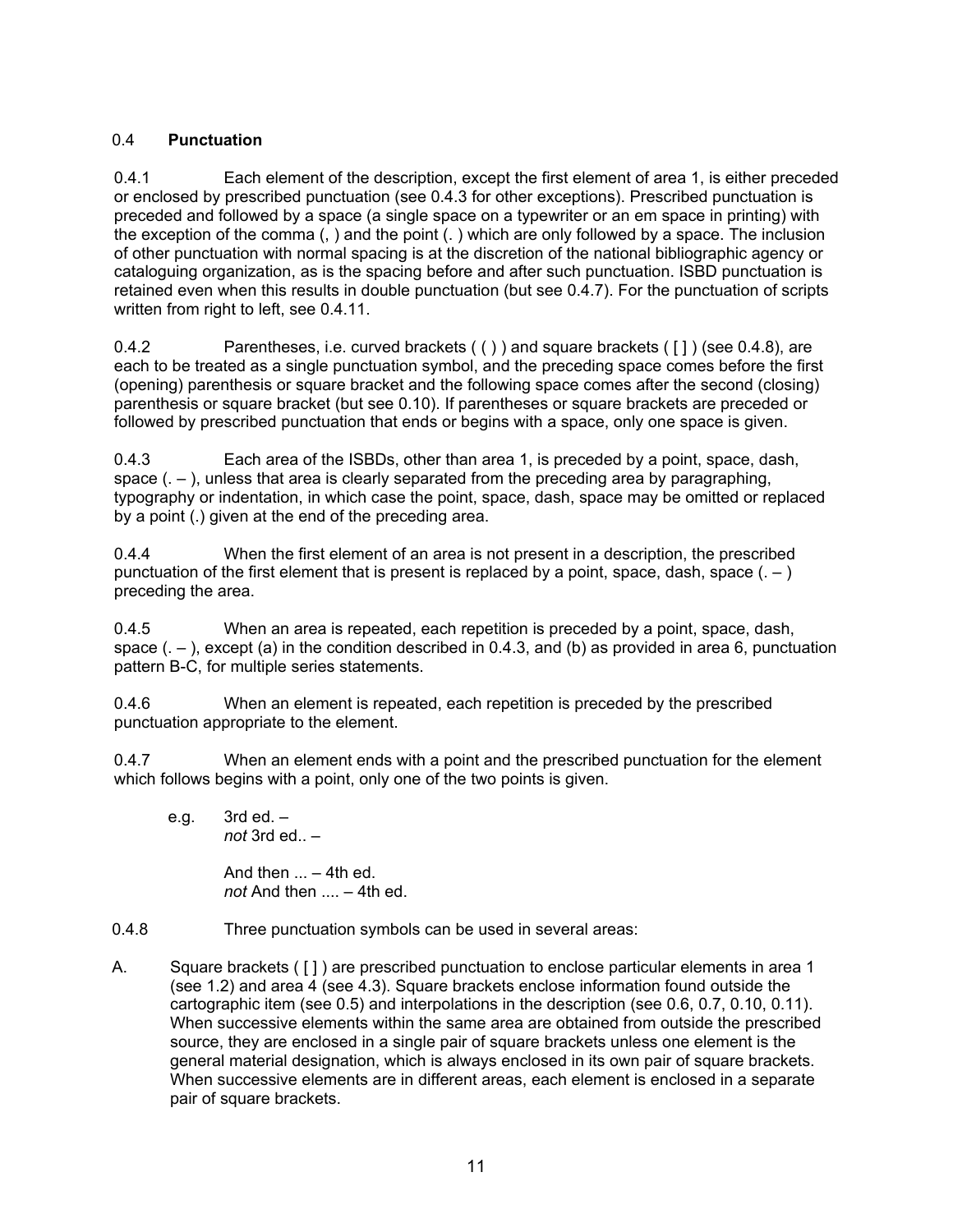- <span id="page-17-0"></span>B. Marks of omission, i.e. three points (...), indicate the omission of some part of an element (see 0.7.1, 0.7.2).
- C. Parentheses ( ( ) ) are prescribed punctuation to enclose each series statement in area 6, to enclose certain elements in area 4, and to enclose information within particular elements in areas 3, 5 and 8.

One punctuation symbol, the plus sign ( + ) preceded and followed by a space, is prescribed punctuation in area 5 (see 5.4).

0.4.9 When in an area or an element the same information appears in two or more languages and/or scripts, the following provisions apply:

When one element is recorded in two or more languages and/or scripts, the information in each language and/or script after the first is preceded by a space, equals sign, space  $( = ).$ 

When, in a single area, two or more elements are recorded in two or more languages and/or scripts, the elements in each language and/or script are given together with the appropriate preceding punctuation for each element. The whole group of elements for the first language and/or script recorded is preceded by punctuation appropriate to the first element and each group after the first is preceded by a space, equals sign, space  $( = ).$ 

0.4.10 An area or element that does not apply to the item is not normally included in the description. The preceding or enclosing prescribed punctuation of such an area or element is also omitted.

0.4.11 When information is given in scripts written from right to left, commas and semicolons used as prescribed punctuation are reversed when that is the style of the script. Similarly, the point, space, dash, space combination of prescribed punctuation reads from right to left and the meanings of open and closed parentheses and square brackets are reversed. The diagonal slash and groups of western arabic numerals which are not reversed in such scripts are not reversed when given.

See Appendix B for the treatment of information given both in scripts written from left to right and in scripts written from right to left.

The complete punctuation pattern for each area is set out at the beginning of the area.

#### 0.5 **Sources of Information**

The information used in describing the cartographic item is taken from certain sources in the following order of preference.

- 1. The cartographic item, which includes:
	- A. The cartographic item itself.
	- B. The container (portfolio, cover, envelope, etc.) or case, the cradle and stand of a globe, etc., issued by the publisher or manufacturer of the item.
	- C. The accompanying text or brochure.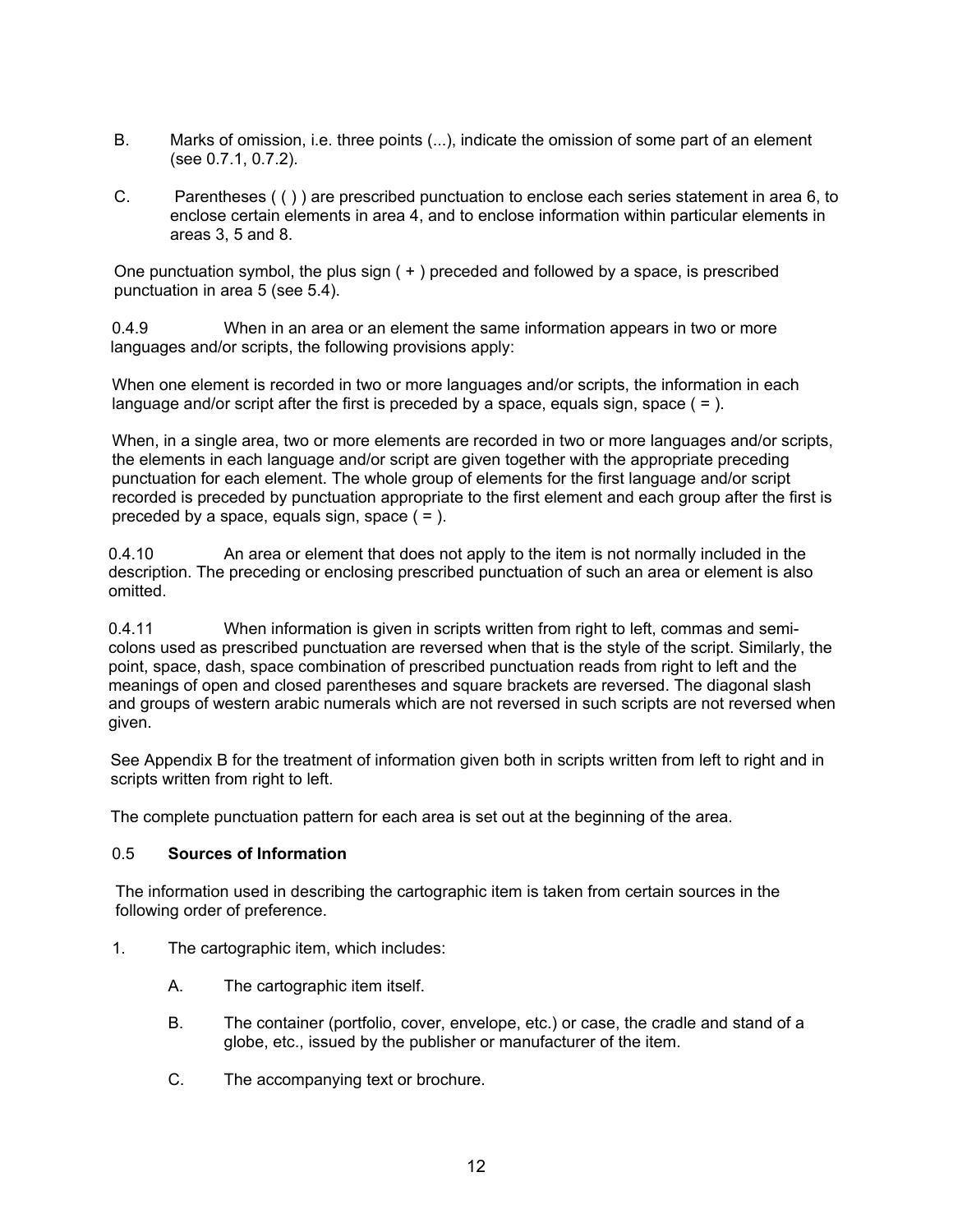<span id="page-18-0"></span>2. Sources outside the cartographic item such as a catalogue, bibliography, etc.

The first source of information is the source for areas 1, 2, 3, 4 and 6 where information taken from the second source is enclosed in square brackets ( [ ] ). Alternatively such information may be given in area 7.

# 0.6 **Language and script of the description**

Elements in areas 1, 2, 3, 4 and 6 are normally transcribed from the item and are, therefore, wherever practicable, in the language(s) and/or script(s) in which they appear there. Interpolations are enclosed in square brackets and are given in the language and/or script of the context of that part of the description, except:

– prescribed abbreviations (see 0.7) and prescribed interpolations (see 0.10, 0.11);

– general material designation (see 1.2) and statement of function of distributor (see 4.3) which, when supplied, are given in the language and/or script chosen by the national bibliographic agency.

Terms used in areas 5, 7 and 8 are not enclosed in square brackets and are given in the language and/or script chosen by the national bibliographic agency, except:

– when variant title is provided in area 7;

– when quotations are provided in area 7.

The description of items appearing in scripts other than that used by the national bibliographic agency may, if necessary, be transliterated or transcribed without brackets into the script used by the agency.

#### 0.7 **Abridgements and abbreviations**

0.7.1 In exceptional cases the abridgement of certain elements in the description is permitted, provided the omission takes place at the end or in the middle of the element (e.g. a lengthy title proper, see 1.1.4). In such cases, the omission is indicated by marks of omission.

0.7.2In the case of the abridgement of a single statement of responsibility consisting of the names of several persons or corporate bodies (see 1.5.4.2), the omission is indicated by marks of omission and the insertion of the prescribed abbreviation "et al." (= *et alii*, and others) enclosed in square brackets (or for non-roman script records, its equivalent in another script).

0.7.3 Other abbreviations are prescribed in specific stipulations (e.g. 4.1.11, 5.3.1).

0.7.4 In various stipulations in the ISBDs, provision is made for the use of "standard" abbreviations" (e.g. in the edition statement, see 2.1.2) without specifying the forms of the abbreviations to be followed. These abbreviations are not prescribed but it is recommended that ISO 832-1975, *Documentation – Bibliographic References – Abbreviations of Typical Words*, or similar national standards, be used.

The abbreviations used throughout the ISBDs in the examples, other than those prescribed above in 0.7.2 and 0.7.3, are illustrative and not prescriptive.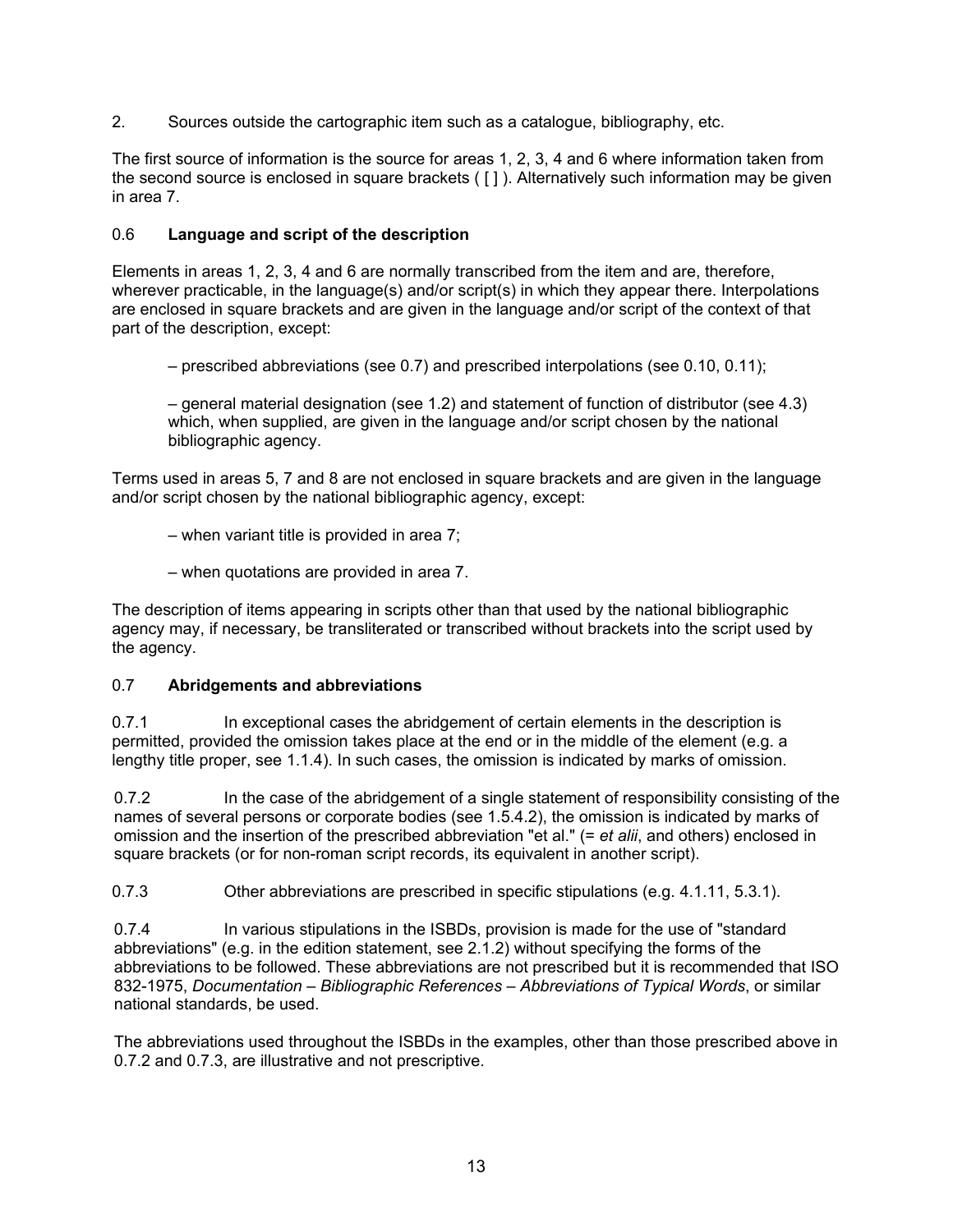<span id="page-19-0"></span>0.7.5 Except for specifically prescribed or permitted abridgements and abbreviations, the transcription of data in areas 1, 2, 3 and 6 does not show abbreviations unless they appear in the source.

# 0.8 **Capitalization**

In general, the first letter of the first word of each area should be a capital; the first letter of the first word of some elements (e.g. general material designation, parallel title, alternative title, section title) should also be a capital. Other capitalization should follow the appropriate usage for the language(s) and/or script(s) used in the description (see 0.6). When more than one language and/or script appears in the description, each should be capitalized in accordance with the usage of that language and/or script even when this produces an inconsistent pattern of capitalization for the description as a whole.

# 0.9 **Examples**

The examples given throughout the ISBDs are illustrative and not prescriptive except when the stipulations specify that the form found in the example(s) is to be followed.

In the English text of the ISBDs the terms used and the words or short phrases added to the examples in areas 5, 7 and 8 are in English. It is anticipated that in translations of the ISBDs, such terms and words and phrases will be given in the language of the translation.

# 0.10 **Misprints**

Inaccuracies or misspelled words are transcribed as they appear on the item. They may be followed by "sic" or "!", enclosed in square brackets which are preceded and followed by a space ( [sic] or [!] ). Alternatively, the correct version may be added, enclosed in square brackets, the correction being preceded by "i.e.", or its equivalent in another language and/or script. Letters which have been omitted from misspelled words may be inserted, enclosed in square brackets (in this case not preceded or followed by a space).

e.g. Plane [sic] de Cherbourg Barcelonette [i.e. Barcelonnette]

#### 0.11 **Symbols, etc**.

A symbol or other matter that cannot be reproduced by the typographic facilities available (normally, characters that are neither numeric nor alphabetic) is replaced by its description or its equivalency in letters or words, as appropriate. The substitution is placed in square brackets and an explanatory note is made if necessary.

e.g.  $A \triangleq$  may be expressed as [Ed.] A [bar, bar, bar, star]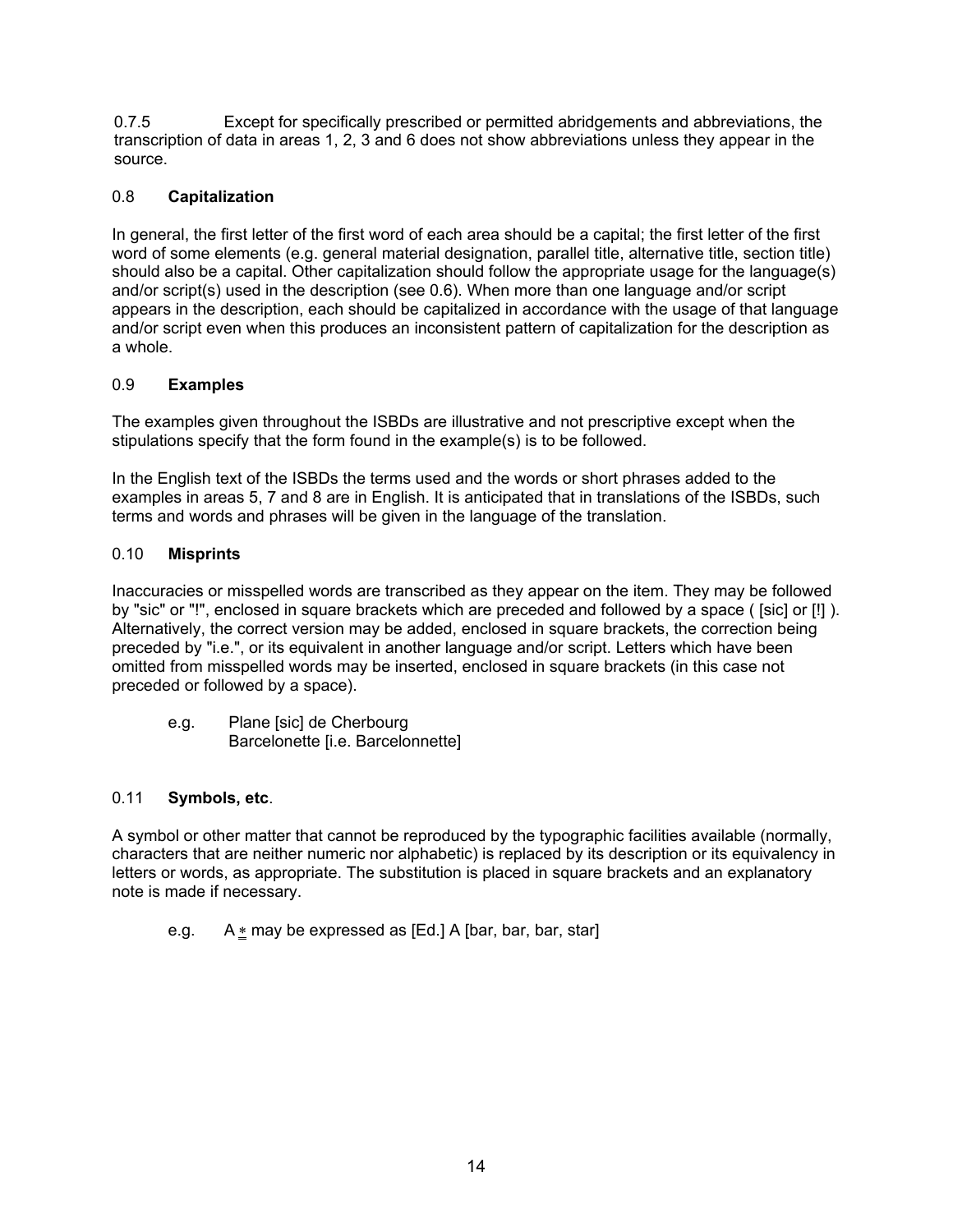# <span id="page-20-0"></span>**SPECIFICATION OF ELEMENTS**

# 1 **TITLE AND STATEMENT OF RESPONSIBILITY AREA**

- **Contents** 1.1 Title proper
	- 1.2 General material designation (*optional*)
	- 1.3 Parallel titles
	- 1.4 Other title information
	- 1.5 Statements of responsibility

# **Punctuation pattern**

A. The general material designation is enclosed in square brackets, the first bracket being preceded and the second followed by a space ( [ ] ).

B. Each parallel title is preceded by a space, equals sign, space ( = ).

C. Each unit of other title information is preceded by a space, colon, space  $( : )$ , unless a word or phrase is given on the item to link a second or subsequent unit with the preceding unit.

D. The first statement of responsibility following any title is preceded by a space, diagonal slash, space  $( / )$ .

E. Each subsequent statement of responsibility is preceded by a space, semi-colon, space ( ; ), unless the statements are considered to form a single phrase.

F. Titles of individual works by different authors contained in an item are separated by a point, space (. ), unless a linking word or phrase is given on the item.

G. Titles of individual works by the same author contained in an item are separated by a space, semi-colon, space (; ).

H. In the case of a multi-part item, the part(s) of which are described on one level, the title of the part is separated from the title common to all parts, if any, by a point, space (. ). When the part designation is followed by the part title, the part title is preceded by a comma, space (, ).

#### *Examples*

Title proper [General material designation] = Parallel title = Parallel title / statement of responsibility

Title proper [General material designation] : other title information : other title information / statement of responsibility

Title proper [General material designation] : other title information = Parallel title : parallel other title information / statement of responsibility

Title proper [General material designation] / statement of responsibility = Parallel title / parallel statement of responsibility

Title proper [General material designation] / statement of responsibility ; second statement of responsibility ; third statement of responsibility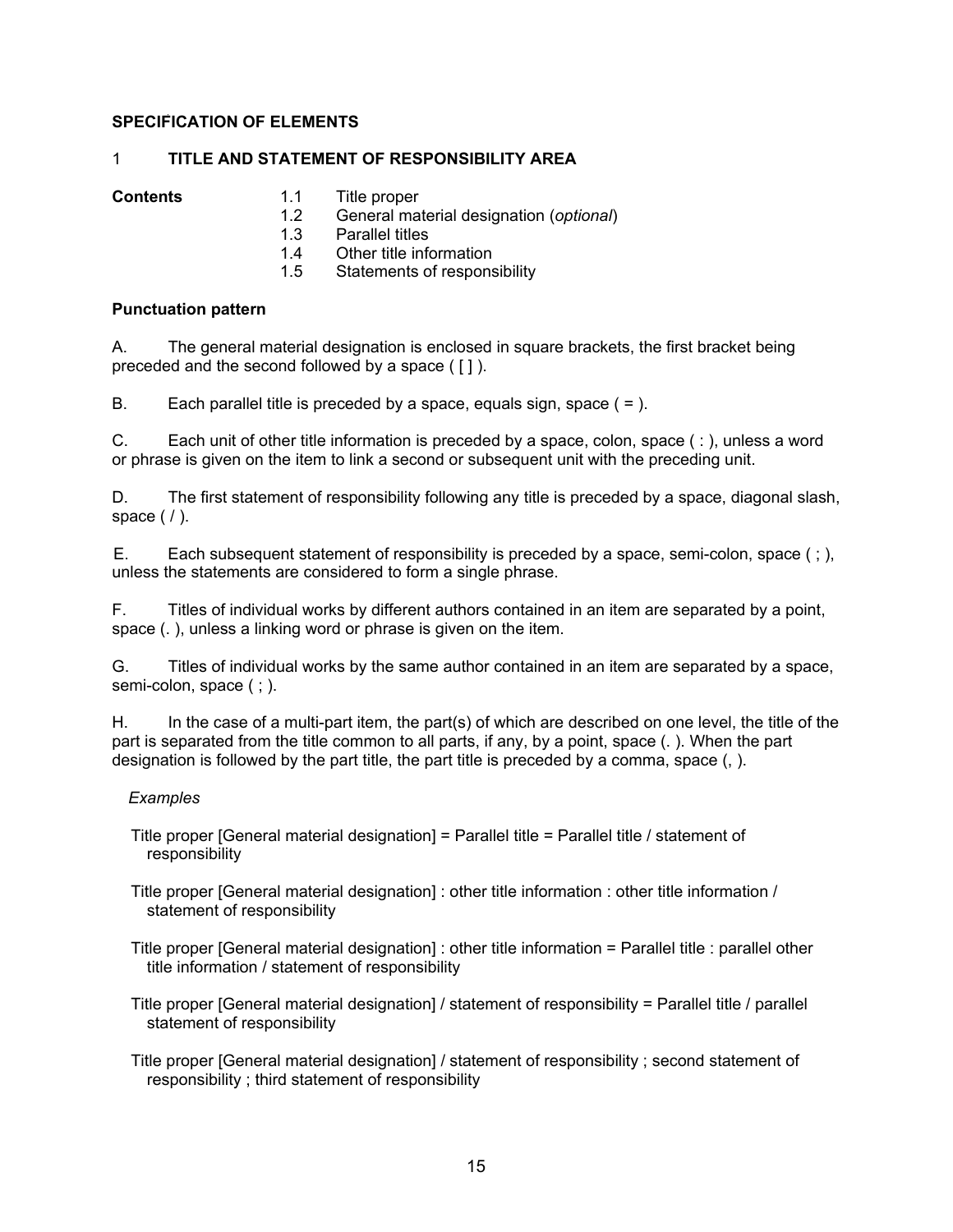Title [General /material designation] ; title / statement of responsibility

Title [General material designation] / statement of responsibility

Title / statement of responsibility

Common title. Dependent title [General material designation]

Common title. Dependent title designation, Dependent title [General material designation]

# 1.1 **Title proper**

1.1.1 The title proper is the first element of the description even when it is preceded on the item by statements of responsibility, edition statements, series statements, publication statements, date, price or other matter which is not title information.

1.1.2 The title proper is the chief title of the item. The title proper can take various forms:

1.1.2.1 The title proper can consist of two parts (each of which may be considered to be a title) linked by the word "or" (or its equivalent in another language). (The second part is defined as the alternative title.)

e.g. Lutèce, ou, Premier plan de la Ville de Paris The West India atlas, or, A compendious description of the West Indies

1.1.2.2 The title proper can include numbers or letters in order to distinguish the title proper from other titles (e.g. scale statement, map series designation).

e.g. International map of the world 1:1 000 000 World 1:5 000 000 series 1106 North West Europe Army Air 1:250 000, GSGS 4042

1.1.2.3 The title proper can include a statement of responsibility, name of publisher or details relating to other descriptive elements (e.g. edition statement) when such information is linguistically an integral part of the title.

e.g. La Route Shell La Route Total de nuit Mundy's map of the twin cities Edmonton & Strathcona Johnson's Cody, Wyoming, street and avenue guide Champion map of Albany and Troy, N.Y., area The Oxford map of Qatar

1.1.2.4 When an item contains two or more individual works and bears a collective title as well as the titles of the individual works, the collective title is chosen as the title proper.

The titles of the individual works may be given in area 7 (see 7.7.1).

e.g. Cartes pour servir à l'histoire de l'Amérique et des colonies jusqu'en 1763

1.1.2.5 The title proper can consist of a common title and a dependent title when a section, supplement, part, etc., has a title or designation insufficient to identify it without the inclusion of the common title or title of the main publication.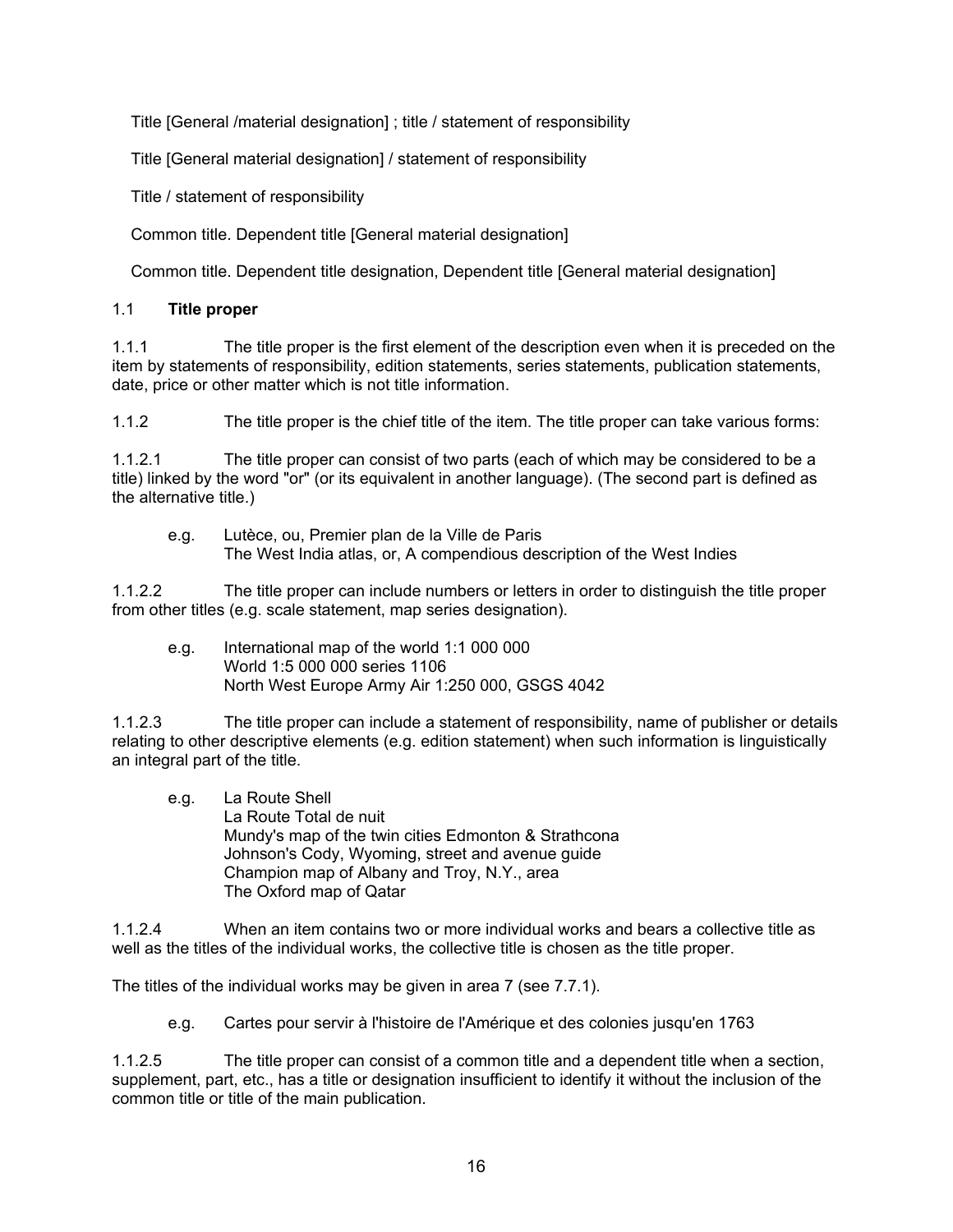e.g. Internationale Quartär-Karte von Europa. Blatt 8, Magnitogorsk Ordnance Survey of Great Britain one inch to one mile map. Seventh series. Sheet 145, Banbury

1.1.2.6 The title proper can consist of the title of a section, supplement, part, etc., alone when this title can be dissociated from the common title or title of the main item. The common title is given if appropriate in area 6.

e.g. Bathymétrie de la terminaison sud de l'arc insulaire des Nouvelles-Hébrides

*In area 6*: (Contribution à l'étude géodynamique du Sud-Ouest Pacifique ; H.V. III-1) (Travaux et documents de l'O.R.S.T.O.M. ; 147)

When the common title or title of the main item is linguistically an integral part of the title of the section, supplement, part, etc., the title proper consists of the integrated statement of both titles.

e.g. Geological basis for Vegetation of Southwest Africa *Editorial comment*: Vegetation of Southwest Africa is the title of the main item.

1.1.2.7 There is no title proper for an item containing two or more individual works but lacking a collective title. For the transcription of such titles, see 1.1.4.2.

However, if on an item lacking a collective title, one work is the predominant part of the item, its title is considered as the title proper and the titles of the other works are given in a note (see 7.7.1).

# 1.1.3 Choice of title proper

1.1.3.1 When the titles are in different languages and/or scripts (i.e. parallel titles, see 1.3), the title proper is the title in the language and/or script of the cartographic item. When this criterion cannot be applied, the title which is deemed most appropriate by the bibliographic agency is selected as the title proper.

1.1.3.2 Variant titles (other than parallel titles, see 1.3) not selected as title proper are given in area 7 (see 7.1.1.2).

#### 1.1.4 Transcription

1.1.4.1 The title proper is transcribed from the item exactly as to wording, but not necessarily as to capitalization or punctuation (see also 0.4, 0.6, 0.7). Exceptionally, a very lengthy title proper may be abridged in the middle or at the end, if this can be done without changing the meaning of the title, without loss of essential information and without introducing incorrect grammar. Omissions are indicated by marks of omission.

- e.g. Nouvelle carte des pays du Marché commun
	- La Camargue

Carte de pollution des eaux superficielles de Languedoc-Roussillon par les détergents anioniques

A new and exact map of the Dominions of the King of Great Britain on ye continent of North America

An accurate map of the State and Province of New-Hampshire in New England Surface sediment facies of the Florida-Bahamas Plateau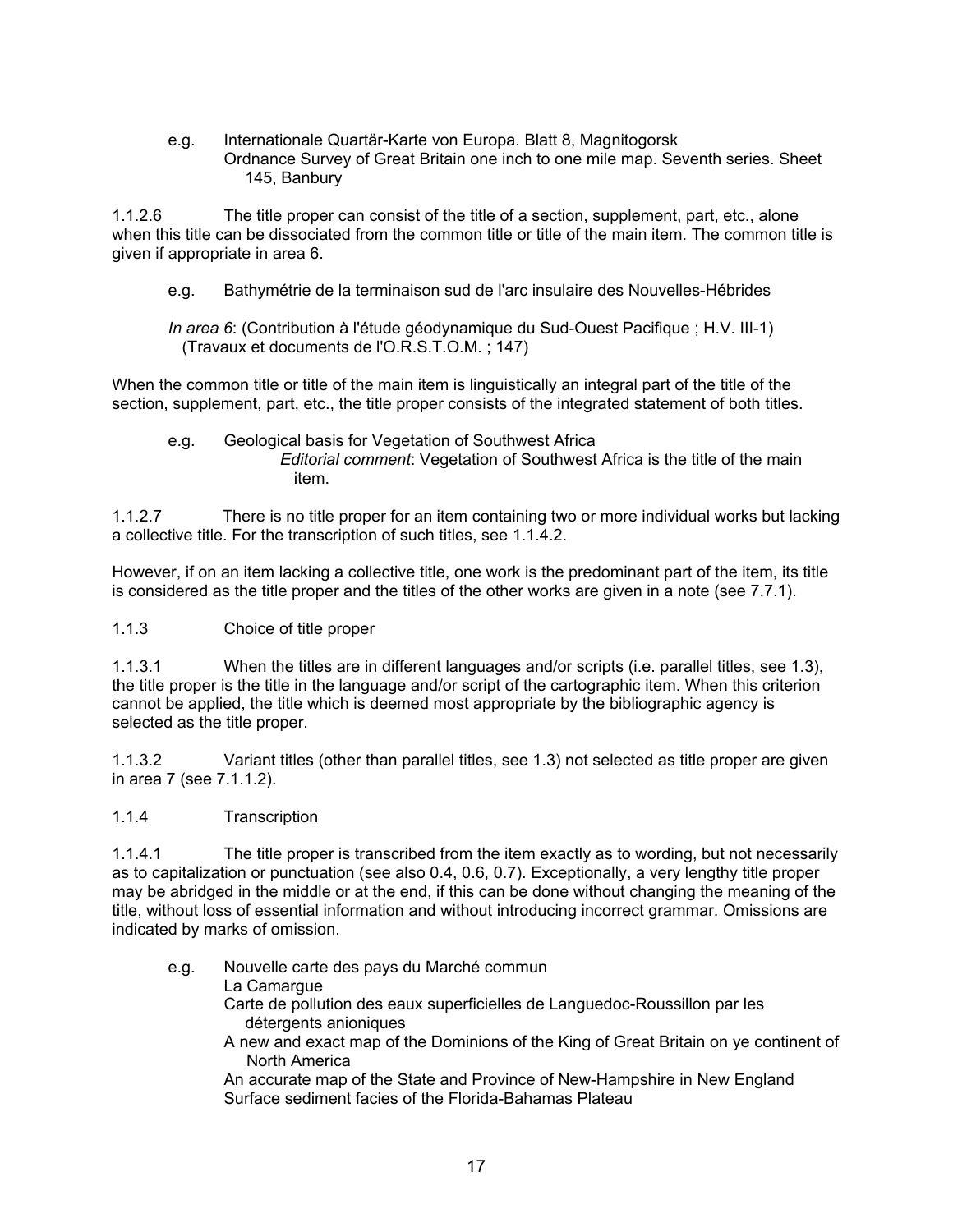Plan général des marais mouillés et desséchés des provinces du Bas Poitou, de l'Aunis et de la Saintonge

1.1.4.2 When the item comprises two or more works without a title proper (see 1.1.2.7), the titles of the individual works are successively transcribed.

e.g. Le Croisic; Batz / Editions MAJAC

When the number of individual works is very large, a concise descriptive title may be supplied; it is given, whenever possible, in the language of the item and is enclosed in square brackets.

e.g. [Cartes de la médecine libérale en France, par secteurs sanitaires] [Maps of the counties of England, Wales and Ireland]

1.1.5 When an item bears no title, a title is devised and recorded in square brackets. The title thus supplied should be concise, reflecting the area and the subject of the cartographic item and, whenever possible, should be given in the language of the item.

e.g. [Carte de la lune] [Mining claims in parts of Gloucester and Restigouche counties, New Brunswick, Canada] [Coast of Maine from Owls Head to Penmaquid Point]

# 1.2 **General material designation (***optional***)**

1.2.1 The purpose of the general material designation is to indicate, in general terms and at an early point in the description, the class of material to which the item belongs. The general material designation is given immediately after the title proper. It is given in the language and script chosen by the bibliographic agency.

1.2.2 Inclusion of the general material designation is especially useful for non-book materials included in integrated catalogues or bibliographies. When used, the general material designation for all materials described with ISBD(CM) is "Cartographic material" or its equivalent in other languages and scripts. (See also the specific material designation which is part of the first element in the physical description area: 5.1.)

#### 1.3 **Parallel titles**

1.3.1 When the item bears titles in more than one language and/or script, the titles not chosen as title proper (see 1.1.3.1) are transcribed as parallel title(s).

- e.g. Die Schweiz aus der Vogelschau = La Suisse vue à vol d'oiseau = La Svizzera a volo d'uccello = A bird's eye view of Switzerland
- 1.3.4 Transcription

1.3.4.1 A parallel title appearing on the item is transcribed exactly as to wording, but not necessarily as to capitalization and punctuation. Exceptionally, a parallel title may be abridged. Omissions are indicated by marks of omission.

1.3.4.2 When the cartographic item bears more than one parallel title, these titles are transcribed in the order indicated by the sequence of statements, if any.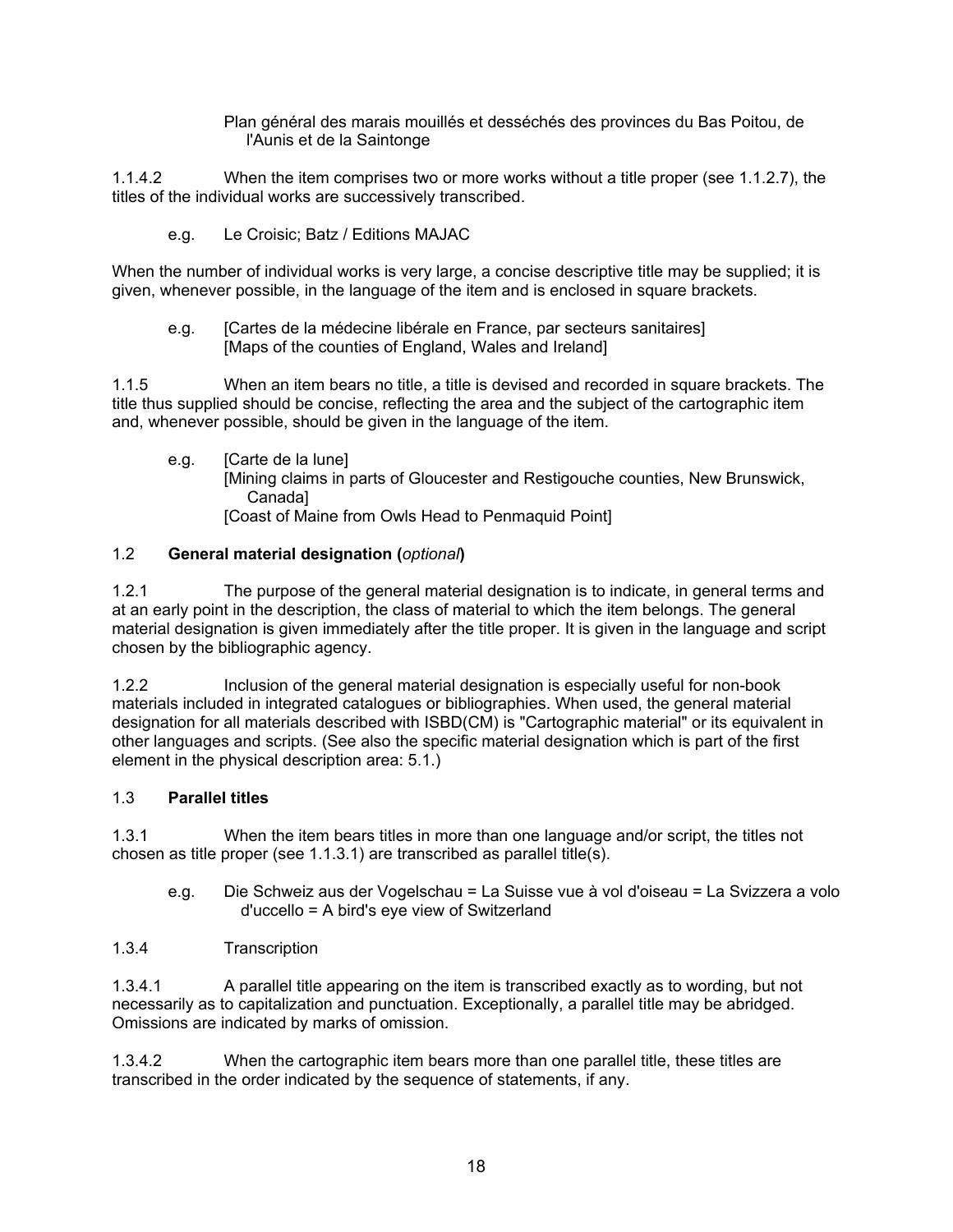#### 1.3.4.3 Item without a title proper

When the item comprises two or more works without a title proper (see 1.1.2.7), and when each or any of the individual works has a parallel title or titles, the parallel titles are given following the titles to which they apply.

# 1.4 **Other title information**

1.4.1 Other title information can appear in conjunction with and subordinate to the title proper, parallel title(s) or titles of individual works contained in the item.

e.g. Basse vallée de l'Aude, exploitation des aquifères, risques de pollution : situation en 1972

Motor road map of South-East England : showing trunk and other classified roads

1.4.2 A statement of other title information can include a statement of responsibility, a statement relating to publication or distribution, details relating to other descriptive elements (e.g. edition statement) when such a statement is linguistically an integral part of the other title information.

e.g. Esquisse géologique de la Thakkola, Népal central : missions géologiques du C.N.R.S.

1.4.3 When the title is incomplete or ambiguous it may be completed by additional information supplied from the content of the cartographic item. This addition enclosed in square brackets is treated as other title information.

e.g. Vegetation : [in Botswana] Département de l'Yonne : [carte routière] Florida : [tourist map] Street map of Flagstaff, Arizona : [walking tours]

# 1.4.4 Transcription

1.4.4.1 A statement of other title information is transcribed following the title to which it applies (see also 1.4.4.6).

1.4.4.2 A statement of other title information is transcribed exactly as to wording, but not necessarily as to capitalization, punctuation or order. Exceptionally, other title information may be abridged. Omissions are indicated by marks of omission.

1.4.4.3 A statement of other title information appearing on the item before the title proper (e.g. an avant-titre) is transcribed following the title proper when this is linguistically or otherwise possible. When this is not possible, an avant-titre is given in area 7.

1.4.4.4 When a cartographic item bears more than one statement constituting other title information, these statements are transcribed in the order indicated by the sequence of statements, if any.

- e.g. Distribution of principal kinds of soils : orders, suborders and great groups : National Soil Survey classification of 1967
- 1.4.4.5 Item without a title proper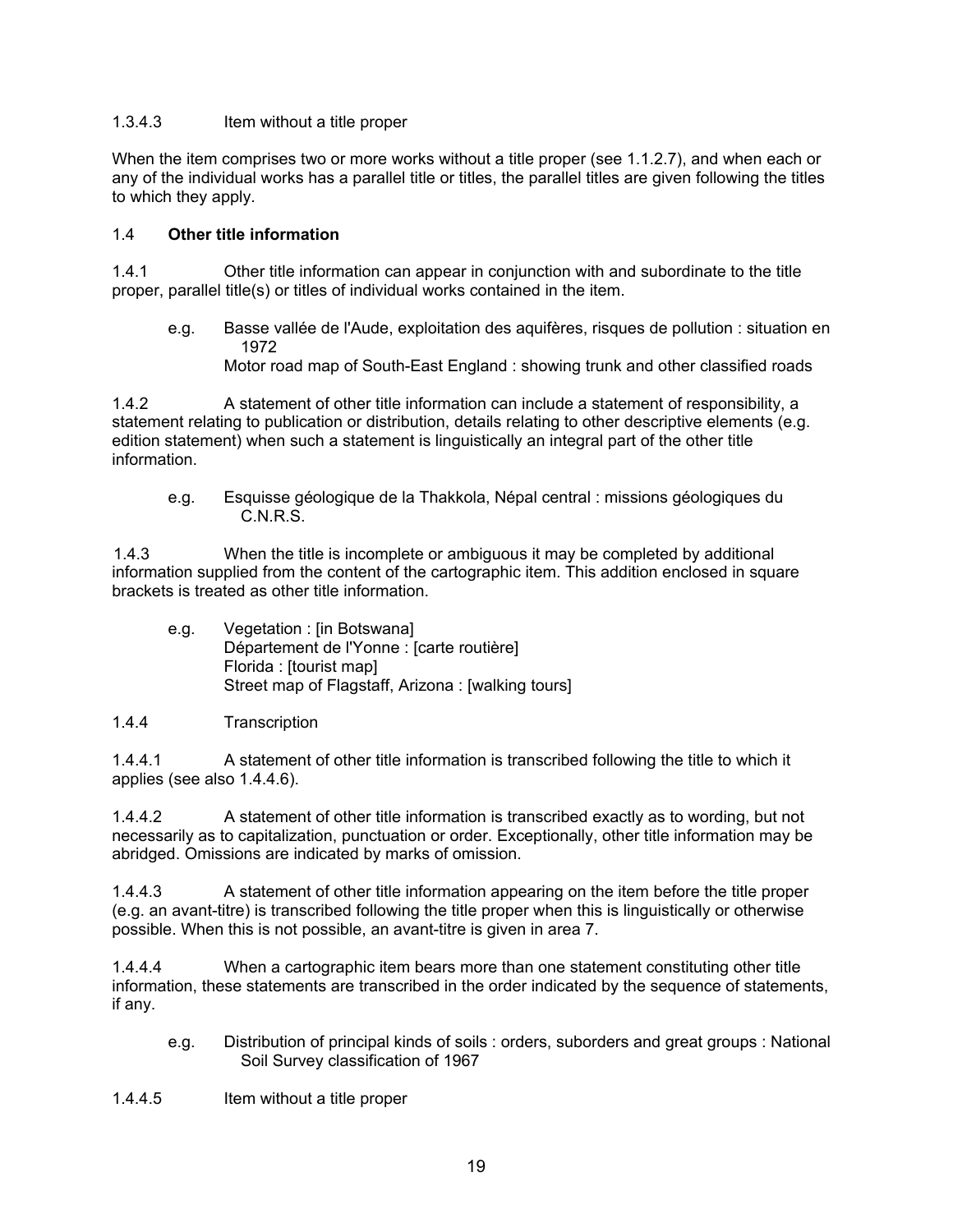When an item has no title proper (see 1.1.2.7), and when there are statements of other title information relating to one or more of the titles of individual works present, these statements are given following the titles to which they apply.

1.4.4.6 Parallel titles and parallel other title information

When an item bears one or more parallel titles and other title information in more than one language and/or script, each statement of other title information follows the title to which it is linguistically related.

# 1.5 **Statements of responsibility**

1.5.1 A statement of responsibility can be given with respect to any entity (person or corporate body) responsible for or contributing to the creation of the intellectual or artistic content of the item described, or for its realization.

1.5.2 A statement of responsibility can relate to such entities as: cartographer, compiler, engraver, governmental mapping agency, colourist, reviser, scientific editor, etc.

A statement of responsibility can take various forms:

1.5.2.1 It can consist of the name(s) of person(s) or corporate body or bodies, with or without a linking word or short phrase indicative of the role of the person or corporate body.

e.g. Institut géographique national J. Moxon réalisé et publié par les Editions Grafocarte edited by the Daily Express by S. Hutchinson dedicated by ... Grenvile Collins presented by ... Lewis Morris engraved by Jukes levée en 1817 par M. Givry surveyed and drawn by E.M. Woodford reproduced by W.H. Barrell dressée par Ernest Grangez compiled by the Ministry of Housing and Local Government

1.5.2.2 It can consist of a phrase without a name when such a phrase denotes a contribution to the creation or realization of the item, or is otherwise significant.

e.g. extracted from a chart drawn in 1785

1.5.2.3 It can include a noun or noun phrase as well as name(s) when such a phrase is indicative of the role of the person or corporate body.

e.g. fruit symbols designed and drawn by Joseph A.W. Kislingbury surveys and sketches by J.B. Armstrong d'après les travaux de M. Alfred Grandidier

Other nouns or noun phrases are normally treated as other title information (see 1.4).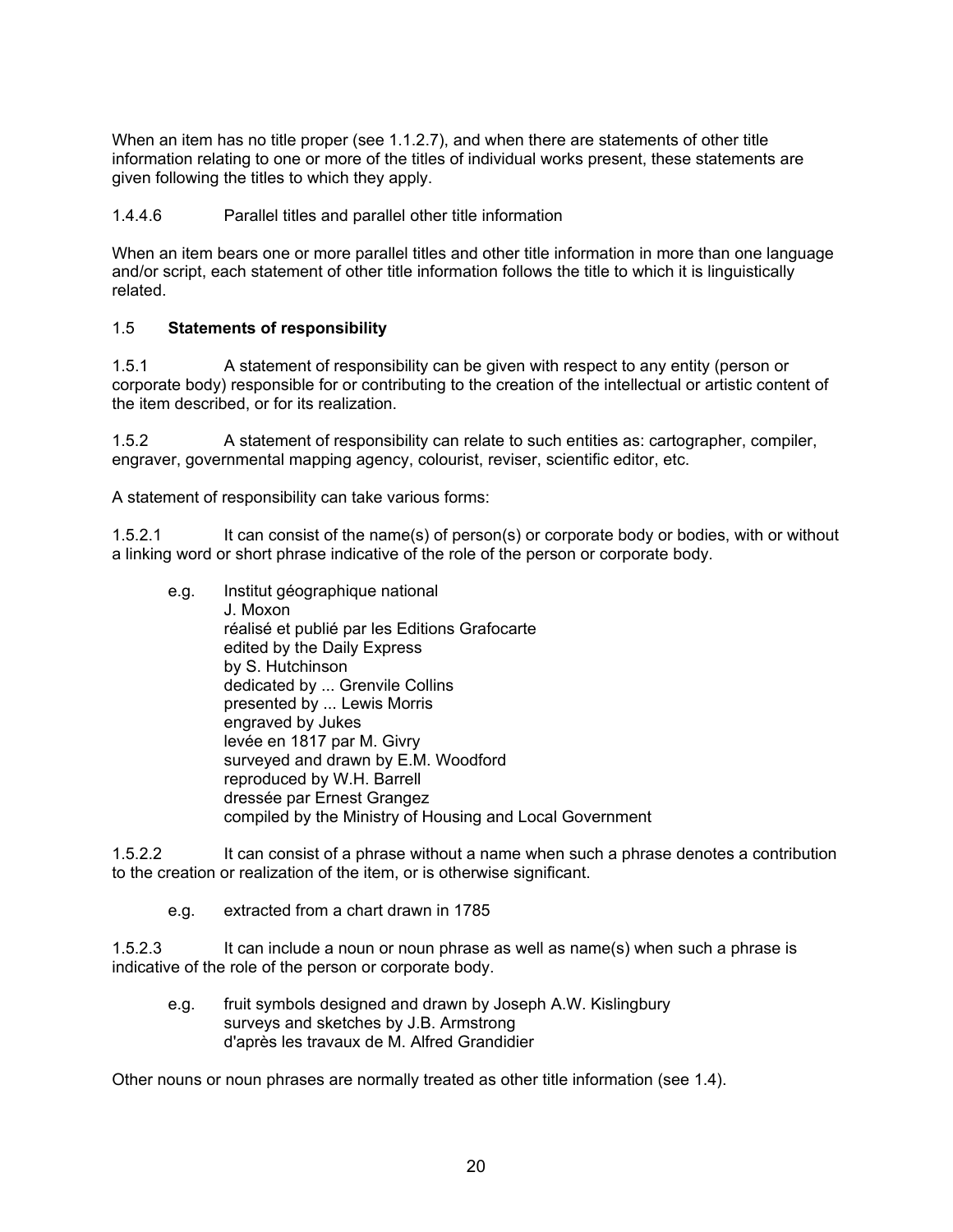1.5.2.4 It can include details relating to other descriptive elements when such details are linguistically an integral part of the statement of responsibility.

e.g. reduced from the original plan of three inches to one mile and planned to a scale of one inch & half to one mile by Isaac Johnson in June 1800

1.5.2.5 It can consist of statements relating to appendices and other supplementary matter when such statements appear on the item (see also 1.5.3.3).

e.g. with an introduction by Scott Keltie

1.5.2.6 A statement that is not connected with responsibility for the intellectual or artistic content of the item is not considered a statement of responsibility. (For statements connected with such responsibility but present within other title information, see 1.4.) Statements such as mottoes, dedications, and statements of prizes may be omitted or given in area 7 (see 7.7.8).

1.5.2.7 A statement of responsibility is not considered appropriate for the name of a responsible entity which is linguistically an integral part of other descriptive elements and which has been transcribed as such (e.g. as part of the title proper, see 1.1.2.3; as part of other title information, see 1.4.2); as part of the statement of publication, distribution, etc., see area 4).

An exception is made when the name of the responsible entity is explicitly repeated on the item in a formal statement of responsibility.

e.g. Michelin, autoroutes : [de France] / dressé par la Manufacture française des pneumatiques Michelin

1.5.2.8 It can consist of the name of a corporate body acting as sponsor of a cartographic item even when this function is not explicitly stated.

- e.g. carte éditée spécialement par I'Institut géographique national pour le Touring Club de France under the patronage of the Royal Scottish Geographical Society Swissair Photo
- 1.5.3 One or more statements of responsibility

1.5.3.1 A single statement of responsibility occurs when the wording on the item shows a single statement. More than one person or corporate body may be named in such a statement, as when they are represented as performing the same functions or, although performing different functions, their names are linked by a conjunction.

e.g. par L. Meyère et J. Hansen with additions by H.N. Ridley and the Rev. T.S. Lea drawn in 1791 ... from the observations made by Fleurieu in 1769 and by Vincente Tofino in 1788

1.5.3.2 More than one statement of responsibility occurs when the wording shows multiple statements, as when more than one person or corporate body is represented as performing different functions and the statements are not linked by a conjunction.

e.g. by G. Robertson ; engraved by Morris par N. de Fer ; A. Coquart sculp.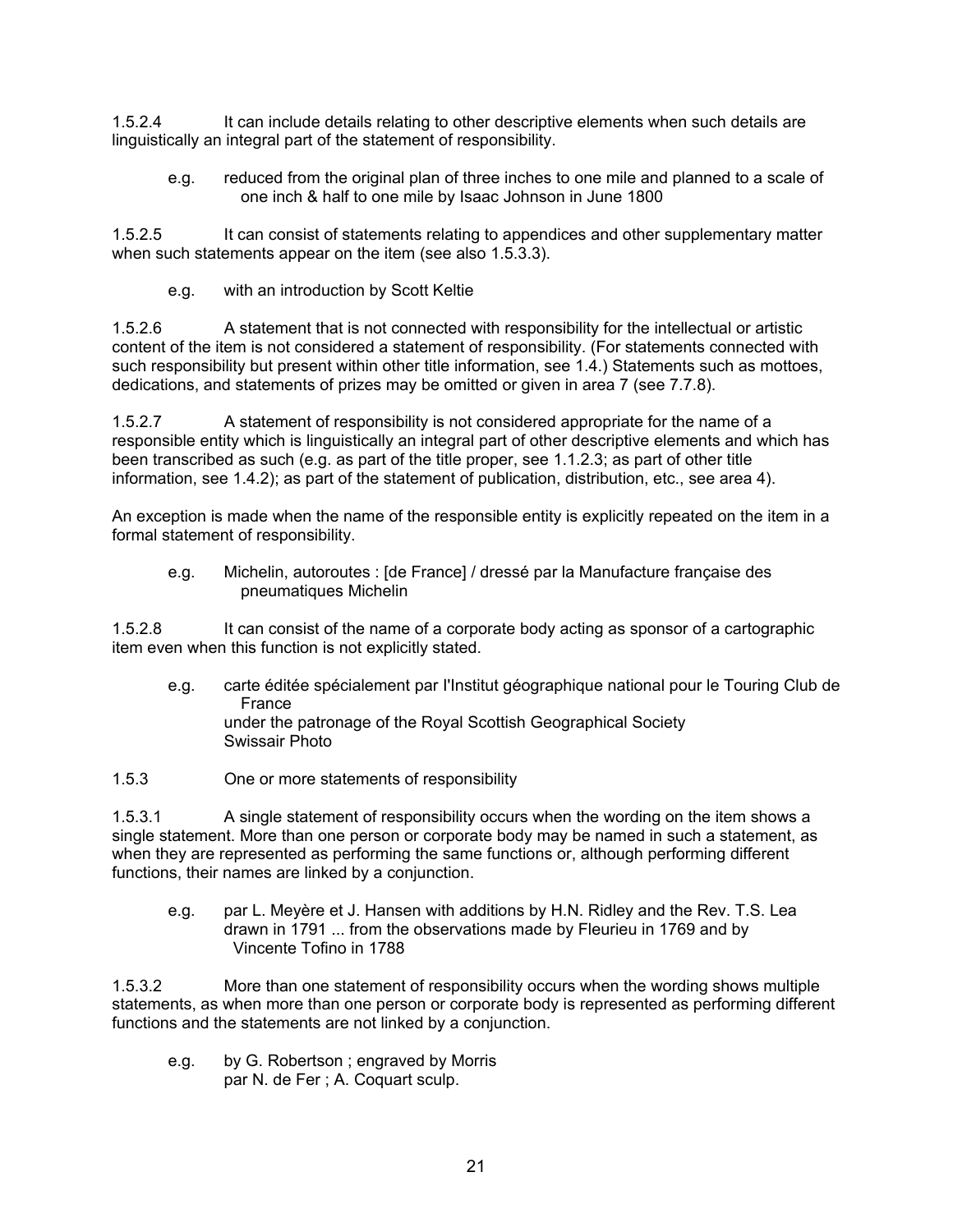1.5.3.3 A statement of responsibility relating to appendices and other supplementary matter (see 1.5.2.5) is treated as an additional statement of responsibility following the statement relating to the main part of an item.

- e.g. attributed to Thomas Cavendish the circumnavigator ; with descriptive text by F.C. Wieder
- 1.5.4 Transcription

1.5.4.1 A statement of responsibility is transcribed expressed in the terms in which it appears on the item.

e.g. Santa Lucea harbour / by Lieut B. Baynton Plan of the town of Madras and its limits / as surveyed in 1822 for the use of the justices in sessions, by W. Ravenshaw Carte des missions catholiques à Madagascar / dessiné et gravé par R. Hausermann

1.5.4.2 When the names of several persons or corporate bodies are represented in a single statement of responsibility (see 1.5.3.1), the number of names transcribed is at the discretion of the bibliographic agency. Multiple names transcribed may be separated by commas or connected by linking words, as appropriate. If linking words are supplied, they are enclosed in square brackets. Omissions are indicated by marks of omission and "et al." or its equivalent in another script, enclosed in square brackets.

e.g. Braunswyck et Meydburg / sculpserunt E.S. Hamersveldt et S. Rogeri Lincoln and environs : mapping out a holiday / Carla Joynes, Lizbeth Beame [for] Deckle & Murphy Croquis volcanologique du Tibesti, Sahara du Tchad, A.E.F. / B. Gèze, H. Hudeley ... let al.1

Topography of the South Pacific / by J. Mammerickx ... [et al.]

1.5.4.3 A statement of responsibility which precedes the title proper on the item is transcribed following the title proper and other title information unless it is linguistically linked to such information (see 1.5.2.7).

The original position of the statement of responsibility may be stated in area 7 (see 7.1.5).

1.5.4.4 A statement of responsibility which includes the name of a corporate body expressed in a hierarchical form is transcribed in the form and order given on the item.

e.g. Apache National Forest, Arizona and New Mexico / U.S. Department of Agriculture Forest Service, South-Western Region Climatological atlas of the British Isles / Air Ministry, Meteorological Office Carte des classes des réserves en eau utile : [en France] / Institut national de la recherche agronomique, Service de la carte pédologique de France

1.5.4.5 When the statement of responsibility has no linguistic relationship to the title to which it relates, the name of the person or corporate body is given following the diagonal slash.

1.5.4.6 Parallel titles and parallel statements of responsibility

1.5.4.6.1 When an item bears one or more parallel titles and/or parallel statements of other title information, and also has statements of responsibility in more than one language and/or script,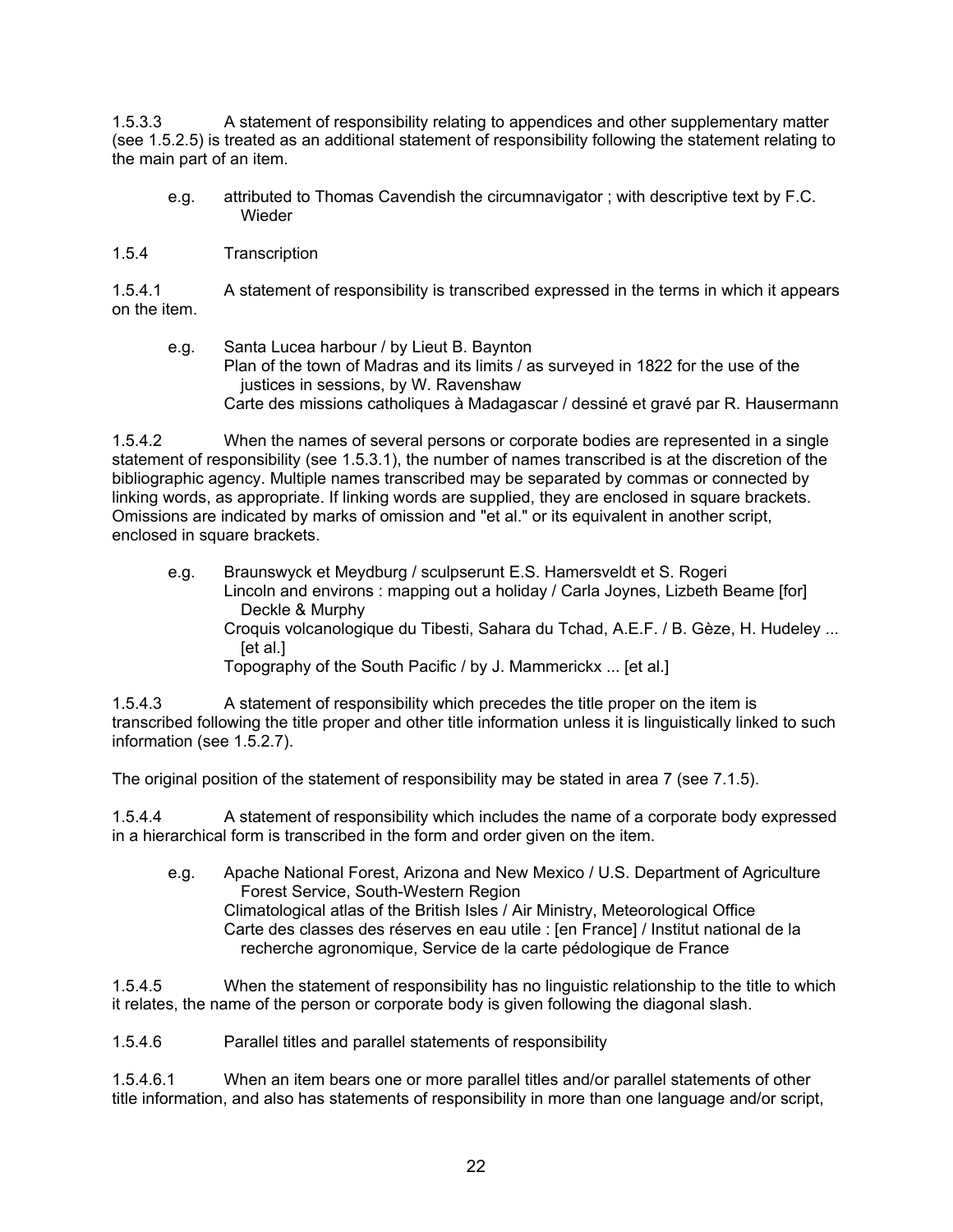each statement of responsibility follows the title or other title information to which it is linguistically related.

e.g. Carte minéralogique de l'Afrique / Organisation des Nations Unies pour l'éducation, la science et la culture ; Association des services géologiques africains = Mineral map of Africa / United Nations Educational, Scientific and Cultural Organization ; Association of African Geological Surveys

1.5.4.6.2 When an item bears one or more parallel titles and/or parallel statements of other title information, but the statement of responsibility is in only one language and/or script, the statement of responsibility is given after the last parallel title or (parallel) other title information transcribed.

- e.g. Carte de tapis végétal de la région méditerranéenne = Vegetation map of the Mediterranean region ... / by P. Lalande ; F.A.O. ; UNESCO
- 1.5.4.7 Item without a title proper

1.5.4.7.1 When an item has no title proper (see 1.1.2.7), and when all the individual works have the same statement of responsibility, the statement of responsibility is given after all the titles, parallel titles and statements of other title information.

e.g. Fréjus ; Le Var touristique / Provence Paris publicité Daily Mail motor road map of London and ten miles round ; Motor road map of south-east England / Edward Sandford

1.5.4.7.2 When the individual works have different statements of responsibility, each statement is given after the title(s), parallel title(s) and statement(s) of other title information to which it applies.

1.5.4.8 When the title proper consists of a common title and a dependent title (see 1.1.2.5), statements of responsibility are given after the parts of the title proper to which they refer. In case of doubt or if the statement of responsibility refers to the title proper as a whole, it is given after the title proper.

e.g. Plan d'ensemble au 1:2 000 de la région d'Ile-de-France. Bloc 1-77-29, Bonnièressur-Seine / Ministère de l'environnement et du cadre de vie, Etablissement public régional d'Ile-de-France.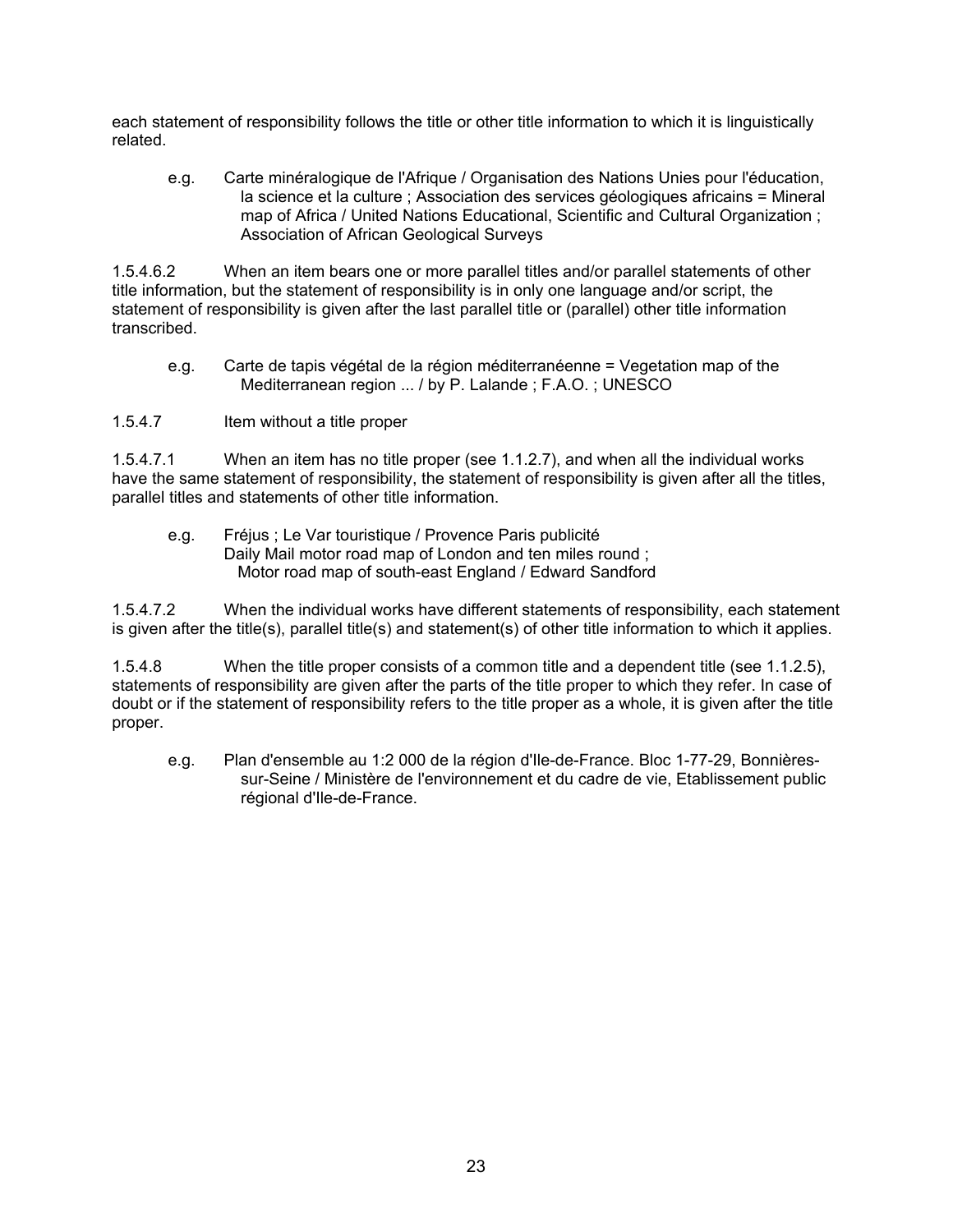# <span id="page-29-0"></span>**2 EDITION AREA**

**Contents** 2.1 Edition statement

2.3 Statements of responsibility relating to the edition

# **Punctuation pattern**

A. The edition area is preceded by a point, space, dash, space  $(.-).$ 

B. The first statement of responsibility relating to the edition is preceded by a space, diagonal slash, space ( / ).

C. Each subsequent statement of responsibility relating to the edition is preceded by a space, semi-colon, space (; ).

*Examples* 

. – Edition statement

. – Edition statement / statement of responsibility

. – Edition statement / statement of responsibility ; second statement of responsibility ; third statement of responsibility

*Note*: For the expansion of this area, see ISBD(M).

# 2.1 **Edition statement**

2.1.1 The edition statement consists of a term, phrase or group of characters relating to all the copies of an item formally identified on the item as constituting a named and/or numbered edition. The edition statement normally includes either the word "edition" (or its equivalent in another language), or a related term together with an ordinal number ("2nd edition," etc.), or a term indicating difference from other editions ("new edition", "revised edition", etc.).

2.1.2 The edition statement is transcribed in the terms in which it appears on the item. Standard abbreviations may be used. Arabic numerals are substituted for other numerals or spelled out numbers.

e.g. . – 2nd ed. rev. and enl. . – 5th ed. . – 3. erw. Aufl. . – Ed. réduite . – Ed. 3-GSGS

If the edition statement consists solely or chiefly of characters that are neither numeric nor alphabetic, which cannot be reproduced by the typographic facilities available (cf. 0.11), the characters are replaced by words or numbers, as appropriate, in square brackets. An explanation may be given in area 7 (see 7.2).

e.g. . – [Three asterisks] ed.

2.1.3 The edition statement which is an integral part of an element in another area (such as title proper) and has been treated as such (see 1.1.2.3) is not repeated in the edition area.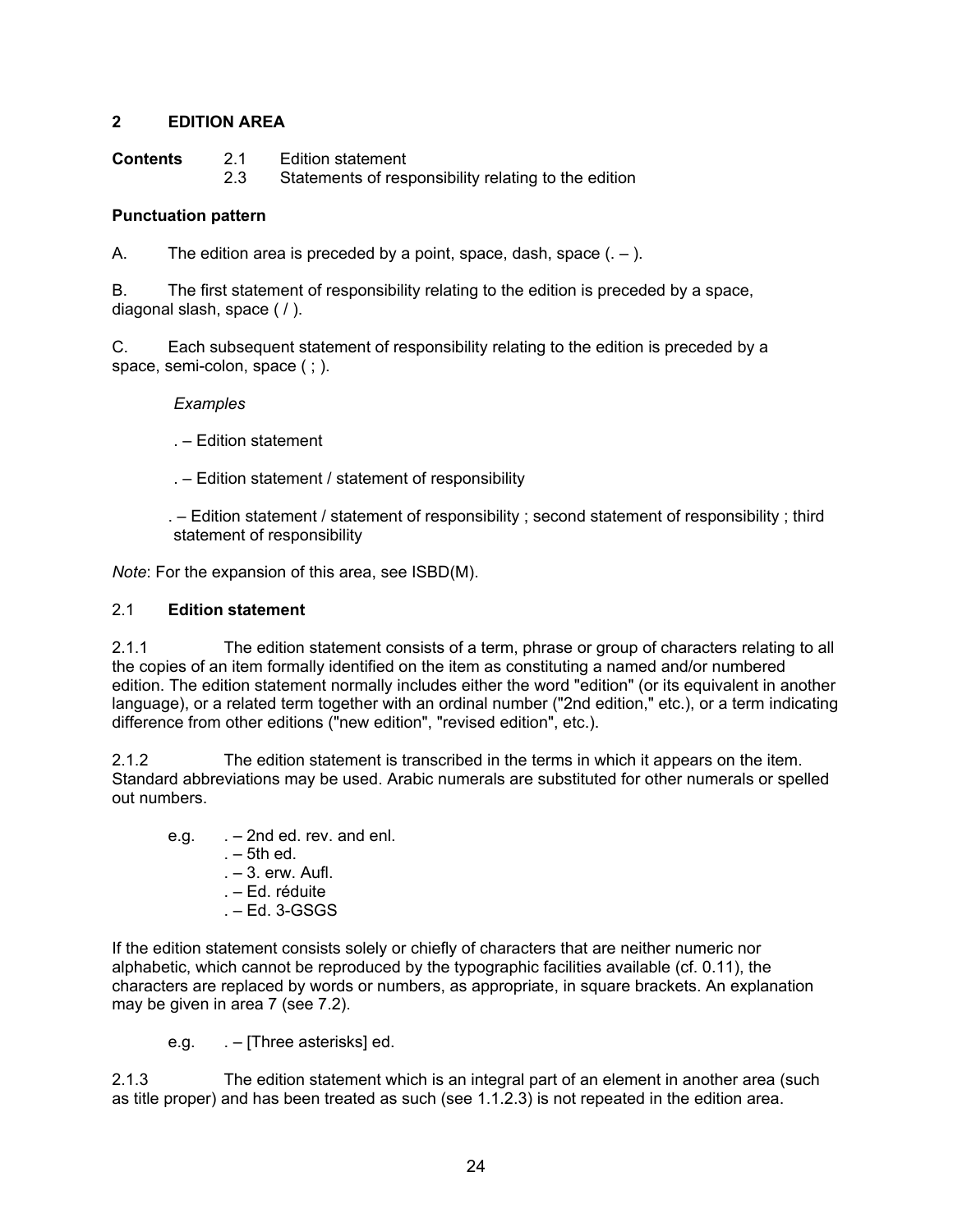# 2.3 **Statements of responsibility relating to the edition**

2.3.1 Statements of responsibility relating to the edition can refer to persons or to corporate bodies and can indicate functions such as that of a reviser of a new edition, or can name the person or body responsible for the provision of supplementary matter, of appendices, etc., in a new edition.

e.g. Grand Quevilly, Petit Quevilly, Petit-Couronne, Seine-Maritime, plan topographique régulier / R. Choquard. – Mis à jour / M. Pillot

2.3.2 Statements of responsibility relating to the edition in hand, or to parts of the edition in hand, but not to all editions of the work are given, in accordance with the provisions of 1.5, in the edition area when found on the item.

e.g.  $\ldots$  – New ed. / rev. under the direction of Rev. E.F.M. MacCarthy

2.3.3 Statements of responsibility relating to the edition in hand (as described in 2.3.2) but which do not name or otherwise identify a person or corporate body, are given as part of the edition statement (see 2.1.1). Such statements often appear as explanatory phrases.

e.g. . – 2nd ed., with additions

2.3.4 The following statements of responsibility relating to the edition are not transcribed in the edition area:

2.3.4.1 Statements of responsibility which clearly relate to the first published edition or to all published editions of a work are given in area 1.

2.3.4.2 Statements of responsibility which do not clearly relate to only one or only some editions of a work are given in area 1.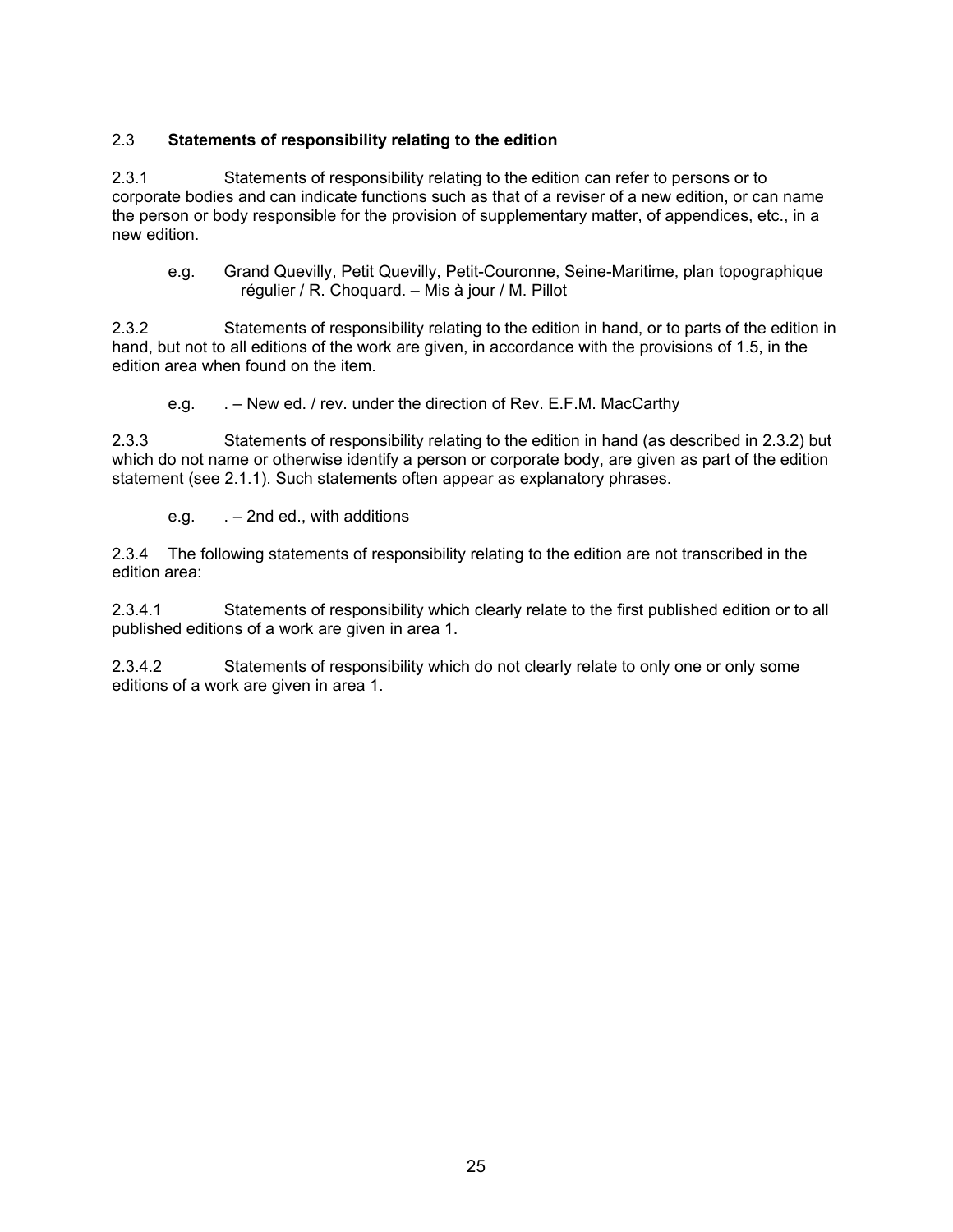# <span id="page-31-0"></span>**3 MATHEMATICAL DATA AREA**

#### **Contents** 3 1 Statement of scale

- 
- 3.2 Statement of projection<br>3.3 Statement of co-ordinate 3.3 Statement of co-ordinates *(optional)*
- 3.4 Statement of equinox

# **Punctuation pattern**

- A. The mathematical data area is preceded by a point, space, dash, space  $(.-).$
- B. The projection statement is preceded by a space, semi-colon, space ( ; ).

C. The statements of co-ordinates and equinox are enclosed in one pair of parentheses  $( () ).$ 

D. The statement of equinox is preceded by a space, semi-colon, space (; ).

#### *Examples*

- . Scale statement ; projection statement (co-ordinates ; equinox)
- . Scale statement (co-ordinates ; equinox)
- . Scale statement ; projection statement (co-ordinates)
- . Scale statement ; projection statement
- . Scale statement

#### 3.1 **Statement of scale**

3.1.1 The scale is given as a representative fraction (RF), expressed as a ratio (1: ). The numeral one (1) is separated from the denominator by a colon (:) which is not preceded or followed by a space. The RF may be preceded by the term "scale" or its equivalent in another language and/or script.

e.g. . – Scale 1:25 000 . – Escala 1:100 000 . – Echelle 1:50 000  $. - 1:1000000$ . – Scale 1:5 000-1:25 000

3.1.2 When the scale relates only to particular parts of the cartographic item, it is indicated as such.

- e.g. . Scale 1:3 982 200 at equator . – Scale 1:59 304 960 along meridians
- 3.1.3 Any scale statement included in area 1 is repeated.
	- e.g. Carte au 1:500 000 : [France] / Institut géographique national. 1:500 000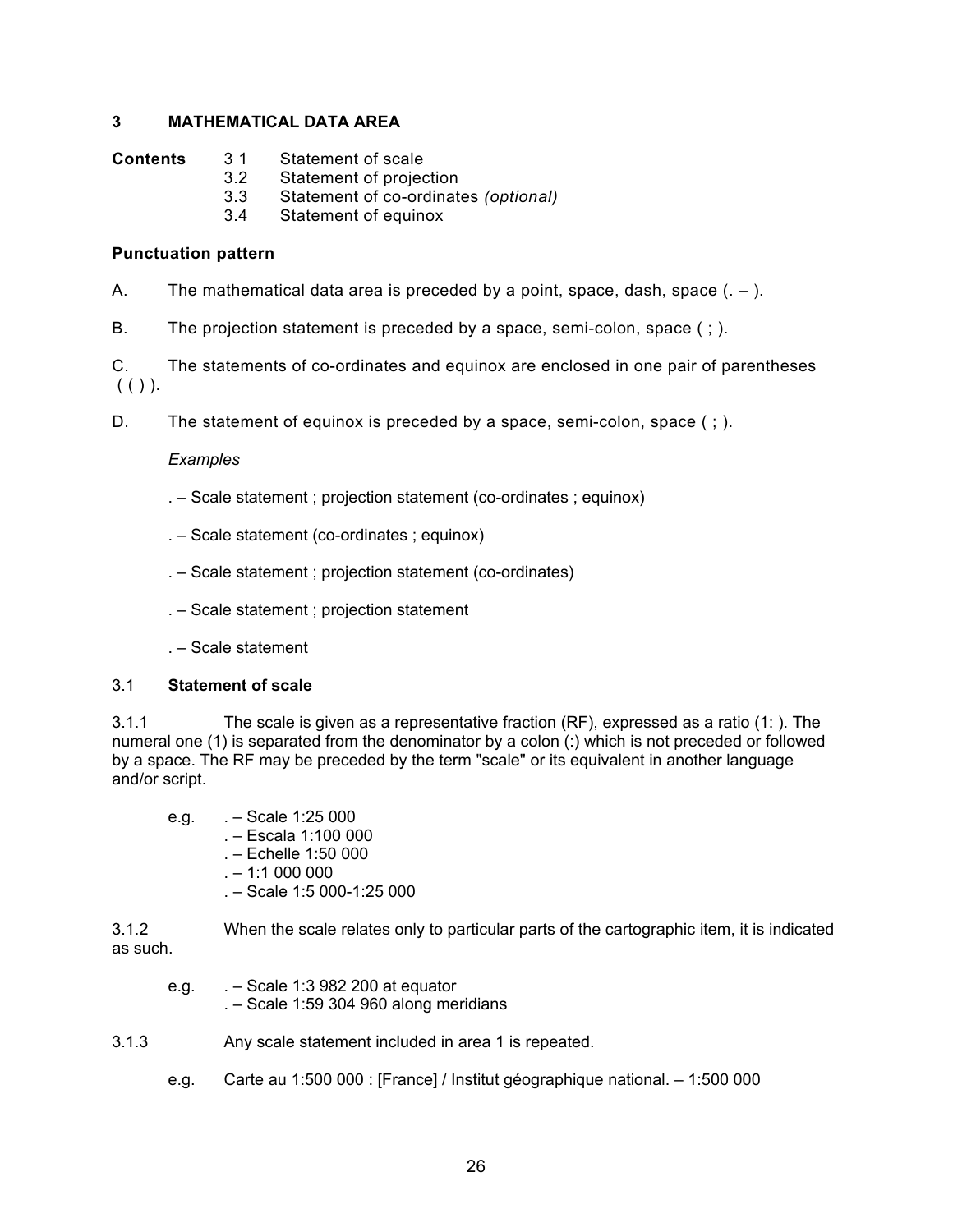3.1.4 When the RF is derived from a verbal scale statement, it is given in square brackets. The verbal expression of the scale may be transcribed following the RF.

e.g. . – [1:7 200], 1 pouce pour 100 toises . – Scale [1:63 360], one inch to one mile

3.1.5 When there is no numeral or verbal scale statement, the RF is computed from a bar scale, a graticule (i.e from 1° of latitude which on average is 111 kilometers) or grid, or by comparison with a map of known scale, and is enclosed in square brackets.

e.g. . – [1:1 800 000 env.], 10 lieues de 25 au degré = [2,5 cm] *(RF computed from bar scale)*  . – [1:3 000 000 env.], 25 lieues communes de France = [3.8 cm] *(RF computed from bar scale)*  . – Scale [1:277 740 approx.] *(RF computed from graticule)* 

3.1.6 When the cartographic item is not drawn or constructed to scale, or the scale cannot be determined, the phrase "Not drawn to scale" or "Scale indeterminable", or their equivalents in other languages and/or scripts is substituted for a scale statement.

3.1.7 When a vertical scale is appropriate, such as on relief models, this scale is recorded following the horizontal scale. The vertical scale is to be specified as such.

e.g. . – Scale 1:1 744 080, vertical scale [1:96 000 approx.] . – 1:100 000, échelle altimétrique 1:100 000

3.1.8 The scale for celestial charts is expressed as an angular scale in mm per degree.

e.g. . – Scale 88 mm per 1°

#### 3.2 **Statement of projection**

3.2.1 The statement of projection is *mandatory* when present on the cartographic item. When identified from other sources, the statement of projection is *optional*; if it is given, it is supplied in square brackets.

3.2.2 The statement of projection consists of the name of the projection. Associated phrases related to the statement of projection may be added when necessary. Such phrases usually consist of statements pertaining to properties of the projection applicable only to the cartographic item described (e.g. as regards meridians, parallels and/or ellipsoid). Standard abbreviations may be used.

e.g. ; proj. conique conforme de Lambert sécante aux parallèles 48° et 77° ; proj. conique conforme de Lambert, parallèles d'échelle conservée 45° et 49° ; proj. de Mercator transverse universelle, ellipsoide de Clarke 1880 ; conic equidistant proj. standard parallels 40 $^{\circ}$  and 21 $^{\circ}$  N ; transverse Mercator proj. 10 000 yards India Zone I grid, Everest spheroid ; azimuthal equidistant proj. centered on Nicosia, N 35°10', E 33°22'

# 3.3 **Statement of co-ordinates** (*optional*)

3.3.1 The co-ordinates delimit the greatest extent of the area covered.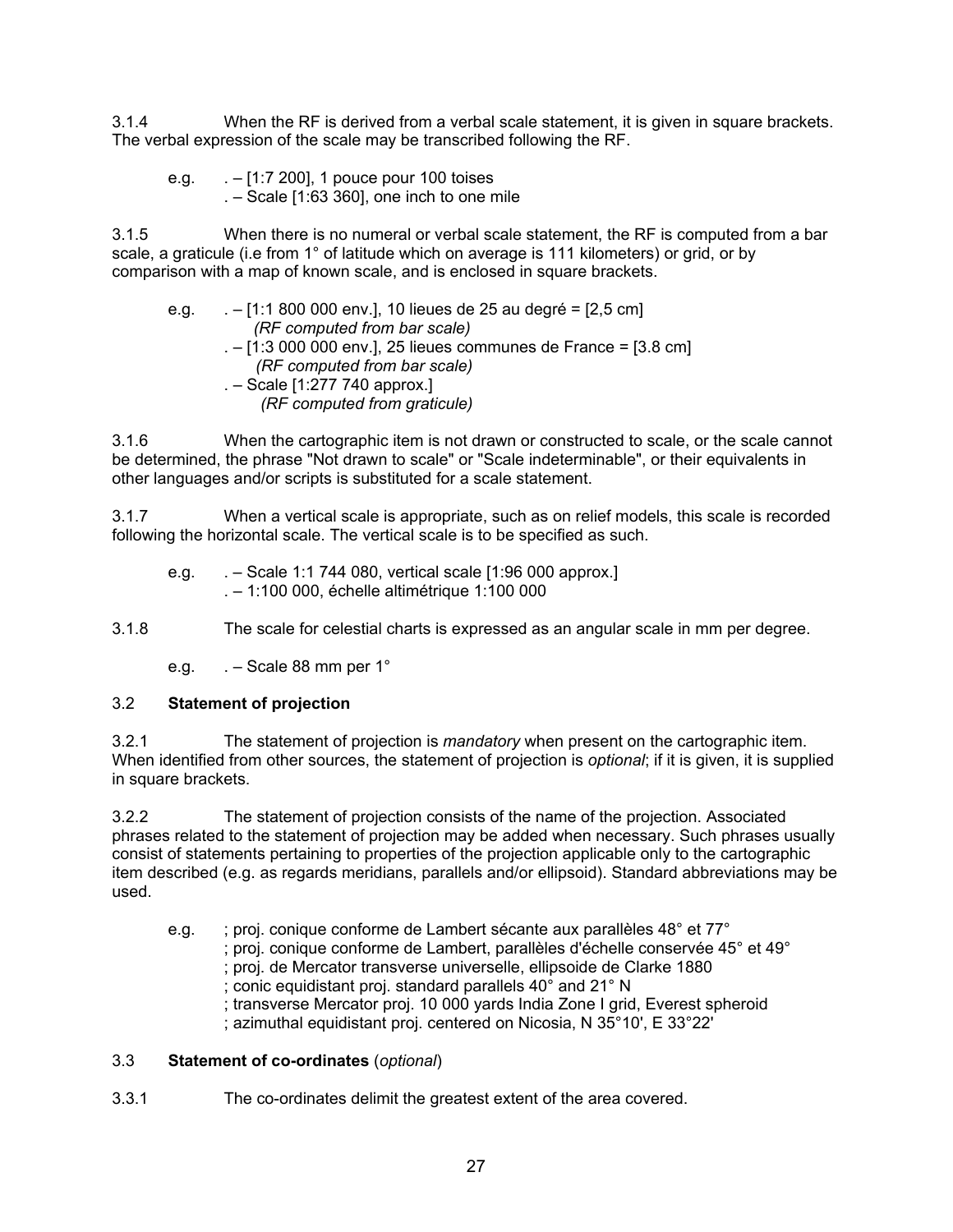3.3.2 For terrestrial maps, the co-ordinates are given in the following order:

Westernmost extent of cartographic item (longitude) Easternmost extent of cartographic item (longitude) Northernmost extent of cartographic item (latitude) Southernmost extent of cartographic item (latitude)

Longitude and latitude are expressed in degrees (°), minutes (') and seconds (") of the sexagesimal system (360° circle); longitude is always taken from the Greenwich prime meridian.

The degrees, minutes and seconds of longitudes and latitudes are preceded by the appropriate initials for North (N), South (S), East (E) and West (W) or their equivalents in another language and/or script. The two sets of longitude and latitude are separated from each other by a diagonal slash not preceded or followed by a space. Each longitude or latitude is separated from its counterpart by a dash, not preceded or followed by a space.

e.g. (E 79°–E 86°/N 20°–N 12°) (E 110°30'–E 120°30'/N 25°15'–N 22°10') (E 15°00'00"–E 17°30'45"/N 1°30'12"–S 2°30'35") (W 74°50'–W 74°40'/N 45°05'–N 45°00')

3.3.3 For celestial charts, give as co-ordinates the right ascension of the centre of the chart, or the right ascensions of the western and eastern limits of the area covered by the chart, and the declination of the centre of the chart, or the declinations of the northern and southern limits of the area covered.

The right ascension is designated by "RA" or its equivalent in another language and/or script, followed by the hours, and, when necessary, minutes and seconds of the twenty-four hour clock.

The declination is designated by "Decl." or its equivalent in another language and/or script, followed by the degrees (°) and, when necessary, minutes (') and seconds (") of the sexagesimal system  $(360^{\circ}$  circle), using a plus sign  $(+)$  for the northern celestial hemisphere and a minus sign  $(-)$  for the southern celestial hemisphere.

The right ascensions and declinations are separated from each other by a diagonal slash not preceded or followed by a space. When two right ascensions and two declinations are given, each right ascension or declination is linked to its counterpart by the word "to" or its equivalent in another language and/or script.

When co-ordinates are given, the statement of equinox is always given also. The equinox is expressed as a year preceded by the abbreviation "eq." or its equivalent in another language and/or script. A statement for the epoch is added when it is known to differ from the equinox, and both are separated with a comma; the epoch is designated by "epoch"" or its equivalent in another language and/or script.

e.g. (RA 16. hr. 30 min. to 19 hr. 30 min./Decl. –16° to –49° ; eq. 1950, epoch 1948) (RA 16 hr./Decl. –23° ; eq. 1950) (RA 2 hr./Decl. +30° ; eq. 1950) (RA 2 hr. 00 min. to 2 hr. 30 min./Decl. –30° to 45° ; eq. 1950)

For charts centered on a pole, the declination limit is indicated.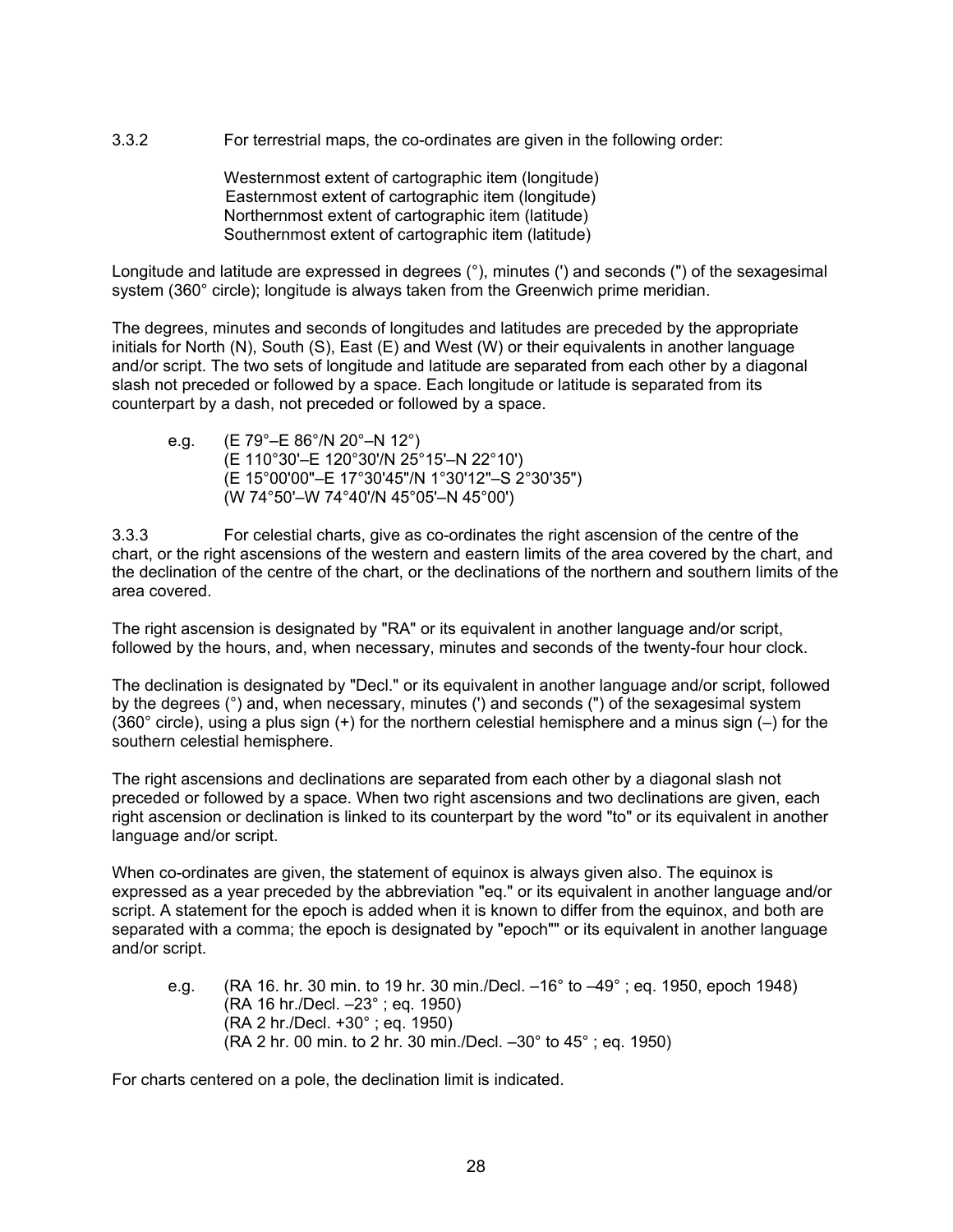e.g. (Centered at South Pole/Decl. limit –60°)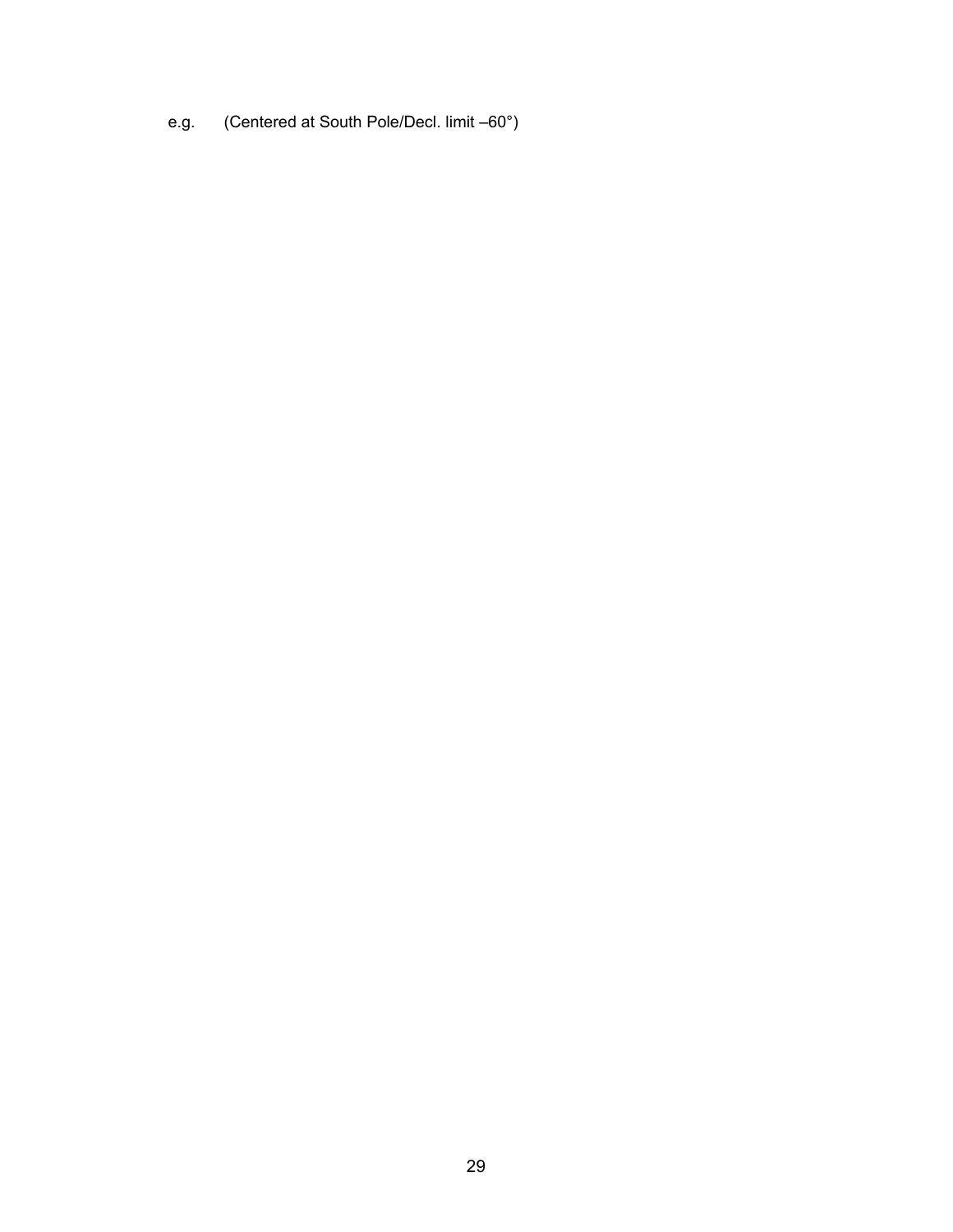# <span id="page-35-0"></span>**4 PUBLICATION, DISTRIBUTION, ETC., AREA**

# **Contents** 4.1 Place of publication and/or distribution

- 4.2 Name of publisher and/or distributor<br>4.3 Statement of function of distributor (c
- 4.3 Statement of function of distributor (*optional*)
- 4.4 Date of publication and/or distribution
- 4.5 Place of printing or manufacture (*optional*)
- 4.6 Name of printer or manufacturer (*optional*)
- 4.7 Date of printing or manufacture (*optional*)
- 4.8 Special cases

# **Punctuation pattern**

A. The publication, distribution, etc., area is preceded by a point, space, dash, space  $(.-).$ 

B. A second or subsequent place is preceded by a space, semi-colon, space ( ; ).

- C. Each name is preceded by a space, colon, space ( : ).
- D. A supplied statement of function of a distributor is enclosed in square brackets ([1]).

E. The date is preceded by a comma, space (, ).

F. The place of printing or manufacture, name of printer or manufacturer, and date of printing or manufacture are enclosed in one pair of parentheses ( ( ) ). Within the parentheses the same punctuation is used as in B, C and E.

# *Examples*

. – Place of publication : name of publisher, date

. – Place of publication ; place of publication : name of publisher, date (place of printing : name of printer, date)

. – Place of publication : name of publisher ; place of publication : name of publisher, date

. – Place of publication : name of publisher : name of publisher, date

- . Place of distribution : name of distributor [function], date
- . Place of publication : name of publisher, date (place of printing : name of printer)

4.0 The imprint is that of the edition or issue being described. In describing a facsimile or other photographic reprint, the place and name of the reprint publisher and the date of the reprint are given in area 4. The imprint of the edition reproduced is given in area 7.

e.g. . – London : London Topographical Society, 1898 *Note*: Facsimile reprint. Originally published, London : R. Walton, [1654]

# 4.1 **Place of publication and/or distribution**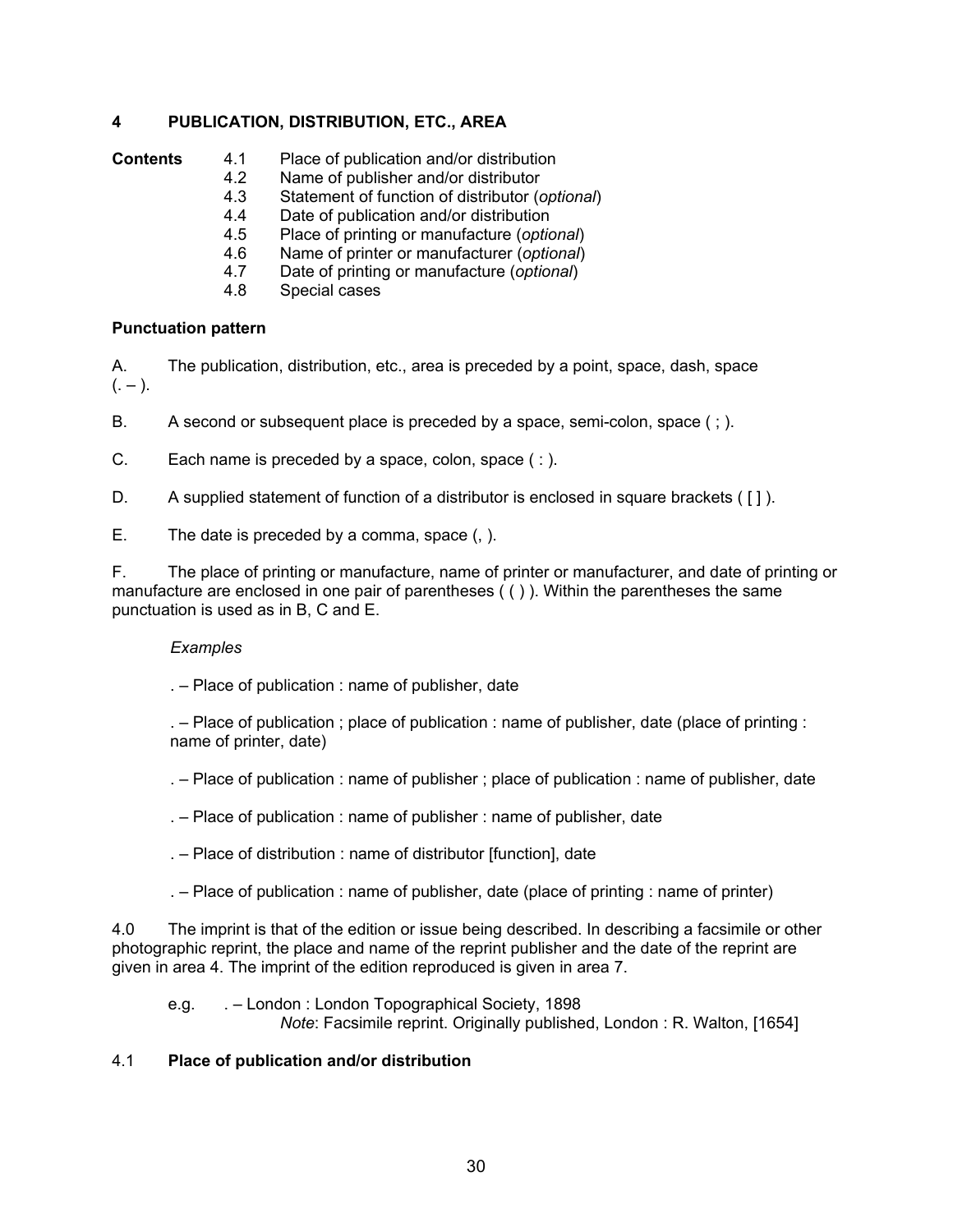4.1.1 The place of publication or distribution is the name of the town or other locality associated on the item with the name of the publisher or distributor. If no publisher or distributor is named on the item, it is the place from which the item was issued or distributed.

4.1.2 When more than one place is associated with the name of a single publisher or distributor, the first named place is given. When the places do not appear in sequence, the place considered most important by the bibliographic agency is given. A second or subsequent place may be given. When a second or subsequent place is omitted, the omission may be indicated by "etc." or its equivalent in another script, enclosed in square brackets.

e.g. . – London ; New York ; Paris [etc.] . – Berlin ; Koln ; Frankfurt am Main . – Wien [etc.]

4.1.3 When the names of more than one publisher are given, the place of publication for each publisher is given immediately before the name, unless it is the same as that of the first-named publisher.

4.1.4 When both a publisher and a distributor are given, the place of distribution is given if it differs from the place of publication.

4.1.5 The place of publication or distribution is given in the orthographic form and grammatical case in which it appears on the item.

e.g. . – V Praze

4.1.6 If it seems necessary for identification, a qualifier such as the name of a country, state, etc., may be added to the place of publication or distribution. It is enclosed in parentheses if transcribed from the item or in square brackets if transcribed from another source.

- e.g. . Cambridge (Mass.)
	- . Cambridge [England]
	- . Santiago [Chile]
	- . London (Ontario)

When it seems necessary for identification, the full address of the publisher or distributor may be added to the place name. It is enclosed in parentheses if transcribed from the item or in square brackets if transcribed from another source.

e.g. . – St-Bruno-de-Montarville, Qué (1985 La Duchesse) . – Vancouver (571 Howe Street)

4.1.7 If it is considered necessary for identification, an alternative or corrected version of the place name may be supplied (see 0.10), enclosed in square brackets.

e.g. . – Christiania [i.e. Oslo] . – Lerpwl [i.e. Liverpool]

4.1.8 When the name of the place of publication or distribution appears on the cartographic item in more than one language and/or script, the form of name in the language and/or script of the title is given. If this criterion does not apply, the form of name that appears first is given.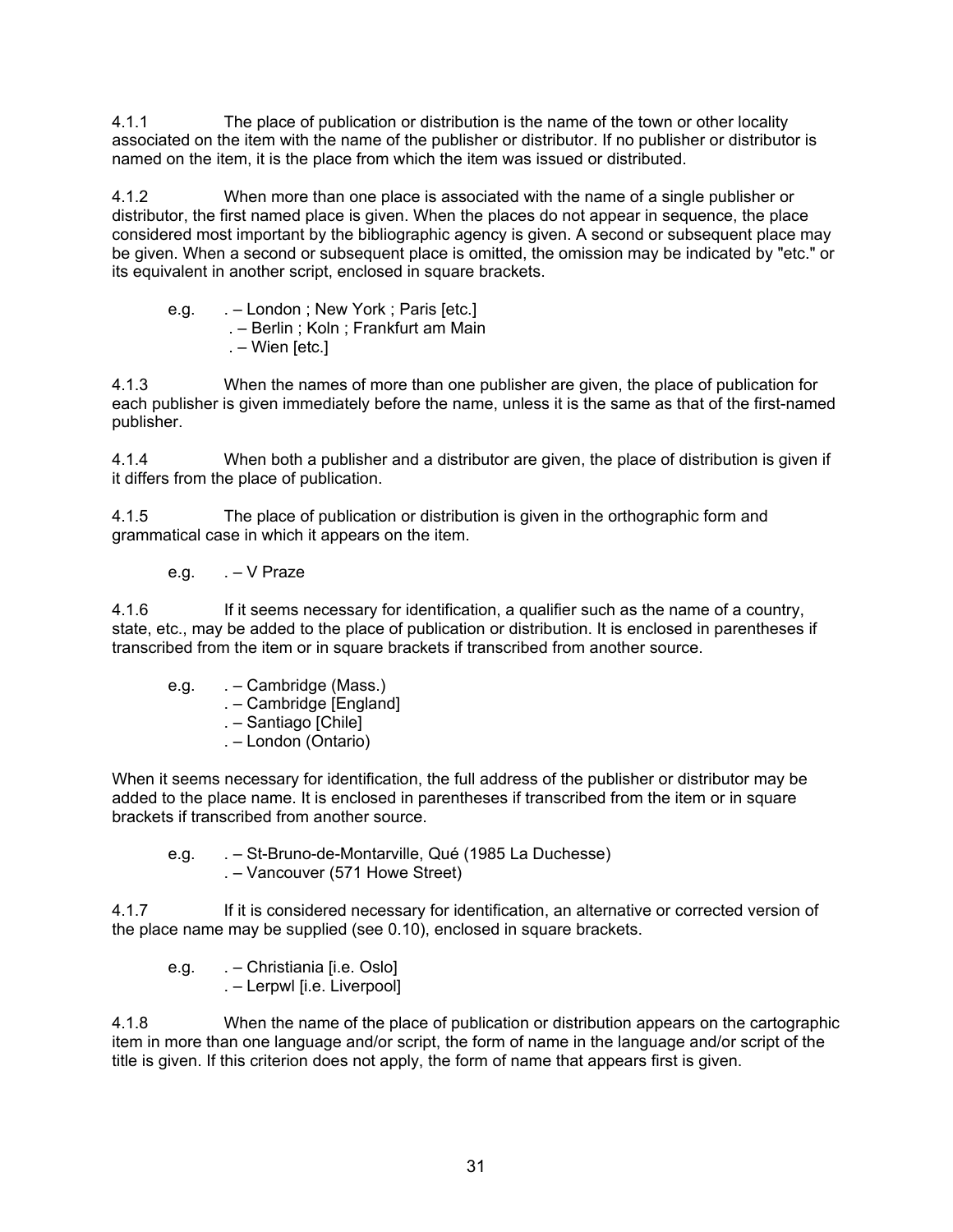Parallel statements may be given, preceded by a space, equals sign, space. If these are not given, no indication is made of the omission.

e.g. . – Bern = Berne

4.1.9 When a place of publication or distribution does not appear anywhere on the item, the name of the known city or town is supplied in square brackets. If the city or town is uncertain, or unknown, the name of the probable city or town followed by a question mark is supplied in square brackets.

e.g.  $-$  [Evry] . – [Hamburg?]

4.1.10 When the name of a city or town cannot be given, the name of the state, province or country is given, according to the same stipulations as are applicable to the names of cities or towns.

e.g. . – Canada

*Editorial comment*: Known as place of publication; appears on the item.

. – [Surrey]

*Editorial comment*: Known as place of publication; appears outside the item. . – [Guatemala?]

*Editorial comment*: Uncertain as place of publication.

4.1.11 When no place can be given, the abbreviation "s.l." (*sine loco*) or its equivalent in another script is supplied, enclosed in square brackets.

e.g.  $-$  [S.I.]

# 4.2 **Name of publisher and/or distributor**

4.2.1 When more than one publisher is named on the cartographic item, the name which appears first is given. When the names do not appear in sequence, the name considered most important by the bibliographic agency is given.

Second and subsequent publishers may be given.

e.g. . – London : The Times ; Edinburgh : John Bartholomew & Son . – Paris : Institut géographique national ; Clermont-Ferrand : Ed. Parc des Volcans

When second or subsequent publishers are omitted, the omission may be indicated by "etc."" or its equivalent in another script, enclosed in square brackets.

e.g. . – London : The Times [etc.]

4.2.2 When the names of both a publisher and a distributor appear on the item, the name of the distributor may be given. When the name of the distributor does not appear on the item, it may be given in area 7. If only the distributor is named, this must be given.

4.2.3 The name of a publisher or distributor may be given in a shortened form, provided it can be understood and identified without ambiguity.

e.g. : H.M. Gousha

*Editorial comment*: Publisher's name appears as The H.M. Gousha Company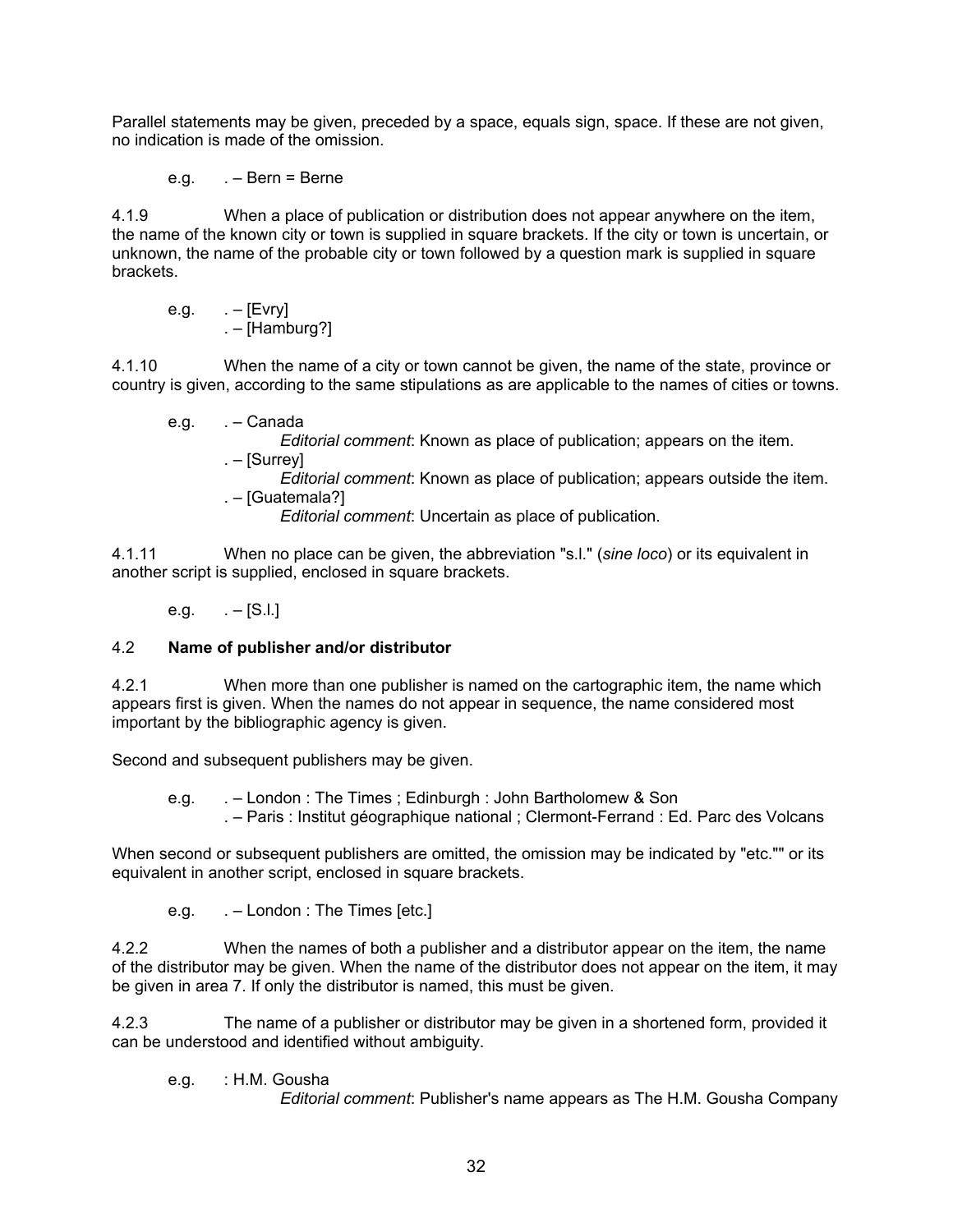4.2.4 When the name of the publisher or distributor appears in full in area 1, either the full form may be repeated in area 4, or an abbreviated form or identifying phrase may be given there. No square brackets are used for such shorter forms given in place of the full form, even if the shorter form is not shown on the item.

e.g. Société d'éditions géographiques may be given as: S.E.G. when it appears in full as a statement of responsibility in area 1.

4.2.5 When the name of a publisher or distributor appears on the cartographic item in more than one language and/or script, the form of the name in the language and/or script of the title is given. If this criterion does not apply, the form of name that appears first is given. Parallel statements may be given, preceded by a space, equals sign, space  $( = ).$ 

e.g. . – Bern : Bunkeskanzlei = Berne : Chancellerie fédérale

4.2.6 The name of the printer or manufacturer is not given as a substitute for the name of an unknown publisher or distributor. However, when a person or corporate body combines the activities of printing or manufacturing and publication or distribution, or when the responsibility is uncertain, a named printer or manufacturer is assumed to be also the publisher.

e.g. . – Paris : Institut géographique national *Editorial comment*: I.G.N. is both a publisher and a manufacturer

4.2.7 When no name can be given as that of the publisher or distributor, the abbreviation "s.n." (*sine nomine*) or its equivalent in another script is supplied, enclosed in square brackets.

e.g.  $-$  Paris :  $[s.n]$ . –  $[S.1. : S.n.]$ 

# 4.3 **Statement of function of distributor (***optional***)**

4.3.1 When the item includes as an integral part of the imprint statement an indication of the function performed by the distributor, the statement is transcribed in full.

e.g. : to be sold by Jas. Gardner

4.3.2 When the function performed by the distributor is not explicitly stated, a brief word or phrase, indicating the nature of the activity, may be added enclosed in square brackets.

e.g. . – Ottawa : Department of Energy, Mines and Resources : Information Canada [distributor]

. – København : Geodaetisk Institut ; [London] : Stanford [distributor]

# 4.4 **Date of publication and/or distribution**

4.4.1 The date of publication of the edition or impression described is given.

4.4.2 When the same date applies to both publication and distribution or to more than one publisher or distributor, it is given after the last name or statement of function.

e.g. . – [Paris] : Institut géographique national ; [Châteauroux] : Chambre d'agriculture de l'Indre ; Blois : Chambre d'agriculture du Loir-et-Cher, 1981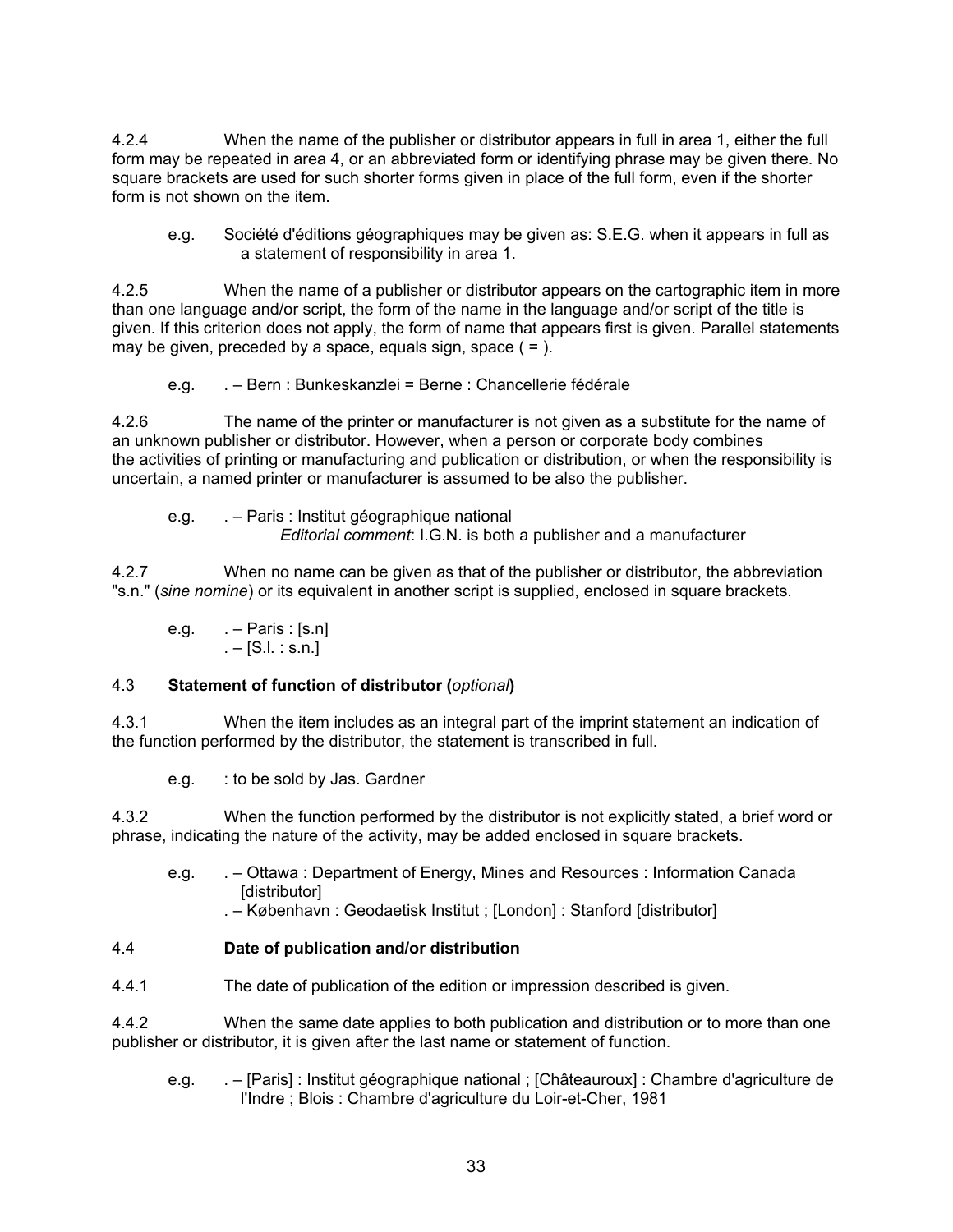4.4.3 If the publication date differs from the date of distribution, each date is given after the appropriate name or statement of function.

4.4.4 Dates of the Gregorian calendar are given in arabic numerals. Dates not of the Gregorian calendar are given as they appear on the item with the equivalent date of the Gregorian calendar added in square brackets when it can be established.

e.g. , 1398 [1973 or 1974]

4.4.5 When the date that appears on the item is known to be incorrect, it is transcribed as it appears and a correction is given in square brackets.

e.g. , 1697 [i.e. 1967]

4.4.6 When there is no date of publication or distribution on the item, the copyright date or date of printing is given in its place. Both dates are indicated as such.

e.g. , cop. 1971

A copyright date may be added to the date of publication or distribution when the bibliographic agency considers it to be important.

e.g. , 1969, cop. 1967

4.4.7 When no date of publication or distribution, copyright date or date of printing can be ascertained for an item, an approximate date of publication or distribution is given in square brackets.

e.g. , [ca 1935]

4.4.8 In describing an item consisting of parts published over a number of years, the dates of the first and last issued parts are both given and connected by a hyphen.

e.g. , 1968-1970

When the parts of such an item have not all been received, the date of the first published part is given, followed by a hyphen.

e.g. , 1968-

&

4.4.9 The date of a manuscript cartographic item is given as if it were a date of publication unless it is already included in area 1.

e.g. [Dog Creek Indian Reserve 46, Manitoba] / signed H. Martineau. – Scale [1:6 336], 50 chains to 1 in. – [Ca 1888]

#### 4.5 **Place of printing or manufacture (***optional***)**

4.6 **Name of printer or manufacturer (***optional***)**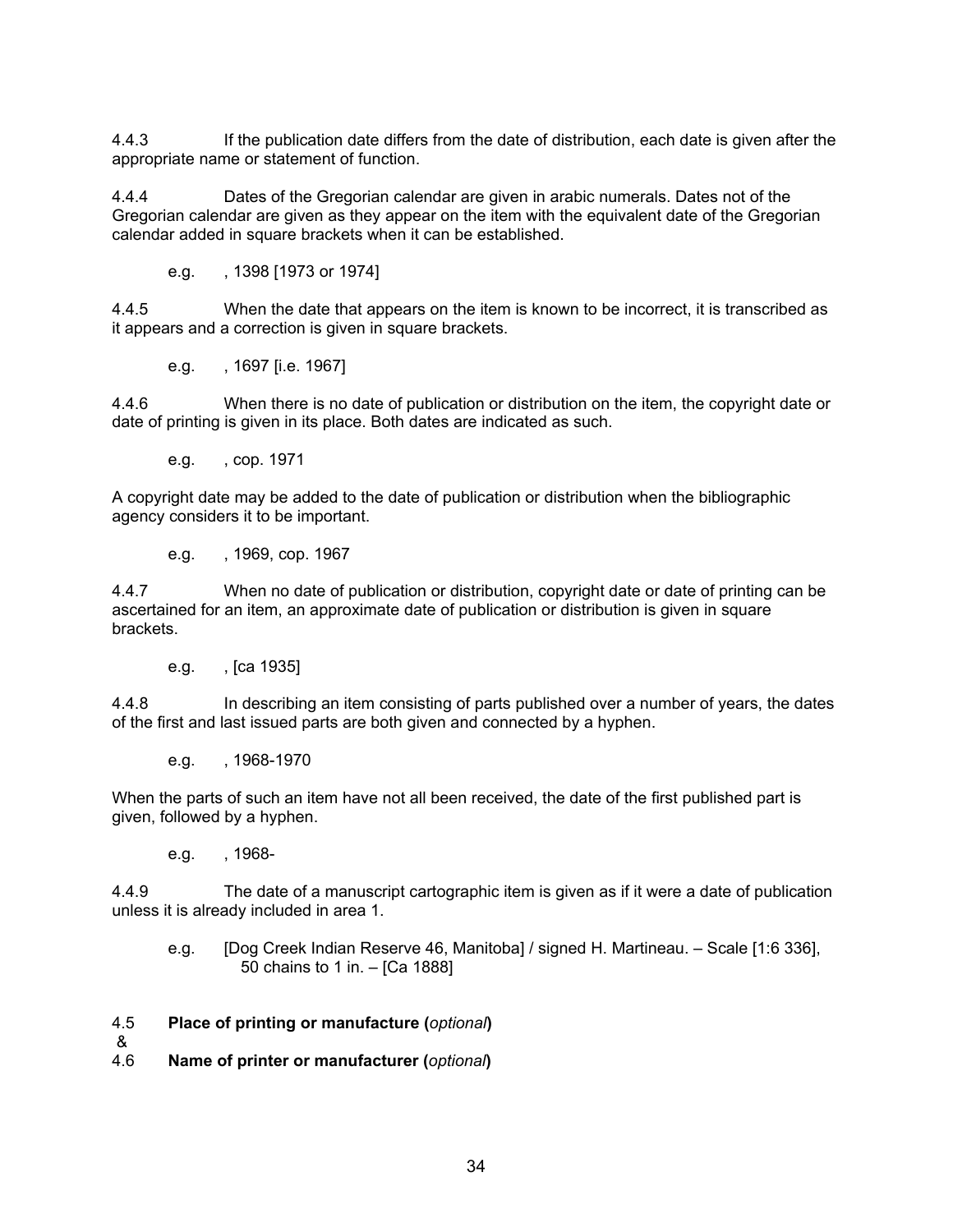- 4.5.1 The place of printing or manufacture and the name of the printer or manufacturer &mustbe given when they appear on the item and both the place of publication or 4.6.1distribution and the name of the publisher or distributor are unknown.
	- e.g. . [S.l.: s.n.], 1960 (Paris : impr. Michard)
- 4.5.2 The place of printing or manufacture and the name of the printer or manufacturer & may be given if they appear on the item.
- 4.6.2

e.g. . – Paris : Ministère de l'Intérieur, 1979 (Bourges : Tardy Quercy)

4.5.3 When multiple places of printing or manufacture and multiple names of printers 8 or manufacturers are given, the same punctuation is used as for multiple places<br>4.6.3 of publication or distribution and multiple names of publishers or distributors. of publication or distribution and multiple names of publishers or distributors.

# 4.7 **Date of printing or manufacture (***optional***)**

4.7.1 When the date of printing or manufacture is given in place of the date of publication or distribution (see 4.4.6), it is not repeated here.

4.7.2 When the date of printing or manufacture differs from known dates already given (date of publication or distribution, or copyright date), it may also be given.

4.7.3 The date of printing or manufacture may be given either as an element following the name of the printer or manufacturer or by itself. In the latter case a word or brief phrase is added to clarify the date.

e.g. . – Amiens : Association d'étude et de cartographie régionale, 1975 (Amiens : Yvert, 1976)

. – Amiens : Association d'étude et de cartographie régionale, 1975 (1976 impr.)

#### 4.8 **Special cases**

The publication and distribution statement is sometimes not limited to a list of places, names and dates but is formulated as a phrase. When it is deemed necessary for identification of issues, states, etc. or other purposes, to retain the phraseology of elements as presented on the item (e.g. early cartographic publications), the statement may be transcribed as found on the item. The prescribed punctuation is used.

- e.g. . A Paris : chez I.B.Nolin, sur le quay de l'Horloge du Palais, vers le Pont Neuf, a l'enseigne de la place des Victoires, 1689
	- . [London] : Charles Street, Soho, January 1st, 1795
	- . London : printed and published according to Act of Parliament for J.Almon in Picadilly, March 25th, 1776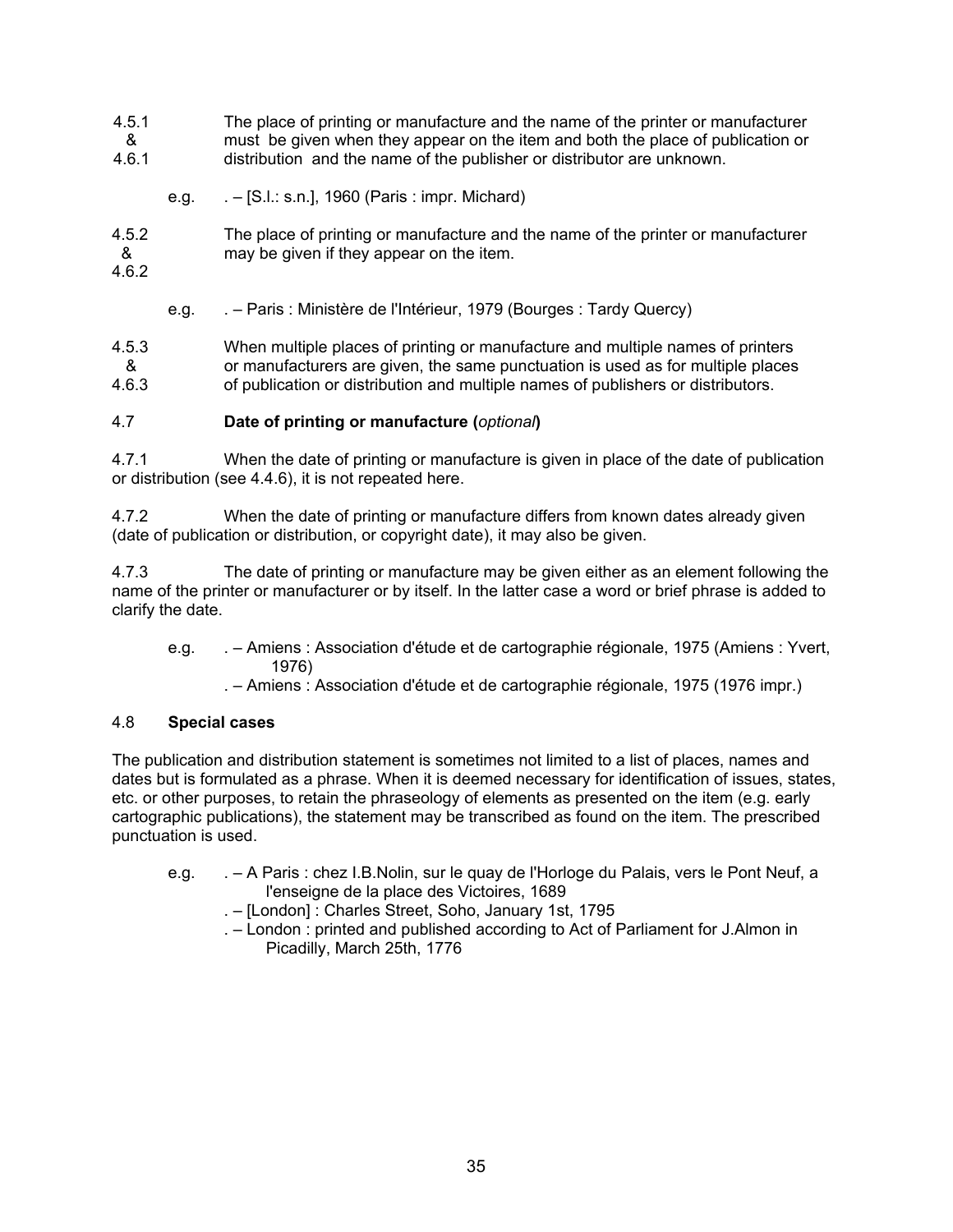# <span id="page-41-0"></span>**5 PHYSICAL DESCRIPTION AREA**

**Contents** 5.1 Specific material designation and extent

- 5.2 Other physical details<br>5.3 Dimensions
- **Dimensions**
- 5.4 Accompanying material statement (*optiona*l)

# **Punctuation pattern**

- A. The physical description area is preceded by a point, space, dash, space  $(.-).$
- B. Other physical details are preceded by a space, colon, space ( : ).
- C. The dimensions statement is preceded by a space, semi-colon, space ( ; ).
- D. The accompanying material statement is preceded by a space, plus sign, space ( + ).

# *Examples*

. – Specific material designation and extent : other physical details ; dimensions

 $-$  Specific material designation and extent : other physical details ; dimensions  $+$ accompanying material statement

. – Specific material designation and extent ; dimensions

# 5.1 **Specific material designation and extent**

5.1.1 The specific material designation identifies the particular class of material to which the cartographic item belongs and is given in the language chosen by the bibliographic agency (see Appendix C for a suggested list of English terms).

5.1.2 The number of physical units constituting an item is given in arabic numerals before the specific material designation.

e.g.  $-1$  atlas . – 2 diagrams  $. - 1$  map . – 3 maps on 1 sheet . – 1 map on 2 sheets

# 5.2 **Other physical details**

Other physical details include method of production, colour, material from which the item is made, etc.

The cartographic item is assumed to be a printed item unless otherwise specified in the "other physical details."

- e.g. . 1 map : col., folded in cover
	- . 1 map : ms., col.
	- . 1 model : plaster
	- $. 1$  globe : wood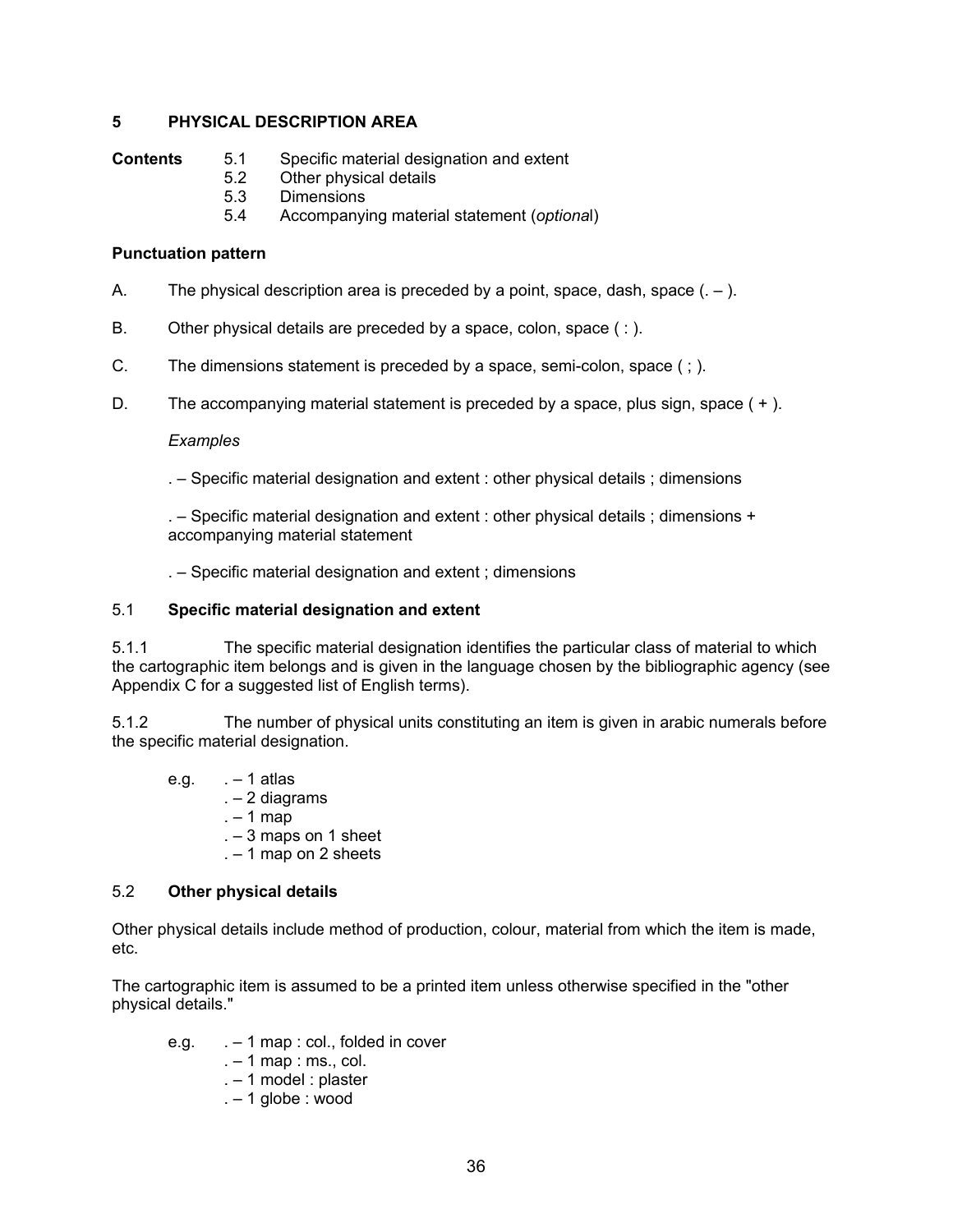- $. 1$  map : ink drawing, col.
- . 1 map : photo reprod.
- . 1 map : transparency, col.
- . 1 map : both sides, col.
- . 2 maps : back to back, col.

#### 5.3 **Dimensions**

5.3.1 The dimensions of the cartographic item are expressed in terms of centimetres rounded up to the next whole centimetre. The term is abbreviated as "cm" (or its equivalent in another language and/or script).

5.3.2 The dimensions of two-dimensional items, other than circular items, are given in the form of length x width. The dimensions of three-dimensional items other than globes and sections of spheres, are given in the form of length x width x height. The dimensions of globes, sections of spheres and circular two-dimensional items are given in terms of the diameter.

The dimensions given, if not otherwise specified, are the dimensions of the part of the cartographic item carrying the geographic detail.

- e.g.  $-1$  map : col. ; 65 x 40 cm
	- . 1 model : col., plastic ; 45 x 35 x 2 cm
	- . 1 globe : col., relief pressed from metal ; 23 cm diam.

5.3.3 Additional dimensions such as the dimensions of a map when folded, or the dimensions of individual sheets of a collectively described group, or the individual dimensions of mounted sheets may be given. When more than one set of measurements is given, the whole physical description area should be made in a clear and unambiguous fashion; that is, when it is not clear to which part(s) the dimensions apply, this is clarified by specification.

- e.g.  $-2$  maps : col. ; 60 x 40 cm each sheet
	- $-1$  map in 365 sheets : col. : 60 x 90 cm each or smaller
	- $. -1$  map in sheets : col. ; 90 x 50 cm each or smaller folded in cover 25 x 16 cm
	- $-1$  map : col. ; 20 x 31 cm on sheet 37 x 50 cm
	- $-1$  map : col. ; 9 x 30 cm on sheet 40 x 60 cm, folded to 21 x 10 cm
	- $. 1$  map in 4 sheets : col. ; 40 x 60 cm each, assembled 80 x 20 cm
	- . 1 map : col. ; double hemisphere, 6 cm diam. each, on sheet 21 x 15 cm
	- $. 1$  map : microfiche, col. ; 15 x 10 cm

#### 5.4 **Accompanying material statement** (*optional*)

5.4.1 The term "accompanying material" denotes any physically separable part of the item not so far specified in the physical description area, and which is issued (or intended to be issued) at the same time. Depending on the number, nature, or extent of the accompanying material it may be described in various ways:

- a. in a separate entry
- b. in a multi-level description

c. in area 7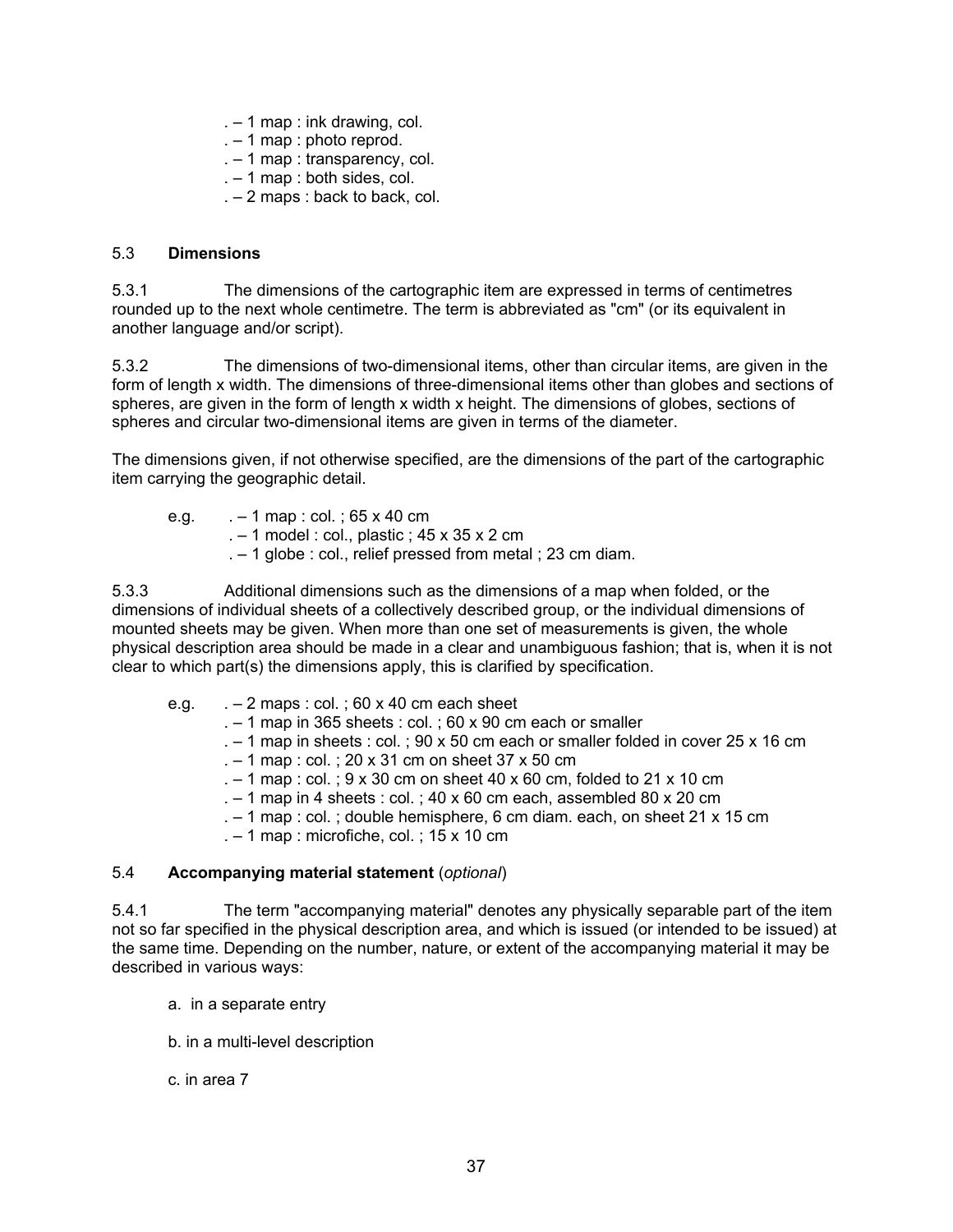d. at the end of the physical description in area 5.

If the accompanying material is described in area 5, the following rules apply.

5.4.2 Accompanying material is described by a word or phrase indicating the nature of the material.

e.g. . – 1 map : col. ; 108 x 73 cm, folded to 30 x 21 cm + memoir  $. - 1$  globe : col. ; 23 cm diam.  $+$  gazetteer

Additional descriptive information may be added in parentheses.

e.g.  $-1$  map in 4 sheets;  $25 \times 38$  cm each + manual (10 p.; 30 cm)

#### 5.5 **Atlases**

The physical description of atlases, when described as monographs, is provided according to the ISBD(M) stipulations.

e.g. . – 1 atlas (xiv, 226, 192 p.) : chiefly maps ; 37 cm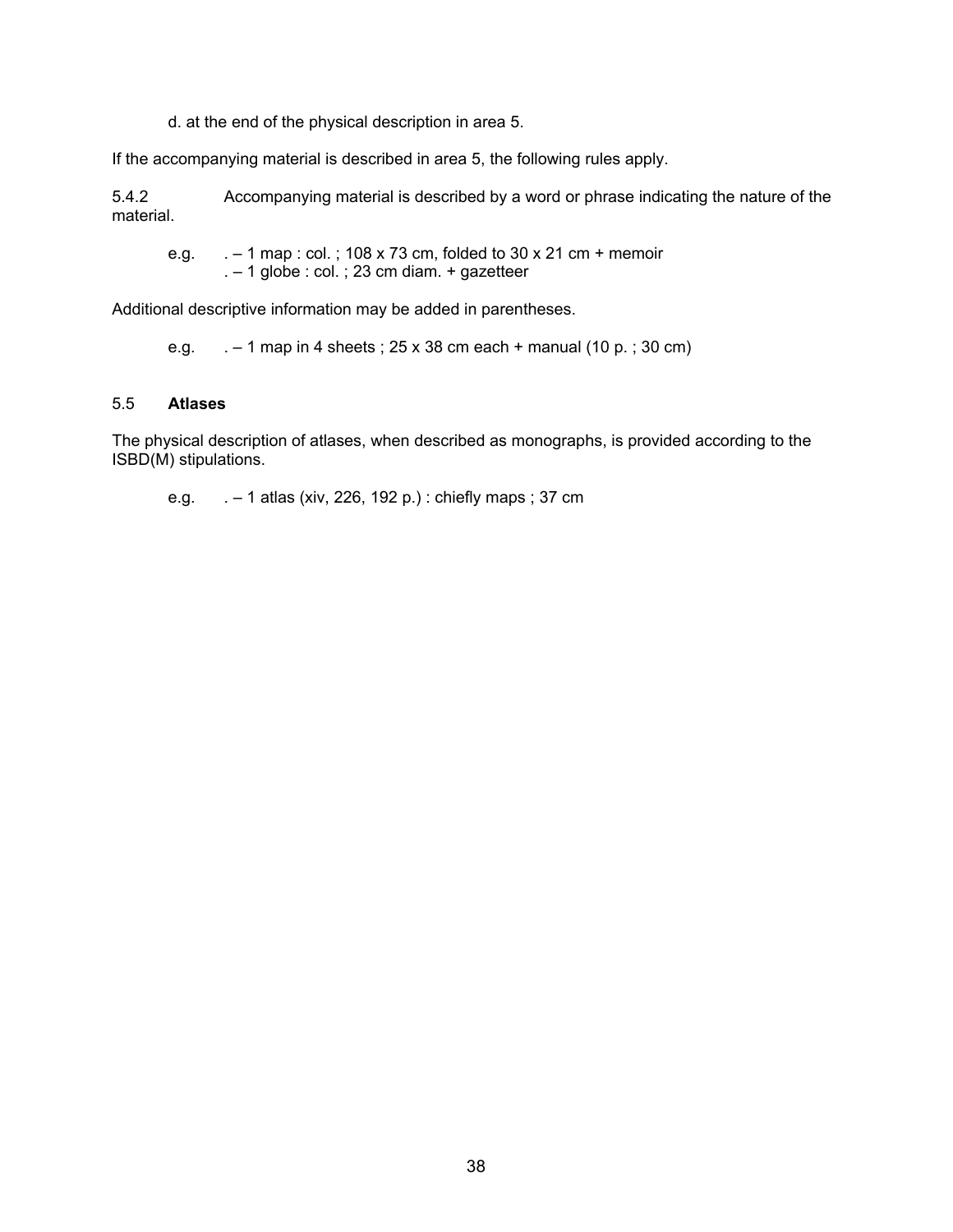# <span id="page-44-0"></span>**6 SERIES AREA**

# **Introductory note**

Area 6 is only used when all parts of the item are published (or are intended to be published) in the same series or sub-series. In other cases the series or sub-series statement(s) may be given in area 7.

When an item belongs to more than one series and/or sub-series, the area is repeated.

In the case of series and sub-series, it is necessary to consult ISBD(S) for an understanding of the elements pertaining to area 6 (e.g. selection of sources, transcription of data). Especially important to note is the explanation of the term "common title" and "dependent title" in ISBD(S) 0.3.3.1, which states that these terms, as used in stipulations, cover a) all common/section titles and b) those main/subseries titles in which the sub-series title is dependent.

#### **Contents** 6.1 Title proper of series or sub-series

- 6.2 Parallel title of series or sub-series
- 6.3 Other title information of series or sub-series (*optional*)
- 6.4 Statements of responsibility relating to the series or sub-series
- 6.5 International Standard Serial Number of series or sub-series
- 6.6 Numbering within the series or sub-series

#### **Punctuation pattern**

- A. The series area is preceded by a point, space, dash, space  $(.-).$
- B. Each series statement is enclosed in parentheses ( ( ) ).
- C. A second and each subsequent series is preceded by a space.
- D. Each parallel title is preceded by a space, equals sign, space  $(=$  ).
- E. Each statement of other title information is preceded by a space, colon, space ( : ).
- F. The first statement of responsibility is preceded by a space, diagonal slash, space (1).

G. Each subsequent statement of responsibility is preceded by a space, semi-colon, space ( ; ) unless the statements are considered to form a single phrase.

H. The International Standard Serial Number is preceded by a comma, space (, ).

I. Numbering within a series or sub-series is preceded by a space, semi-colon, space  $( ; ).$ 

J. The section or sub-series designation or dependent title following a common title is preceded by a point, space (. ).

K. The dependent title following a section or sub-series designation is preceded by a comma, space  $($ ,  $).$ 

*Examples*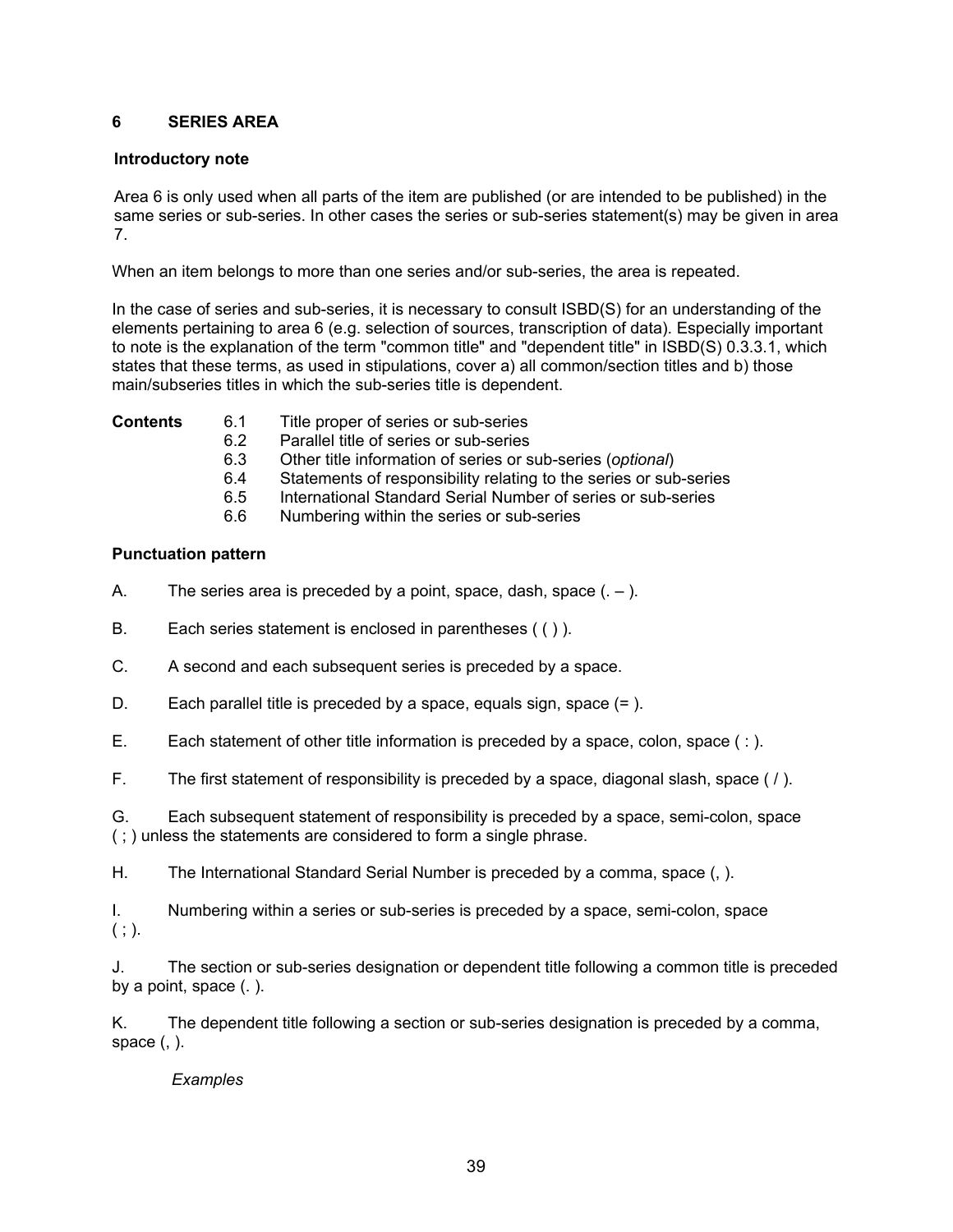. – (First series) (Second series)

 $-$  (Title proper of series = Parallel title of series)

. – (Title proper of series : other title information of series / statement of responsibility relating to series ; numbering within series)

. – (Title proper of series, ISSN ; numbering within series)

. – (Common title. Section or sub-series designation, Dependent title)

. – (Common title. Dependent title = Parallel common title. Parallel dependent title)

#### 6.1 **Title proper of series or sub-series**

6.1.1 The title proper of the series or sub-series corresponds to the title proper in the bibliographic description of the series or sub-series when it is described as a serial according to the provisions of area 1 of ISBD(S).

- e.g. . (Bartholomew world travel series)
	- . (Plan Guide Blay)
	- . (JRO-Panoramakarte)
	- . (Guides et plans Edicart's)

6.1.2 The title proper is given as it is found on the item. It is transcribed exactly as to wording, but not necessarily as to capitalization and punctuation.

6.1.3 When a sub-series has a distinctive title, this is given in area 6. The title of the main series is given in area 7.

. – (Land resources of central Nigeria)

*Note*: Main series: Land resource study

6.1.4 When the title proper is made up of a common title and the title of a section or dependent title of a sub-series, the common title is given first, followed by the section or sub-series designation and/or the section or sub-series title. The common title is not repeated in area 7.

e.g. . – (Historischer Atlas von Bayern. Tell Altbayern ; Heft 47)

6.1.5 When the item described is a separate part of a multi-part item, the title proper of the series is the title proper of the multi-part item described as a whole according to the provisions of area 1 of ISBD(CM).

e.g. . – (Carte géologique de la France à 1:50 000 ; IV-19)

#### 6.2 **Parallel title of series or sub-series**

6.2.1 When the title proper of the series or sub-series appears on the item in more than one language and/or script, the parallel series titles are given.

e.g. . – (International map of the world 1:1 000 000 = Carte internationale du monde au 1:1 000 000)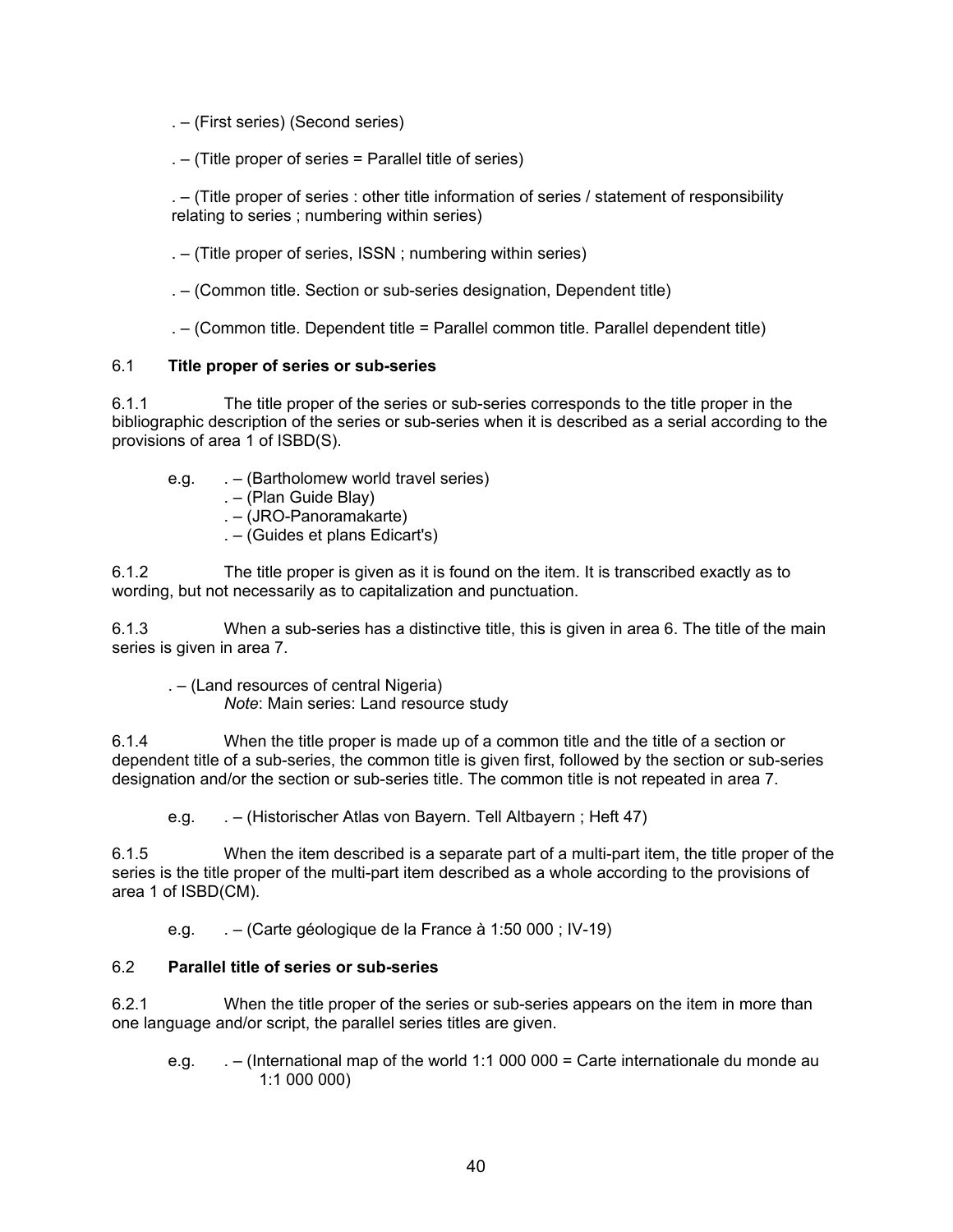6.2.2 When the title proper consists of a common title and a dependent title, the parallel common title and parallel dependent title are given after the whole title proper.

# 6.3 **Other title information of series or sub-series** (*optional*)

6.3.1 Other title information relating to the series or sub-series may be given when it appears on the item and is considered necessary for the identification of the series.

e.g. . – (Old Ordnance Survey Maps : the Godfrey edition)

6.3.2 When the title proper consists of a common title and a dependent title, other title information, if given, follows the part of the title proper to which it applies. In case of doubt, it is given after the whole title proper.

6.3.3 The edition statement relating to a series is treated as other title information. It is given according to the provisions of area 2.

e.g. . – (National atlas : separate sales ed.)

# 6.4 **Statements of responsibility relating to the series or sub-series**

6.4.1 When the title proper of the series or sub-series is a generic term, the first statement of responsibility is *mandatory*. In other cases, first and subsequent statements of responsibility may be given when they appear on the item and are considered necessary for the identification of the series.

e.g. . – (Série internationale / Recta Foldex ; 302) . – (Tourist map / John Bartholomew)

Parallel statements of responsibility may be given, each preceded by a space, equals sign, space.

e.g. . – (Miscellaneous report / Geological survey of Canada = Rapport divers / Commission géologique du Canada)

6.4.2 When the title proper consists of a common title and a dependent title, each statement of responsibility is given after the part of the title proper to which it refers. In case of doubt it is given after the whole title proper.

# **International Standard Serial Number of series or sub-series**

6.5.1 The International Standard Serial Number (ISSN) relating to the series or sub-series is given when it is known and is transcribed in accordance with the relevant standard.

e.g. . – (Manuskripte des Geographischen Instituts der FU Berlin, ISSN 0170-6268)

6.5.2 When the title proper consists of the distinctive title of a sub-series, the ISSN of the main series is given with its title in area 7.

6.5.3 When the title proper consists of a common title and a dependent title, the ISSN of the common title is omitted in area 6 and is given in area 7.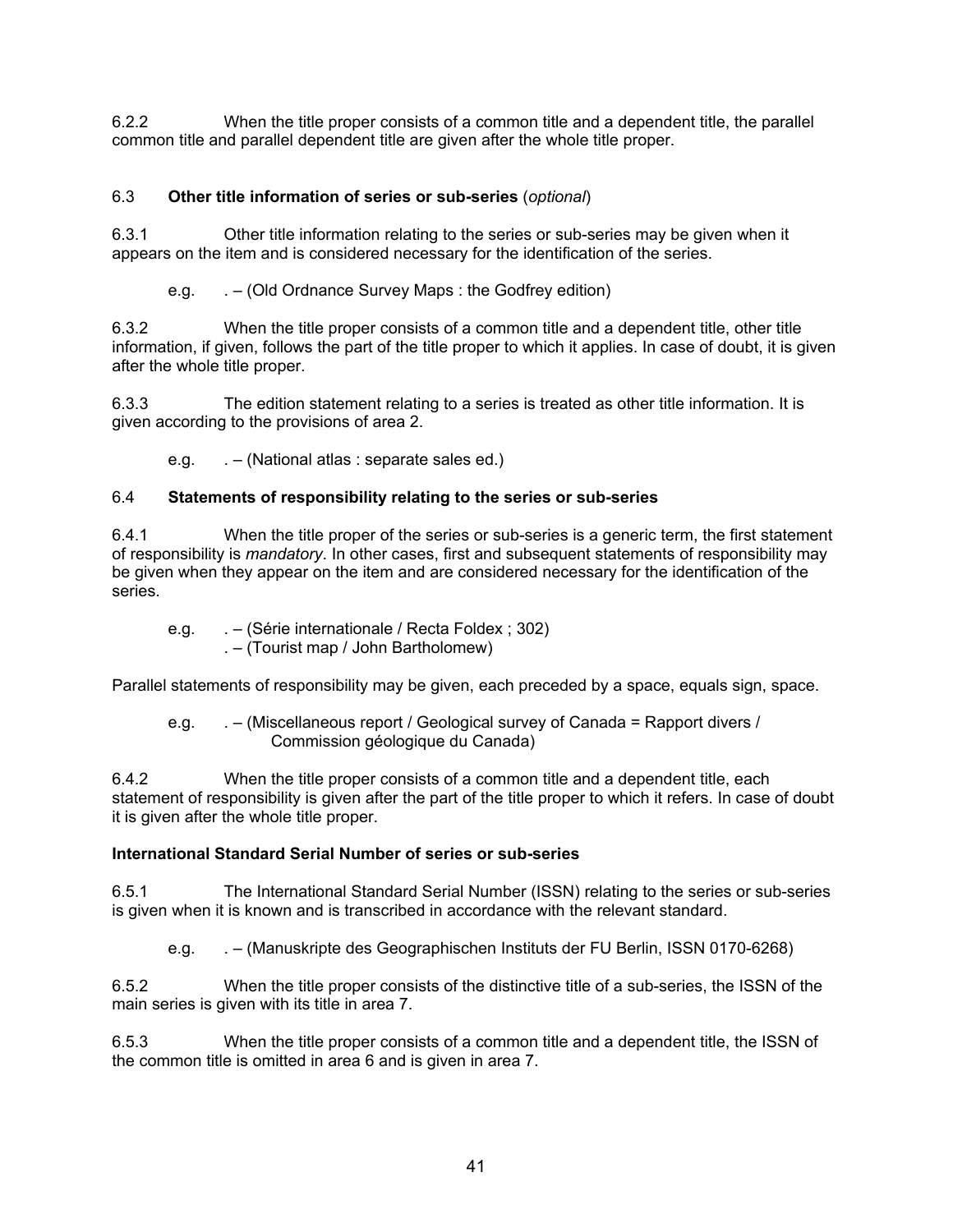# 6.6 **Numbering within series or sub-series**

6.6.1 The numbering of the cartographic item within a series or sub-series is given in the terms in which it appears on the item. Standard abbreviations may be used.

e.g. . – (Collection des plans anciens de Paris ; 1) . – (Plan net ; S75)

. – (Carte de le Région Ile-de-France ; X-3)

6.6.2 When the title proper consists of a common title and a dependent title, the numbering of the common title is omitted. An appropriate note or the collocation of the numbering of the series and sub-series may be given in area 7.

e.g. . – (Geological research reports. Map series ; no. 3) *Note*: Main series numbered 135

6.6.3 When the parts of a multi-part item within a series are numbered, the first and last numbers and/or letters are given and connected by a hyphen when the numbering is continuous. In other cases, all the numbers/letters are given.

e.g. ; v. 11-15 ; v. 131, 145, 152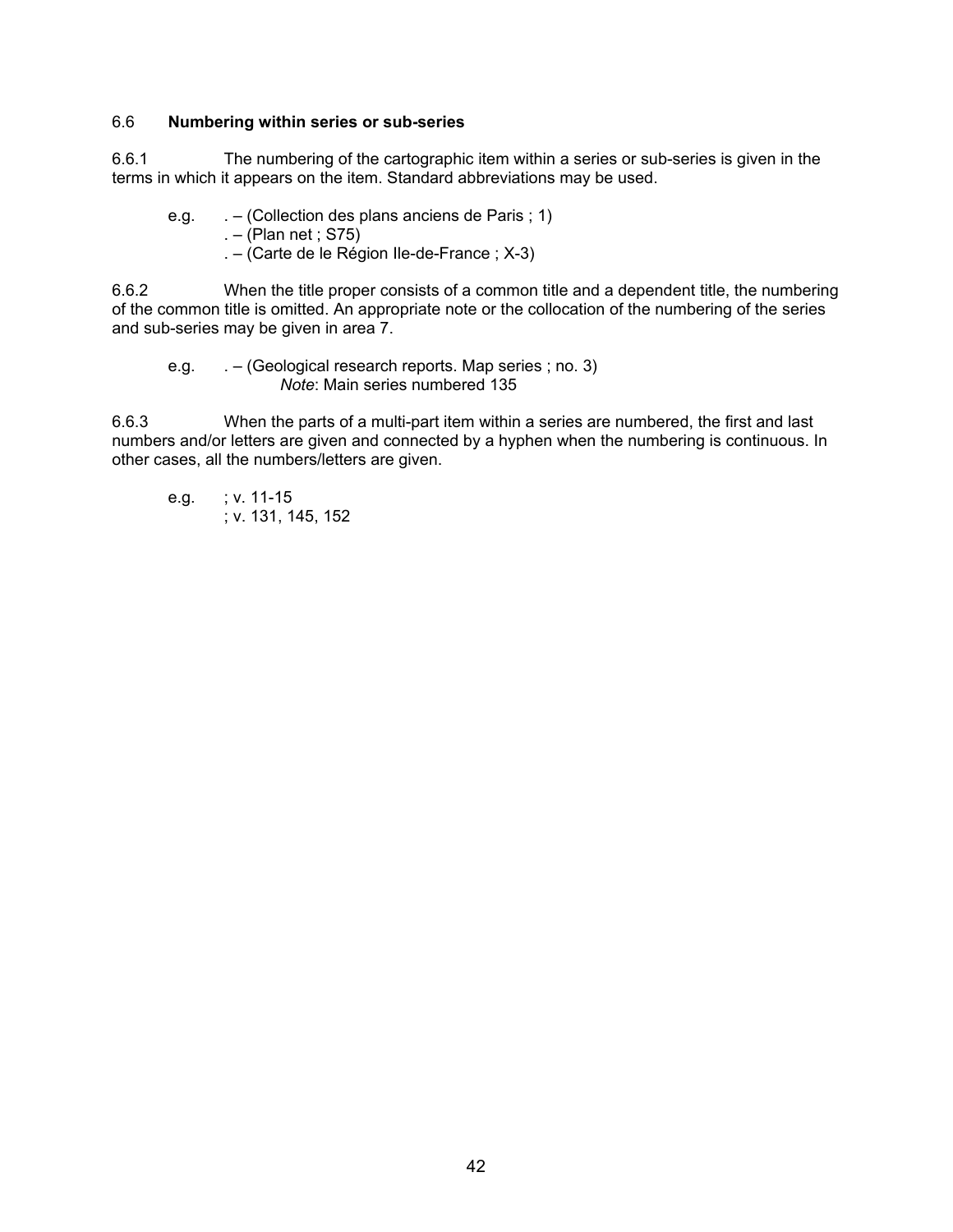# <span id="page-48-0"></span>**7 NOTE AREA**

**Contents** Notes qualify and amplify the formal description where the rules for such description do not allow certain information to be included. They can, therefore, deal with any aspect of the physical make-up of the item or its contents.

Notes, by their nature, cannot be enumerated exhaustively, but can be categorized in terms of the areas of the ISBD(CM). In addition to notes relating to these areas, there may be notes relating to the description of the cartographic item which do not correspond to any specific ISBD area. Except where otherwise indicated, notes and their order of presentation are *optional*.

**Punctuation Pattern** Each note is separated from the next one by a point, space, dash, space  $($ .  $)$ . These are omitted, or replaced by a point, when each note is given on its own separate line.

Within notes it is recommended, where appropriate, that the prescribed punctuation of areas 1-6 be followed; for example, a title is separated from a statement of responsibility by a space, diagonal slash, space  $( / )$ .

# 7.1 **Notes on the title and statement of responsibility area**

- 7.1.1 Notes on the title proper
- 7.1.1.1 Notes on the source of the title proper
	- e.g. . Cover title
		- . Title from publisher's catalogue
		- . Title from P.L. Phillips' A list of maps of America, p. 502
- 7.1.1.2 Notes giving variant and transliterated titles
	- e.g. . Title in left margin: Ville de Aix-les-Bains, Savoie
		- . Cover title: Schweinfurt Stadtplan (*Title proper on map is: Stadt Schweinfurt*)
		- . Title varies: 1921-1924, Official road map of metropolitan district; 1930-1941, Greater metropolitan district ; 1950-1963, Official road map New York and vicinity (*Most recent sheets have title: New York City and vicinity*)
- 7.1.2 Notes on the language of the item
	- e.g. . Legend in English, French and German (*Title proper is in Dutch*)
		- . Except for the title and `La mer du Nord' the map is in English
		- . Legend in 12 languages
		- . French. Cover title in French, German and Italian. Legend in French, German, Italian, English and Dutch
		- . Greek and English. Text in Greek, English and German. Place names in Greek and romanized Greek.

7.1.3 Notes on parallel titles and other title information

&

7.1.4 Parallel titles and other title information appearing on the item may be given in a note when they cannot be fitted into area 1.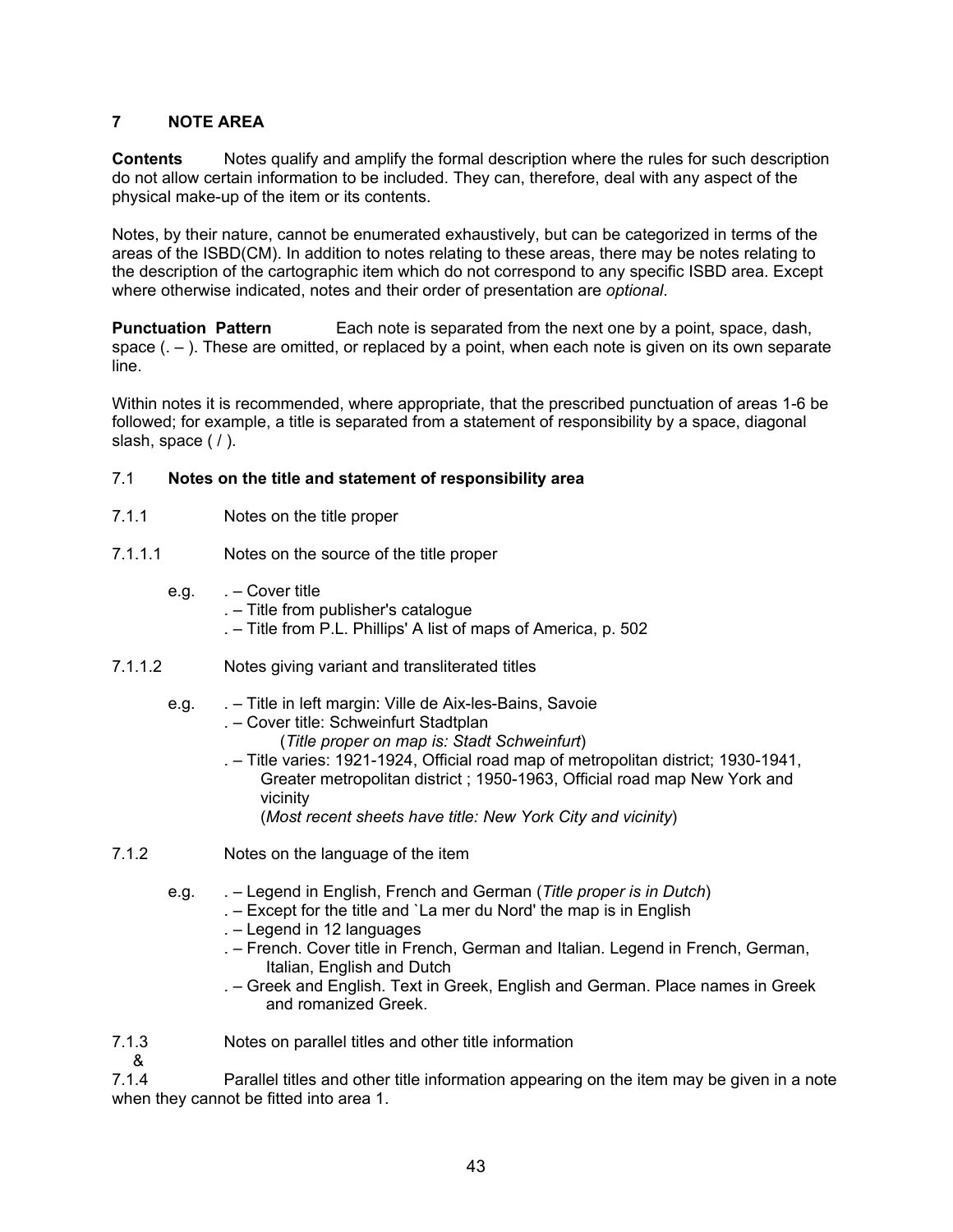# 7.1.5 Notes on the statements of responsibility

These may include statements of responsibility not taken from the item, notes on variant or expanded names and pseudonyms, and notes on persons or corporate bodies connected with the work which cannot be fitted into the body of the entry (because, for example, their function is not specified), notes on persons or corporate bodies connected with previous editions but not with the edition in hand.

- e.g. . Attributed to Blaeu by C. Koeman in: Atlantes Neerlandici, vol...., p...
	- . By ... from the declaration of copyright deposit
	- . Prepared by State Highway Dept. 1925-1948; prepared by General Drafting Co. 1949-1955; prepared by Engineering Services 1965; prepared by National Survey 1961-1962; prepared by State Highway Dept. 1963-1969; prepared by Dept. of Transportation 1970-
	- . "Ground control was supplied by U.S. Coast and Geodetic Survey"
	- . "Plotted ... by G. Petrie and D.P. Nicol, University of Glasgow, 1965. Field reconnaissance, 1962, and geomorphological interpretation by R.J. Price as part of Project No. 1469 of the Institute of Polar Studies, the Ohio State University"
	- . Previous editions by ...

(*This type of note should be restricted to a clear change in personal or corporate authorship, not merely a change of the name of a personal or corporate author)*

# 7.2 **Notes on the edition area and the bibliographic history of the item**

These may include the source of the edition statement and details of the item's relationship to other items and to other editions, including the previous publication of reprints or reissues (see 4.0).

- e.g.  $-$  Copied from  $\dots$ 
	- $. -$  Based on  $. . .$
	- . Facsimile reprint from a ms. original in the National Map Collection, Public Archives of Canada
	- . Reprod. from the map published by Nicolas Berey in Paris 1663
	- . Reprod. of: Johannis Hevelii Uranographia totum coelum stellatum. Gedani, 1690
	- . Cited in David McNeely Stauffer's American engravers upon copper and steel as appearing in the Pennsylvania magazine, June, 1775
	- . Copy of original in Archivo General de Indias, Sevilla
	- . "Information from official map reproduced under Government Printer's Copyright No. 4219 on 9/10/69"

# 7.3 **Notes on the mathematical data area**

7.3.1 For celestial charts, the first note of the mathematical data area is the note on magnitude. The "limiting magnitude" is expressed with the abbreviation "Limit. magn." or its equivalent in other languages and/or scripts, followed by a number which may reach a maximum of 22.

e.g. . – Limit. magn. 3.5

7.3.2 For photography and remote sensing imagery, the first note of the mathematical data area is the note on mathematical data pertaining to this type of cartographic item.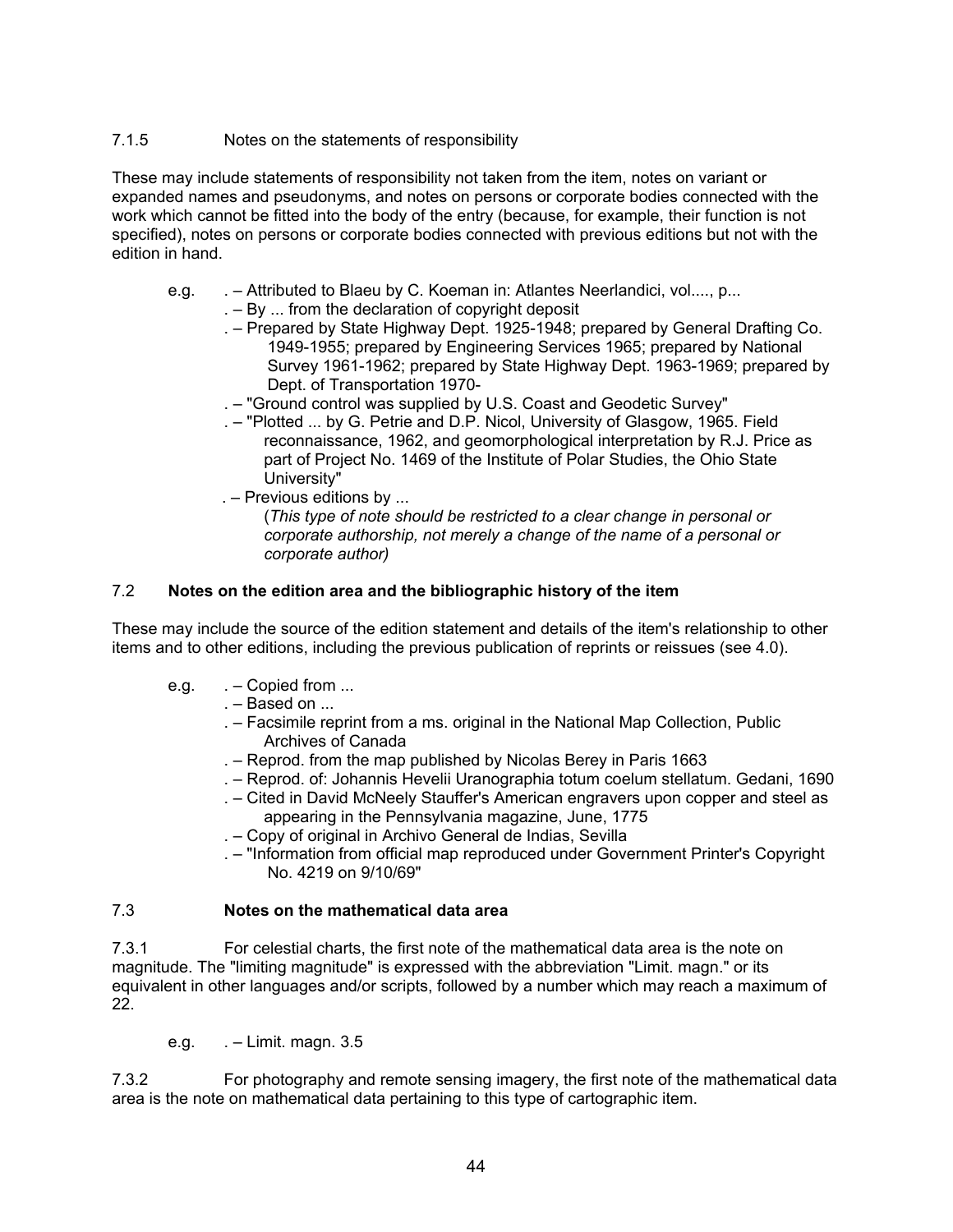- e.g. . f6.016 inches, alt. (orig.) 8 000 ft (*For an enlargement of an aerial photograph*)
	- . f5.944 inches, alt. 12 000 ft
	- . MSS Bands 3 and 4
		- (*For remote sensing image*)
- 7.3.3 Other notes related to the mathematical data area
	- e.g. . "This map is constructed by using a special projection system which gives a perspective effect while the immediate lake area remains in scale"
		- . Scale of original 1:1 300 approx.
			- (*For an enlargement of an aerial photograph*)
		- . Oriented with north to right
		- . Prime meridians: Ferro and Paris
		- . Scale departure graph: `Statute miles Mercator projection'

# 7.4 **Notes on the publication, distribution, etc., area**

These may include details of other publishers and printers of the item, notes on variant publication, distribution, etc., information, notes on limited printing or distribution, and additional dates for example when there is a significant difference in the date of publication or printing and the date of the situation depicted on the item.

- e.g. . Limited edition of 500 numbered copies
	- . Produced as an advertisement for Bell Telephone Company
	- . Date of information `based on aerial photography flown in 1950 and 1951'
	- . Based on 1961 statistics
	- . "Map based on uncontrolled aerial photography flown 1972. Map field checked 1973"

#### 7.5 **Notes on the physical description area**

These may include additional physical description of the item supplementing the formal statements given in area 5 and statements on particular physical peculiarities.

- e.g. . Watermark: C & I Honig
	- . In envelope, with title on flap
	- . Imperfect: Eastern portion and southwest corner wanting

#### 7.6 **Notes on the series area**

These may include notes giving information about series in which the item has been issued (see area 6) and notes on series editors.

#### 7.7 **Notes relating to the contents and subject matter**

- 7.7.1 Note giving the title of the works contained in item with collective title (see 1.1.2.4)
	- e.g. . Contents: Les secteurs sanitaires ; Ensemble des médecins spécialistes libéraux par secteur sanitaire au 1.1.1979 ; Evolution de la densité des médecins libéraux par secteur sanitaire du 1.1.1976 au 1.1.1979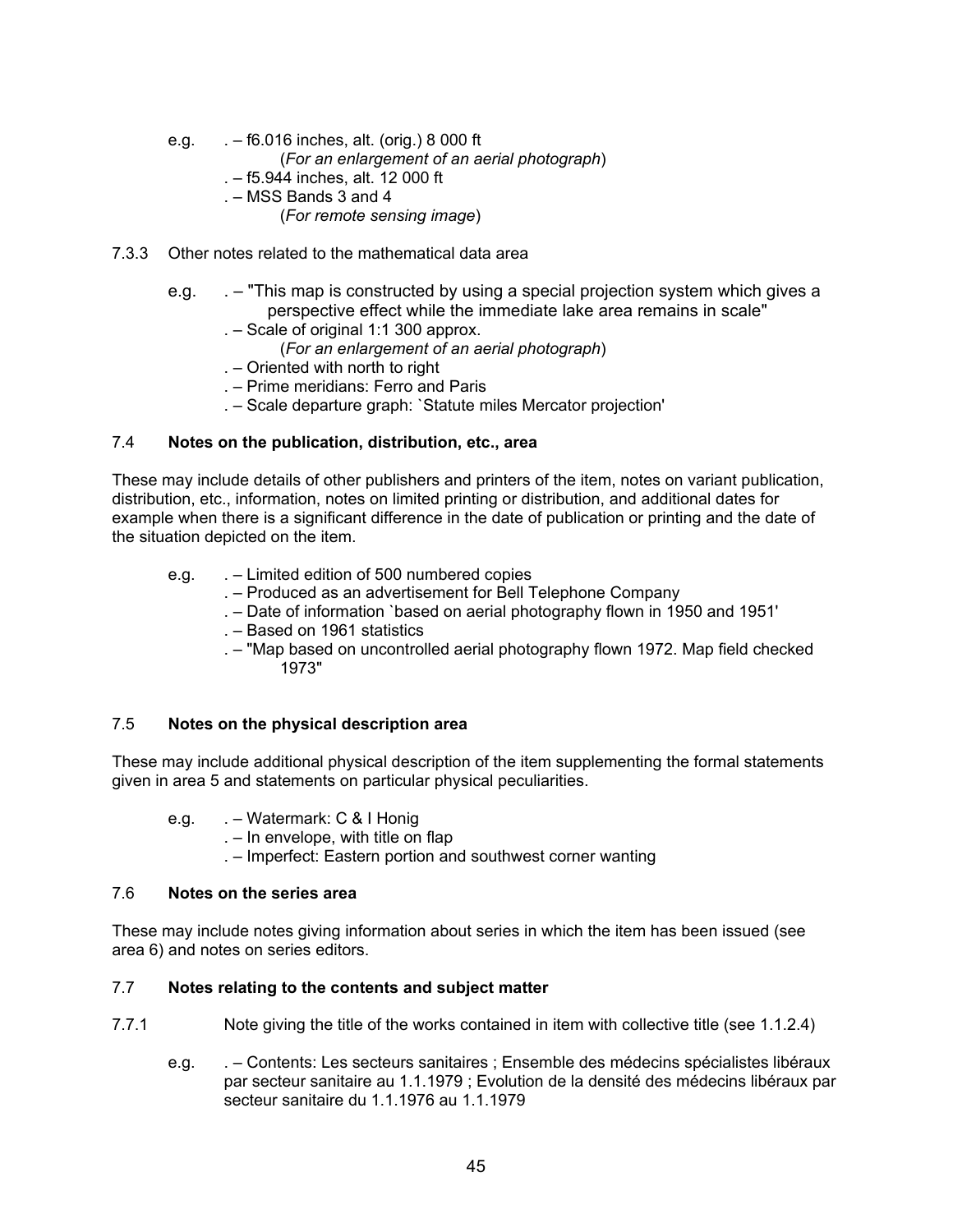- 7.7.2 Description of insets and illustrations
	- e.g. . Insets: three maps: Structural regions ; Topographical regions ; Erosional and depositional regions. Scale 1:170 000 000 approx. 10 x 24 cm each
		- . North polar and South polar regions on polar proj. 8 cm diam. each, in left and right bottom corners
		- . Ills.: Decorative text cartouche in top left corner; peoples of the world and allegorical representations for Europe, Asia, Africa and America form the borders of the map
		- . Includes descriptive index, text, colour illustrations describing types of buoys, ships, lighthouses, fishes, birds, seaweed, sea anemones, and coral, and 9 local maps
		- . Insets at 1:50 000: Paris, Madrid, Bern, Amsterdam, London
		- . Insets with indexes: Plant City, Brandon Area, Apollo Beach, Del Webb's Sun City **Center**
		- . Includes insets of the Liverpool and Nottingham regions, 3 suggested tourist itineraries, distance chart, text, and advertisements
- 7.7.3 Description of sections and similar representations
	- e.g. . Cross sections A-B; C-D; and E-F along bottom margin
		- . Includes block diagram of area covered by map
		- . Includes an index map to adjacent sheets
- 7.7.4 Description of explanatory or related text on item or accompanying it
	- e.g. . Includes text describing the geology of the area covered, in English and French . – Includes an index of populated places and distance table
		- . . Has supplement: ...
- 7.7.5 Notes on the scope of the item or matter depicted on it
	- e.g. . "Not for navigation"
		- . Shows dioceses
		- . Shows names of owners of buildings and other real estate
		- . Shows radial distances from City Hall
		- . Also shows mineral deposits
			- (*Map is named `Road map* ...')
		- . Shows southernmost extent of the midnight sun
- 7.7.6 Notes describing material on verso of the item
	- e.g. . On verso: New map of South Hadley, Mass. Scale 1:15 000
		- . Maps of 18 `Interchange layouts in Mahoning County' and maps of Craig Beach, Sebring, Beloit, Canfield, Poland, New Middletown, Washingtonville, Lowellville, Stouthers, Campbell, and Youngstown, with street index, on verso
		- . Text, indexes, colour illustrations, list of tourist facilities and radio stations, route mileage log, controlled access highway map, pictorial map, historic places map, and local route maps, on verso of some sheets
		- . On verso: text in Latin. Pagination: ii
- 7.7.7 Notes describing depiction of relief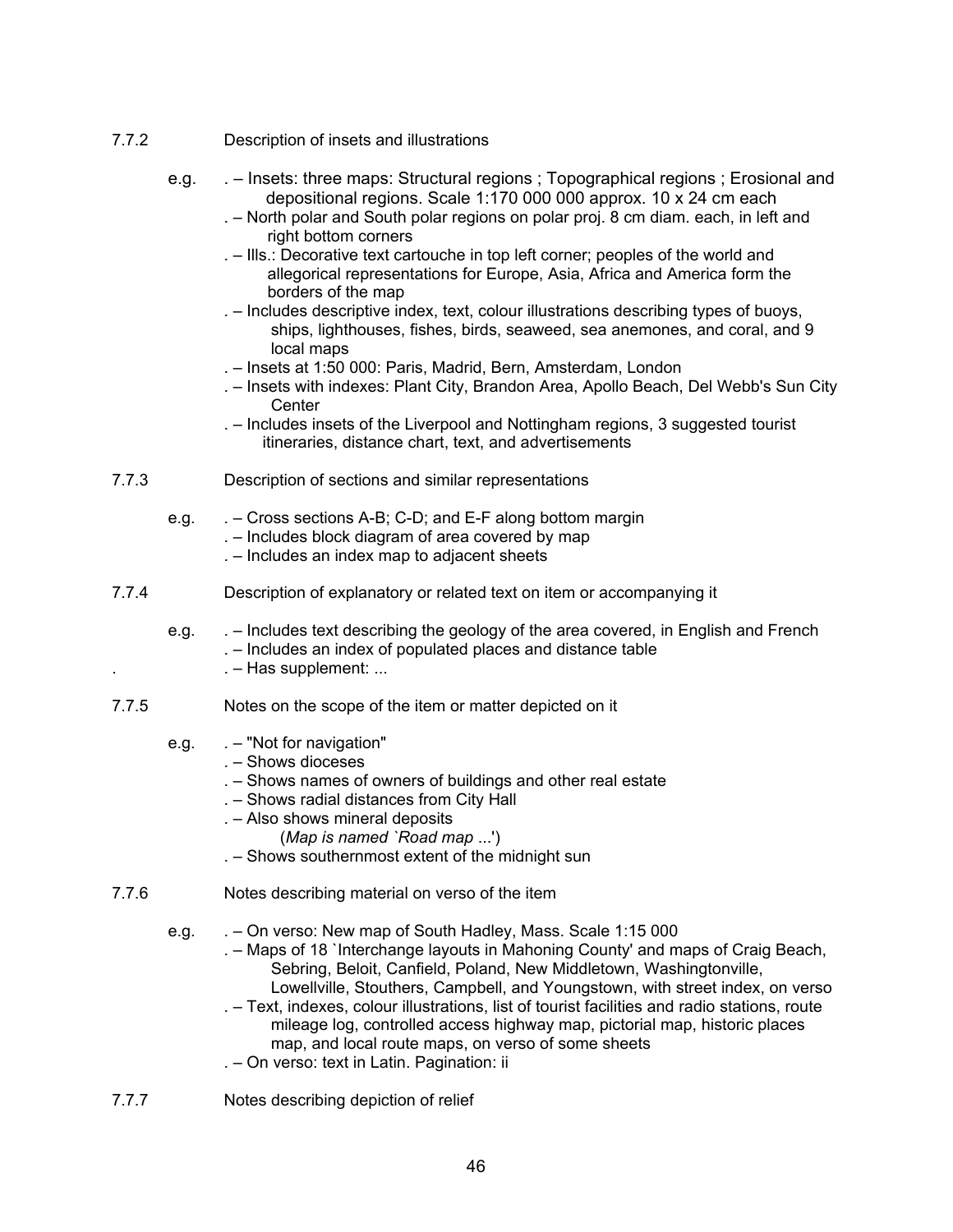- e.g. . Relief shown by contours, shading and gradient tints
	- . Relief and depths shown by contours
	- . Relief shown pictorially and by shading. Depths shown by soundings and contours
	- . "Ekvidistance 50 m"
	- . Soundings in fathoms

#### 7.7.8 Miscellaneous notes unrelated to areas 1-6

- e.g. . "This map must be read in conjunction with the text of the official plan"
	- . Stamped on verso: West Bend Chamber of Commerce
	- . Pressure sensitive label `New' above title .
	- . Dedicated to Louis XIV, King of France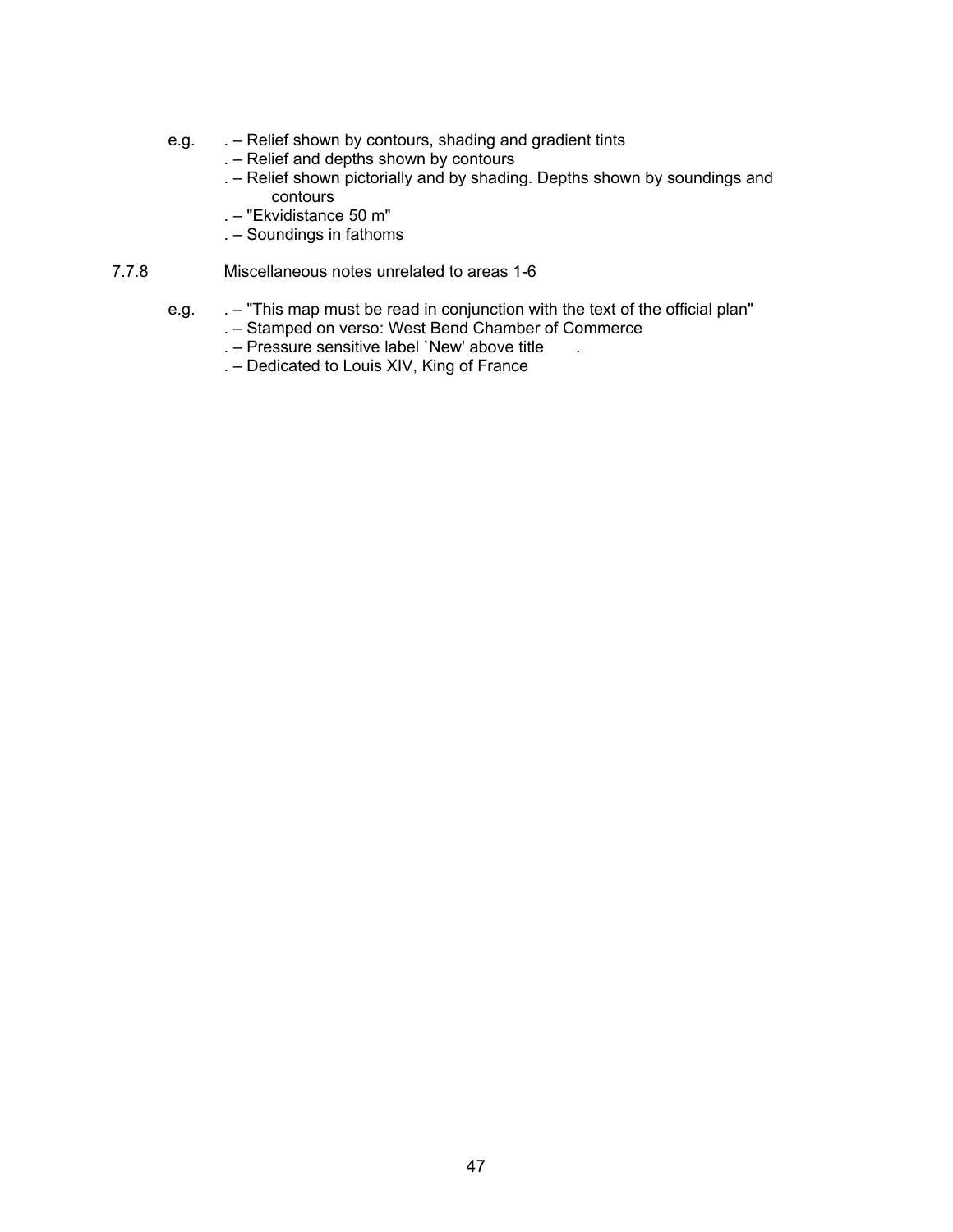# <span id="page-53-0"></span>**8 STANDARD NUMBER (OR ALTERNATIVE) AND TERMS OF AVAILABILITY AREA**

# **Introductory note**

The area may be repeated when an item has more than one standard number

A. because it is issued in more than one format or by more than one publisher, distributor, etc. *or* 

B. because it has a standard number for the individual unit and also a standard number for the whole group of which it is a part.

In both cases, the standard number that specifically identifies the item being described is given first. Other numbers (e.g. for the whole group, for other publishers) are given next, as repetitions of the area.

If the title of the whole group is given in area 6, the standard number for the whole group is not given with it but is given in area 8, with the standard number(s) for the individual unit(s).

Each standard number recorded may be followed by any qualification needed to identify it further and/or by its terms of availability and/or price, which also may be followed by a qualification. Standard numbers that are repetitions of the area must be qualified.

Standard numbers appearing on the item that relate to its bibliographic history (e.g. ISBNs for earlier editions) are not given in area 8. When considered important, they may be given in a note (see 7.2).

**Contents** 8.1 Standard number (or alternative)

8.3 Terms of availability and/or price (*optional*)

# **Punctuation pattern**

A. The standard number (or alternative) and terms of availability area is preceded by a point, space, dash, space  $(.-).$ 

B. Terms of availability and/or price are preceded by a space, colon, space (:).

C. A qualification added either to a standard number or to the terms of availability and/or price is enclosed in parentheses ( ( ) ).

D. Each subsequent standard number (or alternative) and terms of availability statement is preceded by a point, space, dash, space,  $(.-)$  unless the areas are clearly separated by paragraphing, typography or indentation, in which case the point, space, dash, space may be omitted or replaced by a point given at the end of the preceding area.

#### *Examples*

- . ISBN (qualification) : price
- . ISBN (qualification) : price. ISBN (qualification) : price
- . ISBN : price (qualification)
- . Terms of availability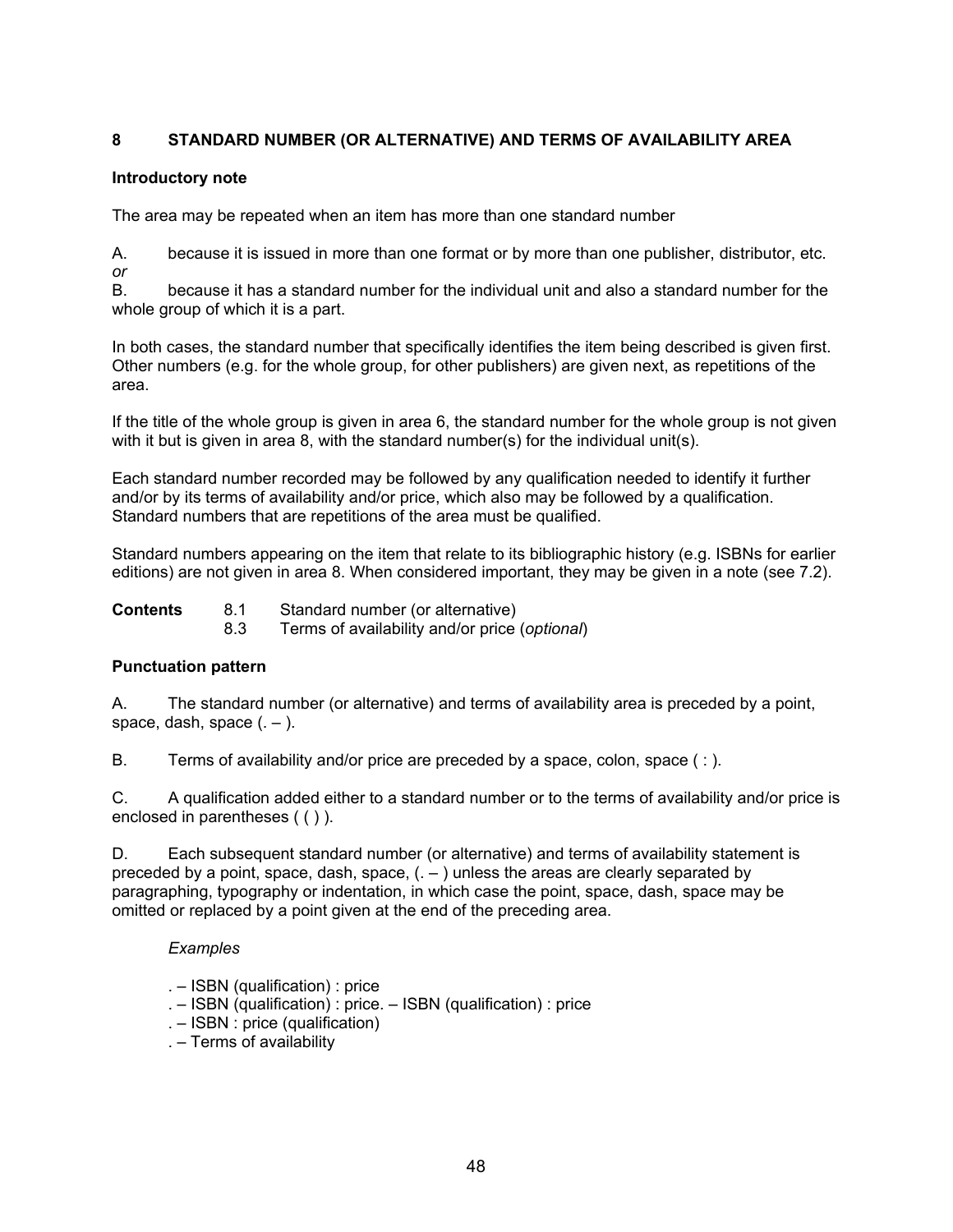# 8.1 **Standard number (or alternative)**

8.1.1The ISBN or other standard number is given when known.

8.1.2 The standard number is preceded by the letters ISBN, etc., and transcribed in accordance with the relevant standard.<sup>2</sup>

8.1.3 When a standard number is incorrectly printed on an item, the corrected number is given, if known, followed by a point, space, dash, space and the invalid number is given as it appears, with the qualification "invalid" (or its equivalent in another language and/or script) enclosed in parentheses.

e.g. . – ISBN 3-598-10478-2. – ISBN 3-597-10478-2 (invalid)

# 8.3 **Terms of availability and/or price** (*optional*)

8.3.1 A statement of the terms on which the item is available may be given. In the case of an item offered for sale, the price of the item is given in numerals with the official standard symbol for the currency.

e.g. : £2.05 : 90F

8.3.2 Qualifications to the terms of availability and/or price are enclosed in parentheses.

e.g. (available from Information Canada \$1.25) (U.S. Government Printing Office \$2.50 (Cat. no...))

General notes relating to terms of availability and/or price may be given in area 7.

 <sup>2</sup> International Standard ISO 2108-1978(E) *Documentation – International Standard Book Numbering (ISBN)*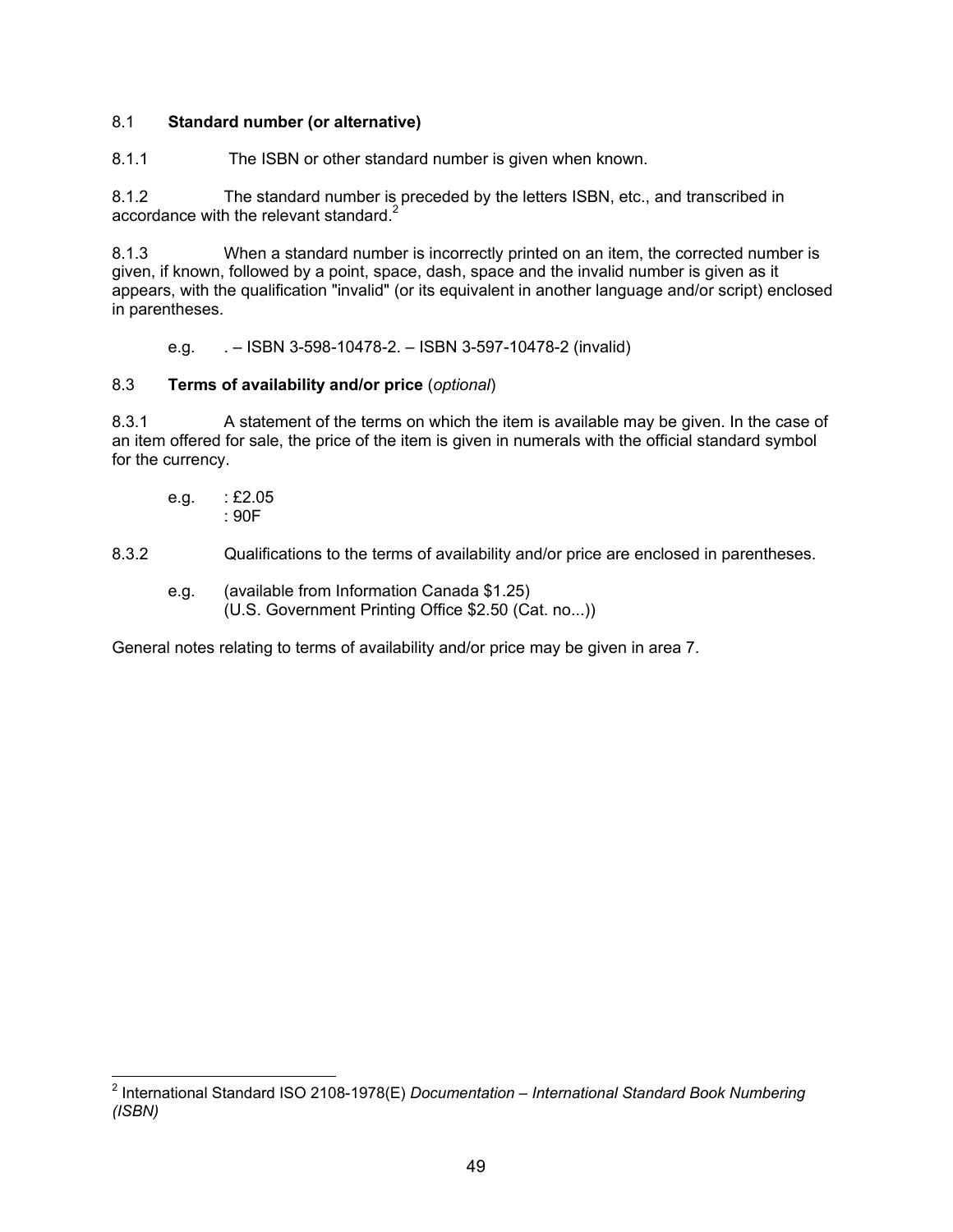# <span id="page-55-0"></span>**APPENDIX A: MULTI-LEVEL DESCRIPTION**

Multi-level description is based on the division of descriptive information into two or more levels. The first level contains information common to the whole or main item. The second and subsequent levels contain information relating to the individual parts. The process is carried out for as many levels as are required to describe fully the item and its parts.

At each level the elements of the description are given in the same order and with the same punctuation as for unitary items. Some elements may be recorded at more than one level. When the title of a part is preceded by a number or part designation, the two statements are separated by a colon, space (: ).

In ISBD(CM) the applications of multi-level description are:

A. The description of physically separate units of a multi-part item.

B. The description of (physically) separate items supplementary to, or accompanying, another item (see 5.4.1 and 7.7).

When there is a change of place of publication and/or name of publisher in the course of publication, the new place of publication and the name of the new publisher common to all parts of the multi-part item are added to the first level preceded by "[subsequently]" or its equivalent in other languages. A note is given at the first level, indicating when the change took place (see 7.4).

e.g. . – Paris ; [subsequently] Genève

When it is known from the outset or in the course of publication that the place of publication and name of publisher change for each part of a multi-part item, this is indicated at the first level by "[Various places] : [various publishers]" or "[Various places : various publishers]" or its equivalent in other languages, and the individual places and names of publication are given at a second or subsequent level.

e.g. International map of the world 1:1 000 000 = Carte internationale du monde au 1:1 000 000. – Scale 1:1 000 000. – [Various places] : [various publishers], 1913- . – 1 map : col.

NA 50: Oost Borneo. – Batavia : Topografische Dienst, 1935. – 46 x 68 cm

NJ 38: Tabriz. – [London] : War Office, 1931. – 47 x 65 cm

NJ 44: Ho-tien. – [Washington] : Army Map Service, 1962. – 46 x 56 cm

When all parts of a multi-part item have been published and described, the first and last dates are given at the first level (see 4.4.8 and punctuation pattern E of area 4). The dates of each part are given at a second or subsequent level.

When the multi-part item is in the course of publication, the date of the first part published, regardless of the numeric designation of the part, is given at the first level (see 4.4.8 and punctuation pattern E of area 4). The dates of each part are given at a second or subsequent level.

The statement of extent is given at the first level when all parts of a multi-part item have been published and described. In all other cases, it is given at a second or subsequent level.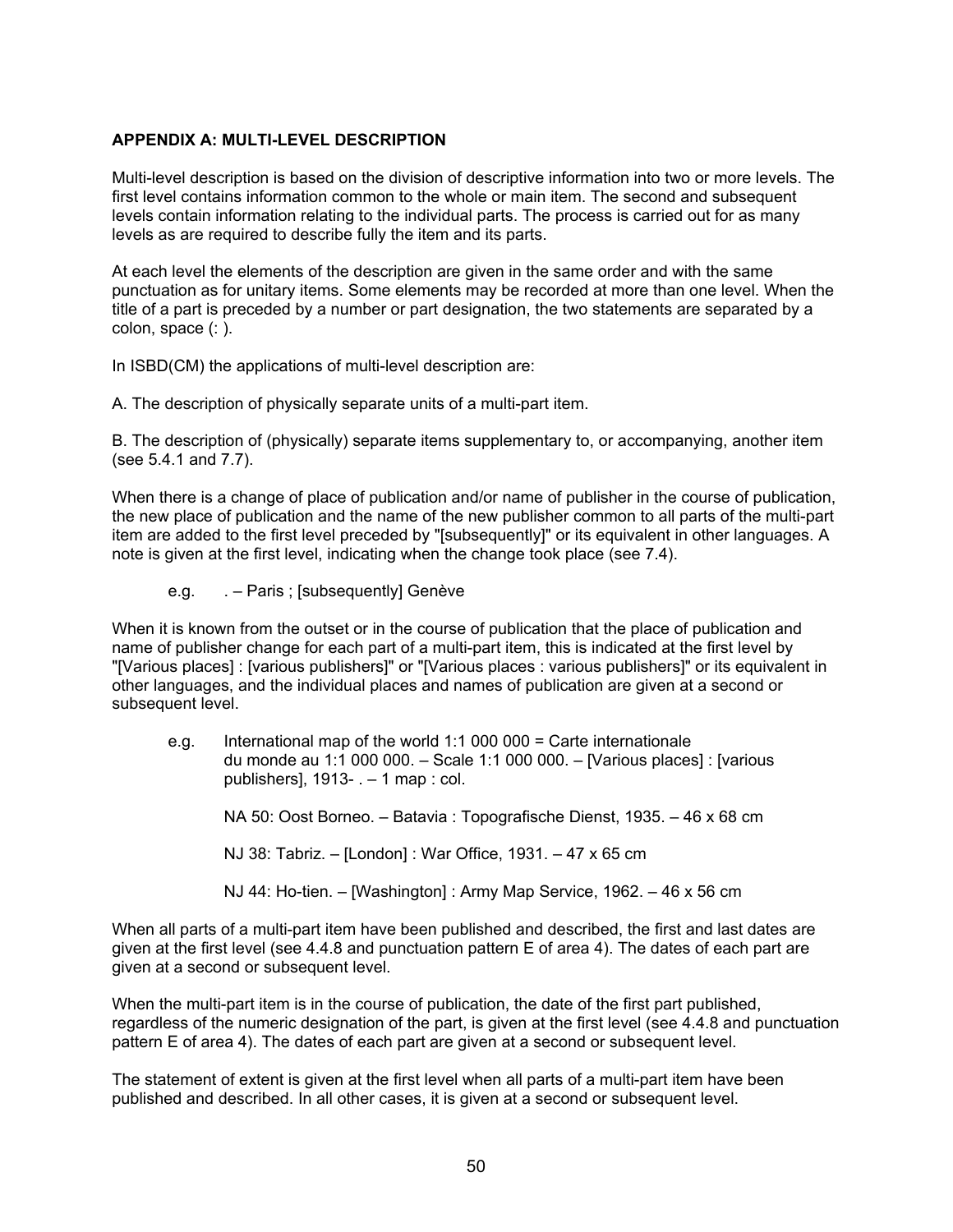#### *Example*

|                | Element                                         | <b>First level</b>                                            | Second level                                                   |
|----------------|-------------------------------------------------|---------------------------------------------------------------|----------------------------------------------------------------|
| 1.1            | Title proper                                    | Carte topographique,<br>1:25 000                              | 18-43: Auch, Est                                               |
|                | 1.4 Other title information                     | : [de la France]                                              |                                                                |
|                | 1.5 Statement of responsibility                 | / Institut géographique national                              |                                                                |
|                | 2.1 Edition statement                           |                                                               | $. - Ed. 2$                                                    |
|                | 3.1 Scale statement                             | . - Scale 1:25 000                                            |                                                                |
|                | 3.2 Projection statement                        | ; proj. conique de Lambert                                    |                                                                |
|                | 3.3 Statement of co-ordinates                   |                                                               | $- E 0°32'16" -$<br>E 0°43'4"/N<br>43°44'28 "-<br>N 43°33' 40" |
|                | 4.1 Place of publication                        | $. - Paris$                                                   |                                                                |
|                | 4.2 Name of publisher                           | $:$ I.G.N.                                                    |                                                                |
|                | 4.4 Date of publication                         | , 1978-                                                       | $. - 1979$                                                     |
|                | 5.1 Specific material designation and<br>extent | $-1$ map in 2024 sheets                                       | $. - 1$ sheet                                                  |
|                | 5.2 Other physical details                      | : col.                                                        |                                                                |
|                | 5.3 Dimensions                                  | ; folded to $23 \times 12$ cm                                 | : 92 x 77 cm                                                   |
| $\overline{7}$ | <b>Notes</b>                                    | New series at 1:25 000 from<br>1:50 000 series: "Série bleue" |                                                                |

This analysis would result in the following description:

Carte topographique, 1:25 000 : [de la France] / Institut géographique national. – Scale 1:25 000 ; proj. conique conforme de Lambert. – Paris : I.G.N., 1978- . – 1 map in 2024 sheets : col. ; folded to 23 x 12 cm. – New series at 1:25 000 from 1:50 000 series: "Série bleue"

18-43: Auch, Est. – Ed. 2. – E 0°32'16"–E 0°43'4"/N 43°44'28"–N 43°33'40". – 1979. – 1 sheet ; 92 x 77 cm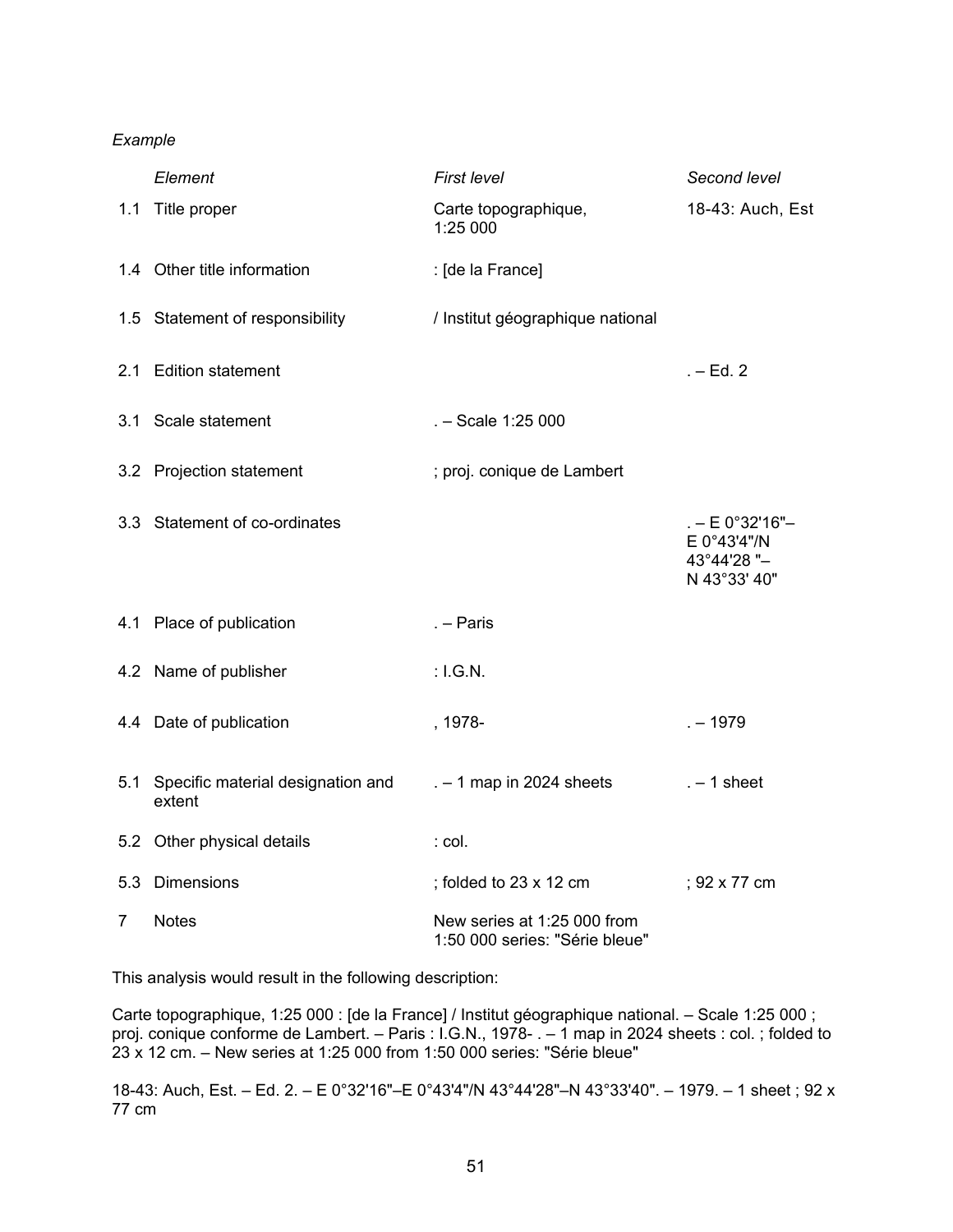Multi-level description is one of a number of choices for the bibliographic description of parts. Solely as an illustration of the various choices resulting in descriptions on a single level, see the following examples:

A certain descriptions showing as the title proper the title common to the parts, with the titles of individual parts given in a contents note (cf. 7.7);

B certain descriptions showing as the title proper the title of each individual part, with the title common to the parts given in the series area (cf. 6.1.5);

C certain descriptions showing as the title proper a combination of (a) the title common to the parts and (b) the title of each individual part (cf. 1.1.2.5);

D certain descriptions showing *component part* analysis (cf. the IFLA *Guidelines for the application of the ISBDs to the description of component parts*).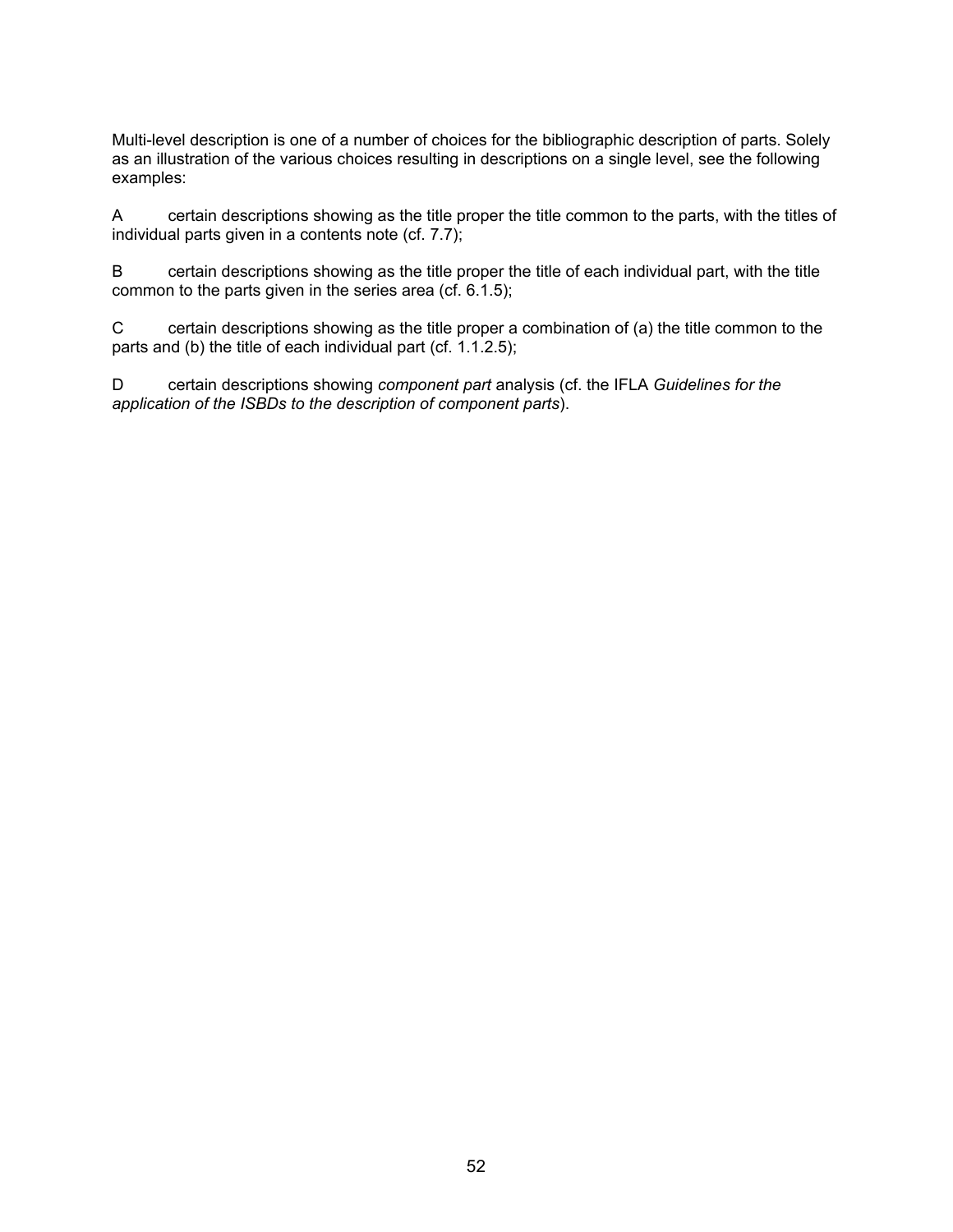#### <span id="page-58-0"></span>**APPENDIX B: BI-DIRECTIONAL RECORDS**

Bi-directional records are multi-script records in scripts written from left to right and scripts written from right to left.

Unless the direction of the script changes within an element, each change of script begins on a new line of the description at the appropriate margin. Prescribed punctuation is given at the start of the new element in the style required by the script, except for the prescribed point, comma or semicolon, which are given at the end of the previous element in the style required by the script (see also 0.4 Punctuation). Thus, the point of the point, space, dash, space  $(.-)$  ends the previous element and the dash begins the following element on a new line at the appropriate margin.

e.g. Carte générale du Liban

 $=$  خريطه لبنان

/ dressée, dessinée et imprimée par le Service géographique des F.F.L.

#### מסת ארד ישראל / בעריכת נחום בן חורים

= Map of Eretz Israel (Palestine) / edited by Nahua Ben-Horim

سمننجوغ مليسيا أرفتا]

= Semenanjung Malaysia

; 1:1 140 480

 $\mathcal{L}$ 

<sup>1975</sup>

Peta dunia Islam [petal = Map of the Muslim world

/ Bahagian Ugama, Jabatan Perdana Menteri. – Skel 1:24 000 000. – Kuala Lumpur : Jabatan Perdana Menteri, 1976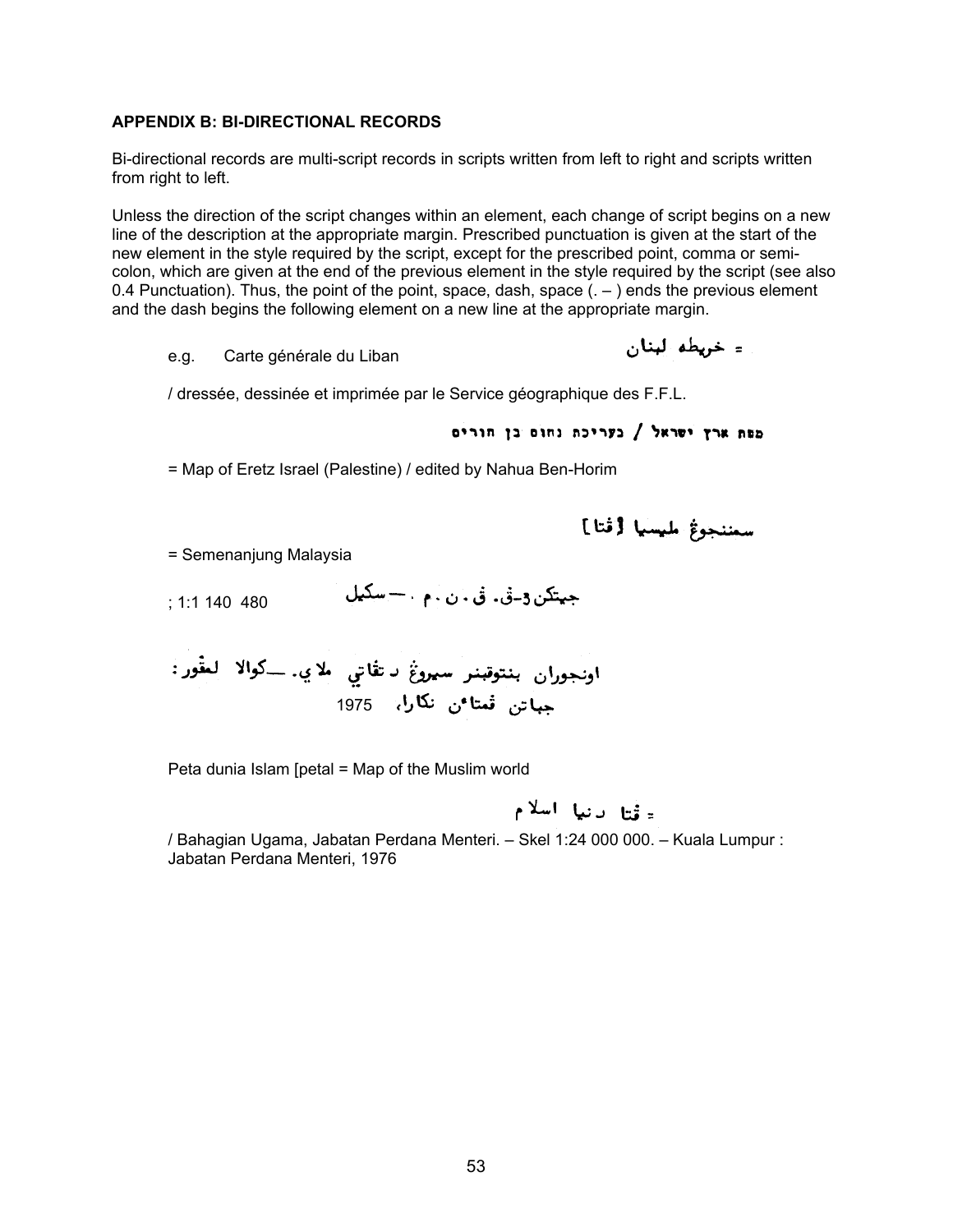# <span id="page-59-0"></span>**APPENDIX C: SPECIFIC MATERIAL DESIGNATIONS**

The following list of specific material designations is suggested as a basis for constructing lists in English-language countries.

Definitions of the terms are not included.

atlas diagram globe map model plan profile remote-sensing image section view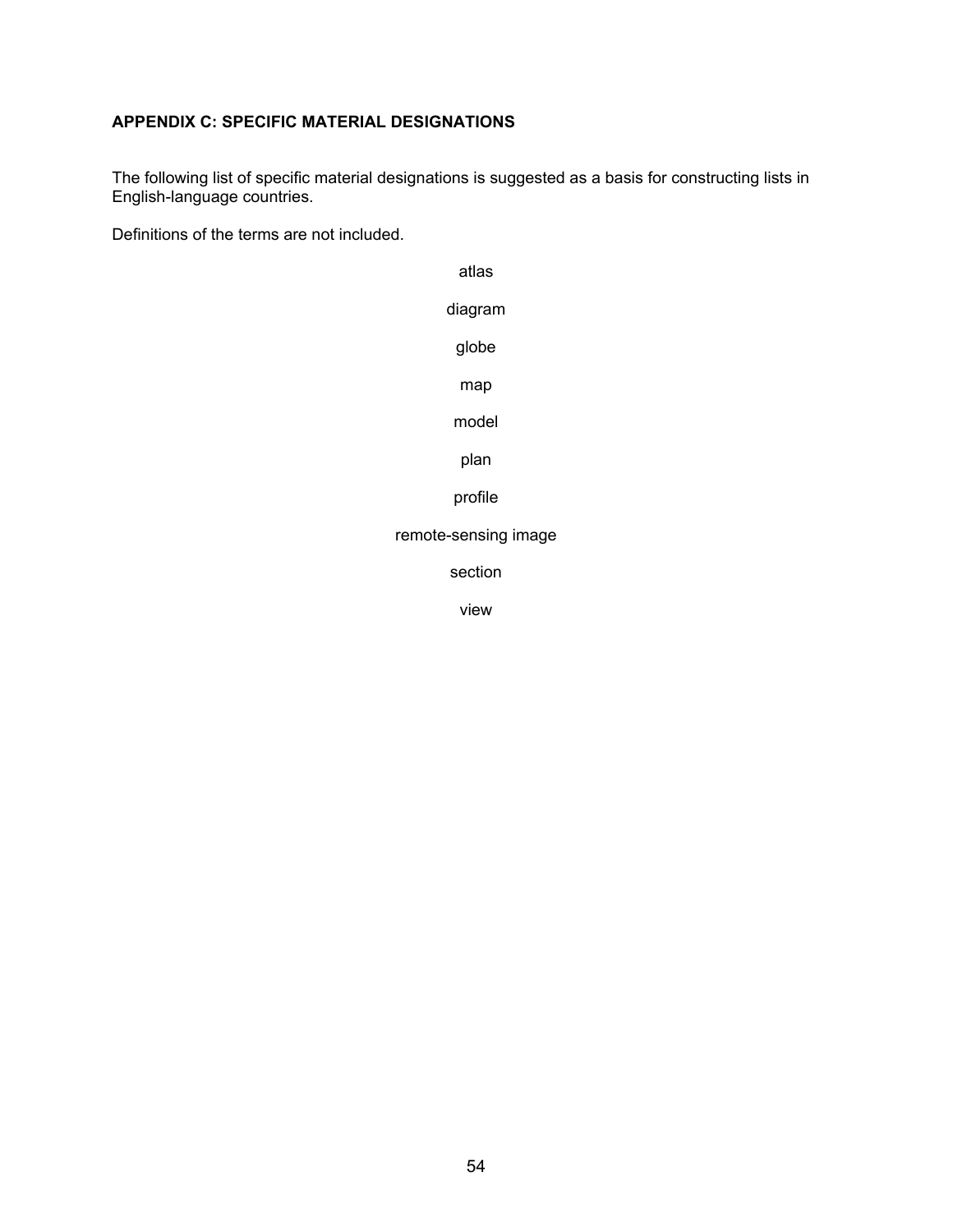#### <span id="page-60-0"></span>**APPENDIX D: FRENCH EXAMPLES**

1. S.D.A.U. Clermont-Fd : [schéma directeur d'aménagement et d'urbanisme de Clermont-Ferrand] : esquisse 2000 / Ministère de l'Aménagement du territoire, de l'équipement, du logement et du tourisme, Direction départementale de l'équipement. – 1:50 000 (E 2°55'–E 3°21'/N 45°55'–N 45°35'). – [Paris] : Ministère de l'Aménagement du territoire, de l'équipement, du logement et du tourisme, 1974. – 1 carte : en coul. ; 100 x 73 cm, sur f. 102 x 96 cm, pliée 30 x 21 cm.

Fond topographique I.G.N. [Institut géographique national]

2. [Plan d'Aix-en-Provence, Bouches-du-Rhône]. – 1:10 000 (E 5°26'/N 43°32'). – Marseille : J.L. Argaud, 1974. – 1 plan : en coul. ; 39 x 53 cm, sur f. 40 x 54 cm, plié 20 x 12 cm + notice (32 p. ; 20 x 12 cm).

Au v°: Environs d'Aix, [1:47 000 env.]

- 3. Carte tectonique internationale de l'Afrique / Association des services géologiques africains ; Organisation des Nations Unies pour l'éducation, la science et la culture = International tectonic map of Africa / Association of African Geological Surveys ; United Nations Educational, Scientific and Cultural Organization. – 1:5 000 000. – Paris : ASGA : Unesco, 1968. – 1 carte en 9 feuilles : en coul. ; sur f. 67 x 93 cm et 67 x 97 cm + notice (54 p. ; 27 x 21 cm).
	- 1: Afrique nord-occidentale [ouest]. (W 25°–E 5°/N 40°–N 13°). 59 x 59 cm.
	- 2: Afrique nord-occidentale [centre].  $-$  (E 5°–E 35°/N 40°–N 13°).  $-$  59 x 59 cm.
	- 3: Afrique nord-orientale. (E  $34^{\circ}$ –E  $65^{\circ}$ /N  $40^{\circ}$ –N  $13^{\circ}$ ). 59 x 65 cm.
	- 4: Afrique occidentale. (W 20°–E  $7^{\circ}/N$  14'–N 0°). 30 x 59 cm.
	- 5: Afrique centrale. (E 6°–E 35°/N 14°–S 15°). 59 x 59 cm.
	- 6: Afrique orientale. (E 34°–E 61 °/N 14°–S 15°). 59 x 59 cm.
	- 7: Légende. 59 x 59 cm.
	- 8: Afrique australe. (E 5°–E 35°/S 13°–S 40°). 59 x 59 cm.
	- 9: [Afrique sud-orientale ; Madagascar ; La Réunion ; Ile Maurice]. (E 34°–E 61°/S 13°–S 26 $^{\circ}$ ). – 32 x 59 cm.
- 4. Internés, déportés, fusillés, victimes civiles de l'Allier / carte dressée par M. Naudin et M. Rougeron, correspondants départementaux du Comité d'histoire de la 2e guerre mondiale. – [1:266 000 env.] (E 2°15'–E 3°59'/N 44°37'–N 45°57'). – [Paris : Comité d'histoire de la 2e guerre mondiale], 1972. – 1 carte : en coul. ; 40 x 52 cm, sur f. 44 x 57 cm.

La carte est inférieure à la surface délimitée par les points de coordonnées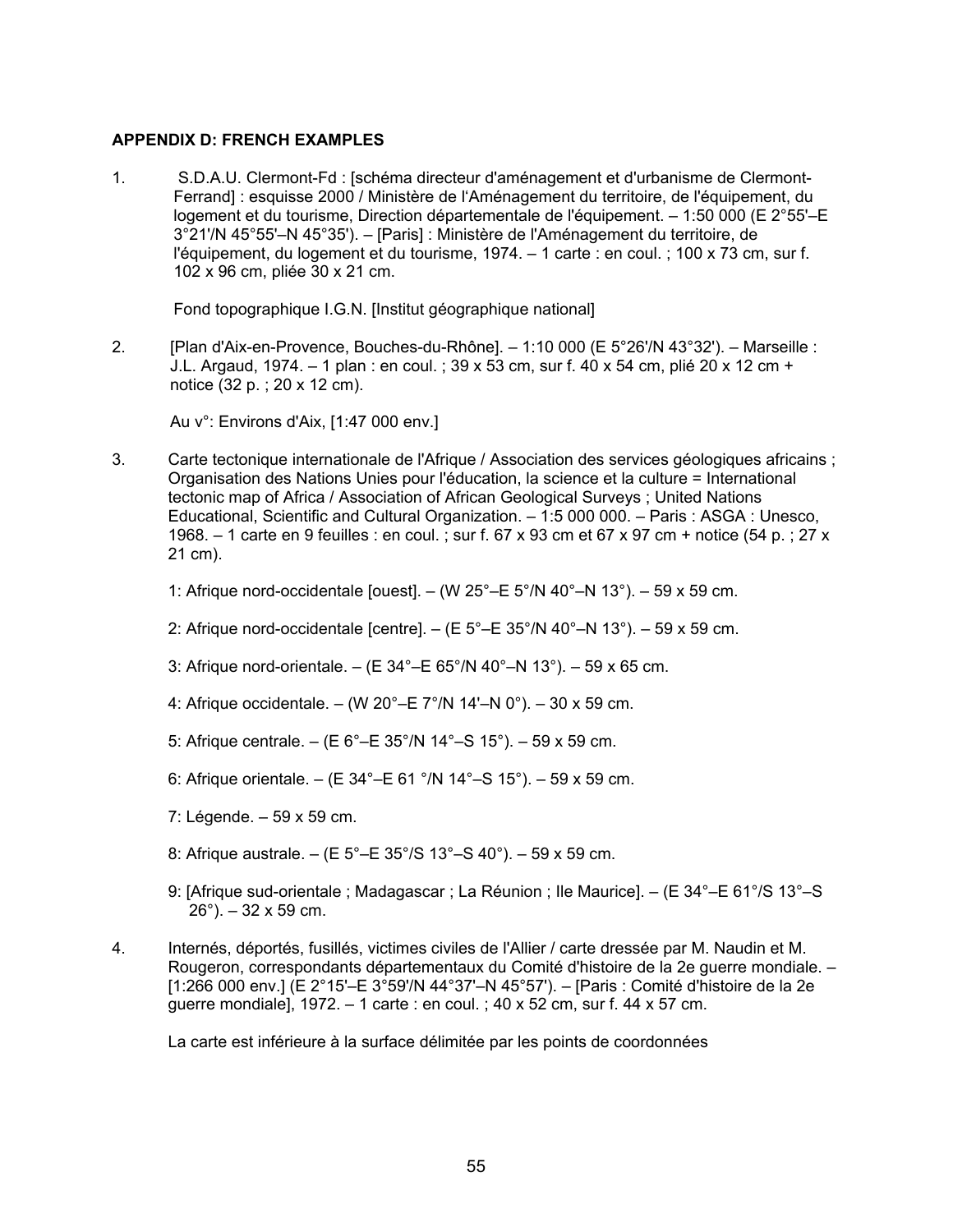5. Vallée de la Saône : carte des sols des zones témoins / I.N.R.A. ; cartes dressées par F. Bailey. – 1:25 000. – Dijon : I.N.R.A., 1973. – 1 carte : en coul. ; 43 x 68 cm, sur f. 50 x 70 cm.

Zone d'Aisey et Richecourt, zone de Chaux-les-Port, zone de Gésincourt-Aboncourt, zone de Fedry et zone d'Apremont. – Coordonnées non déterminables. – Fond topographique I.G.N. [Institut géographique national]

6. Maroc touristique : carte routière au 1:1 000 000 / dressée par la Société des éditions Marcus. – 1:1 000 000 (W 12°55'–W 1°45'/N 35°47'–N 27°58'). – Paris : Marcus, 1974. – 1 carte : en coul. ; 74 x 125 cm, sur f. 79 x 126 cm, pliée 20 x 13 cm.

"Tableau schématique des distances kilométriques entre les principales villes du Maroc par les routes les plus directes". – Carton: "Quelques circuits touristiques".

7. Saint-Georges-de-Didonne, 17110 : [Charente-Maritime]. – 2e éd. – [1:12 000 env.] (W 1°00'/N 45°36'). – Marly-le-Roi : L. Petit, 1974. – 1 plan : en coul. ; 27 x 42 cm, sur f. 30 x 43 cm, plié 16 x 12 cm + notice (56 p. ; 16 x 12 cm). – (Petit Plan Petit).

Au v°: Répertoire des rues, des terrains de camping, des colonies et maisons de vacances

- 8. Plan de Paris à vol d'oiseau / original dressé et dessiné par G. Peltier de 1920 à 1940. Réfection en 1974 par André Charon. – [1:7 000 env.] (E 2°20'/N 48°52'). – Paris : Blondel La Rougery, 1974. – 1 plan en 2 feuilles : en coul. ; chaque f. 128 x 87 cm, sur f. 132 x 91 cm.
- 9. Vraie description des Gaules, avec les confins d'Allemaigne & Italye / Jean Jolivet. [1:2 000 000 env.] (W 5°05'–E 12°29'/N 51°04'–N 41'54'). – Paris : Hier et demain, 1974. – 1 carte : en coul. ; 60 x 92 cm, sur f. 70 x 100 cm + texte (8 p. ; 33 x 25 cm).

Reprod. en fac-sim. de l'éd. de 1570 conservée à la Bibliothèque nationale, Département des Cartes et plans sous la cote [Rés. Ge C 4877], avec un texte de Edmond Pogon. – Dans un étui.

- 10. Saint-Malo, 35 : [Ille-et-Vilaine]. 1ère éd. [1:11 000 env.] (W 2°01'/N 48°39'). Hennebont : MAJAC, 1972. – 1 plan : en coul. ; 72 x 44 cm, sur f. 88 x 67 cm, plié 16 x 12 cm + notice (32 p. ; 16 x 12 cm). – (Plan Guide MAJAC).
- 11. Europe politique / par P. Kaeppelin, ... et E. Bruley, ... 1:5 000 000 (W 9°27'–E 54°29' /N 70°59'–N 35°00'). – Paris : Hatier, [1962]. – 1 carte r°-v° : en coul. ; 90 x 113 cm, sur f. 101 x 122 cm. – ([Collection des cartes murales de la librairie Hatier] ; 14-14 bis).

Au v°: Carte muette. – Carton: "L'Europe dans le monde". – 1962 d'après la déclaration du dépôt légal imprimeur

#### **MULTI-LEVEL DESCRIPTION**

1. Carte aéronautique au 1:500 000 / O.A.C.I. – 1:500 000 ; proj. conique conforme de Lambert, parallèles d'échelle conservée 45° et 49°. – Paris : I.G.N., 1974- . – 1 carte en 7 feuilles : en coul. ; chaque f. 82 x 108 cm, sur f. 89 x 127 cm.

Légende en français et en anglais. – Dans la marge, tableau d'assemblage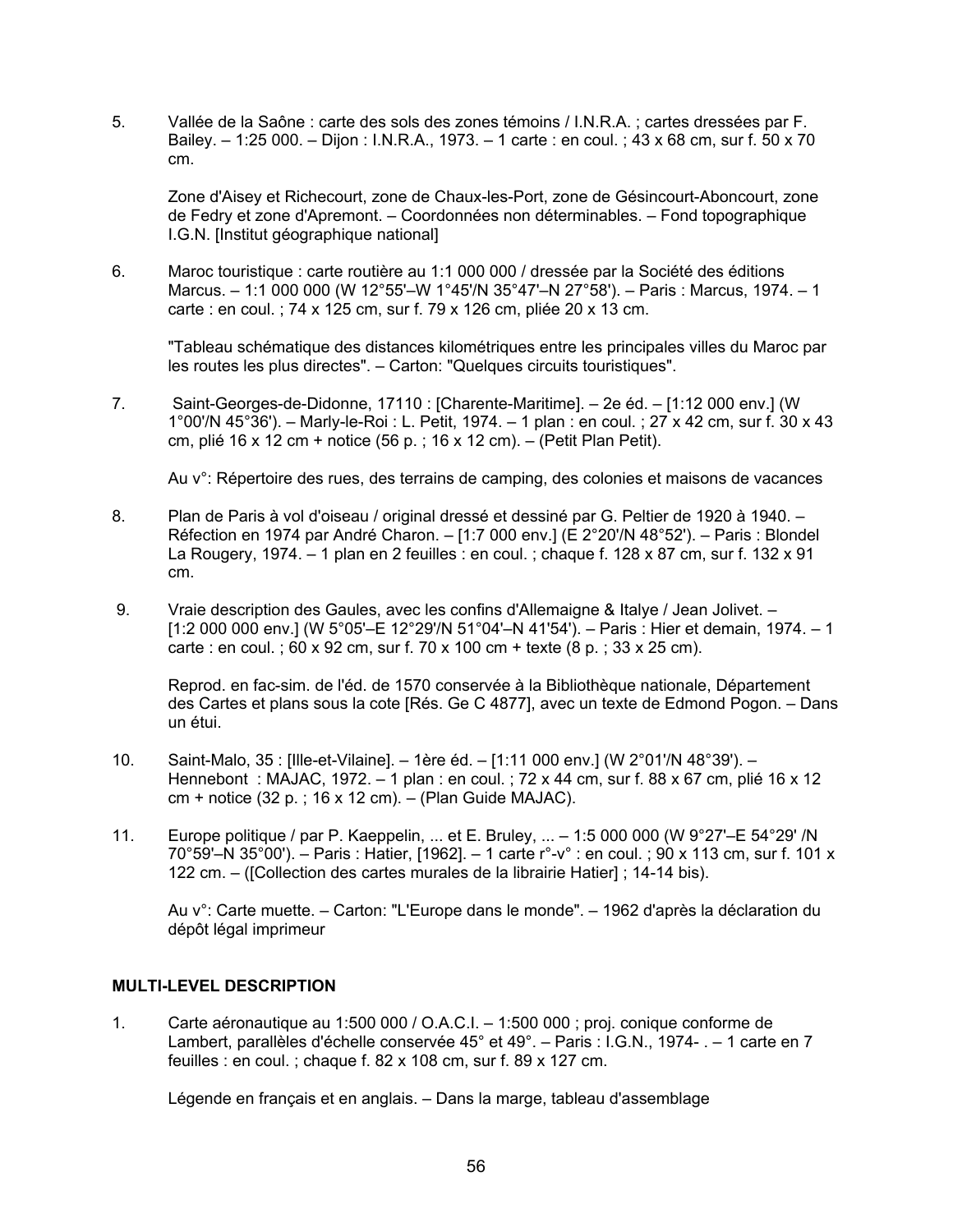- 4: Dijon. 13e éd. (E 1°30'–E 8°30' /N 49°00'–N 45'15'). 1984.
- 5: Toulouse. 13e éd. (W 2°30'–E 4°00'/N 45°15'–N 42'15'). 1984.
- 6: Marseille. 13e éd. (E 1°20'–E 7°50' /N 45°45'–N 42°15'). 1984.
- 7: Ajaccio. 13e éd. (E 5°00'–E 11°30'/N 44°30'–N 41°00'). 1984.
- 2. Carte internationale du monde = International map of the world. 1:1 000 000. [Lieux divers] : [éditeurs divers], 1913- . – 1 carte en 2122 feuilles : en coul. ; formats divers.

Chaque coupure porte un titre parallèle dans la langue du pays d'édition.

NA 50: Oost Borneo. – (E 114°–E 120°/N 4°–N 0°). – Batavia : Topographical Service, 1935. – 49 x 69 cm, sur f. 74 x 91 cm.

NJ 38: Tabriz. – (E 41°–E 48°/N 40°–N 36°). – [London] : War Office, 1931. – 46 x 64 cm, sur f. 69 x 80 cm.

NQ 32/34: Kiruna – 2e éd. – (E 9°–E 25°/N 69°–N 64°). – Stockholm : Svenska Reproduktions AB, 1970. – 57 x 80 cm, sur f. 74 x 82 cm.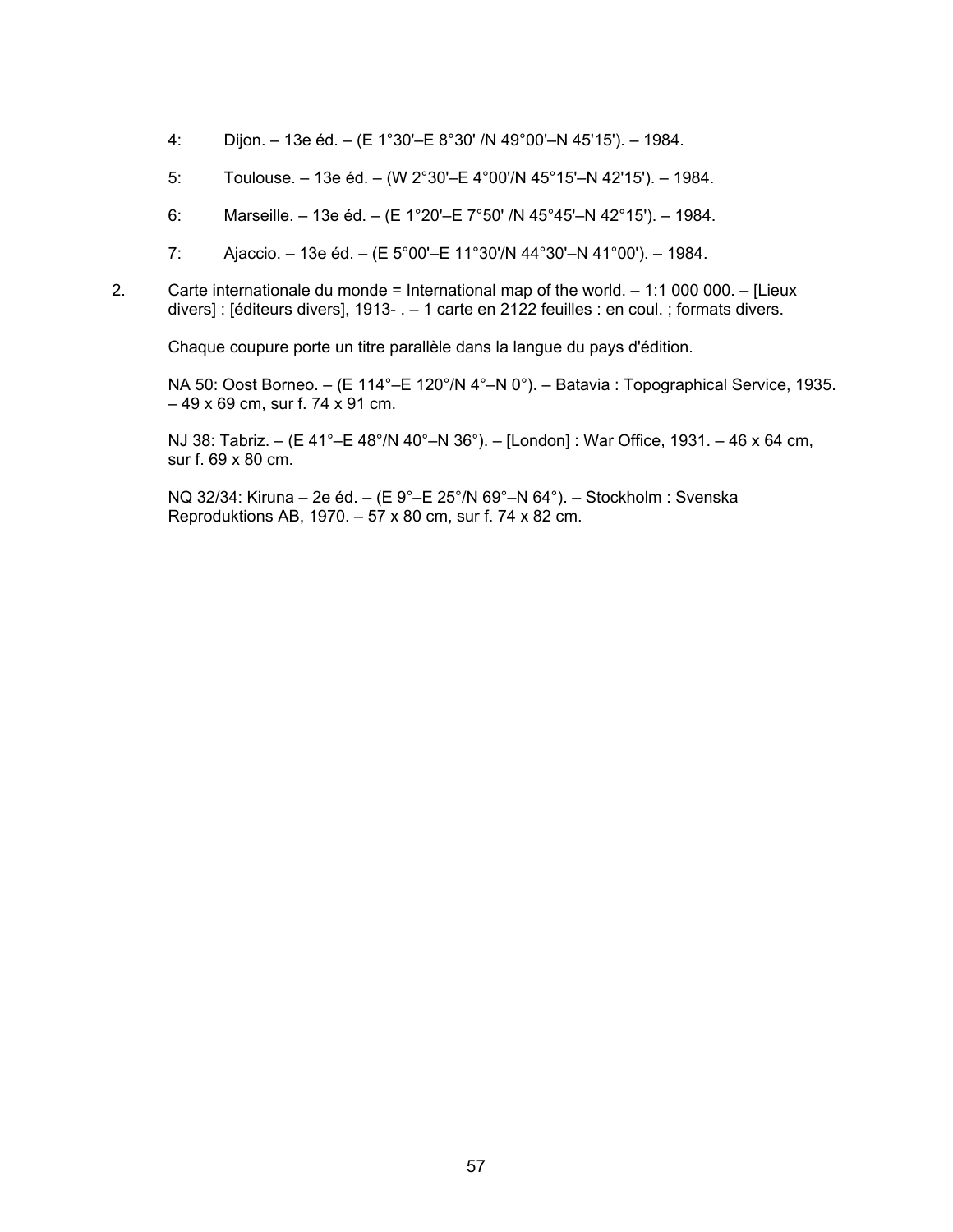#### <span id="page-63-0"></span>**APPENDIX E: ENGLISH EXAMPLES**

1. 3,000 plus : a wallchart of Scottish peaks over 3,000 feet / designed and drawn by G.D. Henderson. – [1:315 000 approx.] – Edinburgh : J. Bartholomew, cop. 1982. – 1 map : col. ; 95 x 70 cm.

Based on information from Munro's tables 1981 published by the Scottish Mountaineering Trust. – Includes a list of the 3000 ft tops in order of altitude, height in metres.

- 2. Middle East / J. Bartholomew & Son. 1:4 000 000 ; conic proj. Edinburgh : Bartholomew, cop. 1985. – 1 map : col. ; 71 x 93 cm. folded in cover  $26 \times 14$  cm. – (World travel map). – ISBN 0 7028 0337 5.
- 3. Dyfed : administration areas / Cartographic Services, Welsh Office. [ 1:250 000 approx.]. [Cardiff?] : Cartographic Services, Welsh Office, cop. 1983. – 1 map ; 46 x 51 cm.

Shows County, District and Community boundaries as at 1st April 1983. – Districts granted Borough status under the Local Government Act are identified by (B) placed adjacent to the name. – Based on the Ordnance Survey map.

4. Routeplanner : [Great Britain] / Ordnance Survey. – [Ed.] Z. – 1:625 000 (W 8°00'–E 1°20'/ N 60°50'–N 49°55'). – Southampton : Ordnance Survey, cop. 1986. – 1 map : both sides, col., 159 x 99 cm on sheet 84 x 106 cm.

Includes insets of major urban areas, insets showing National Parks etc., selected motorway junctions and a road distances table.

5. Assessment of climatic factors in land capability for agriculture in Scotland / Macaulay Institute for Soil Research. – 1:625 000. – Aberdeen : Macaulay Institute for Soil Research, cop. 1982.  $-1$  map : col. ; 72 x 87 cm folded in cover 23 x 14 cm.

Cover title : Land capability for agriculture in Scotland, map of climatic guidelines. – At head of cover title : Soil Survey of Scotland.

- 6. B.N.O.C. U.K. continental shelf licence interests, 31st December 1981 / cartography by BNOC Exploration Drawing Office. – [1:2 000 000 approx.] ; Lambert conical orthomorphic proj. two standard parallels (W 15°–E 6°/N 64°–N 48°). – Glasgow : British National Oil Corporation,  $[1982?] - 1$  map : col. ; 93 x 54 cm.
- 7. Cotswold : [tourist map] / made and published by the Ordnance Survey. [Ed.] A [bar, star]. ; reprinted with major changes and extended to include Chipping Norton. – 1:63 360. – Southampton : Ordnance Survey, cop. 1985. – 1 map : col. ; 188 x 79 cm. – (One inch to one mile tourist map / Ordnance Survey).
- 8. Germany = Deutschland = Germania = Allemagne = Alemania / Philip International. 1:1 000 000 (E 5°–E 14°/N 55°–N 47°). – London : George Philip, cop. 1976. – 1 map : col. ; 96 x 85 cm, folded to 25 x 13 cm.  $-$  (Road map = Carta automobilistica = Carte Routière = Mapa de Carreteras ; 3)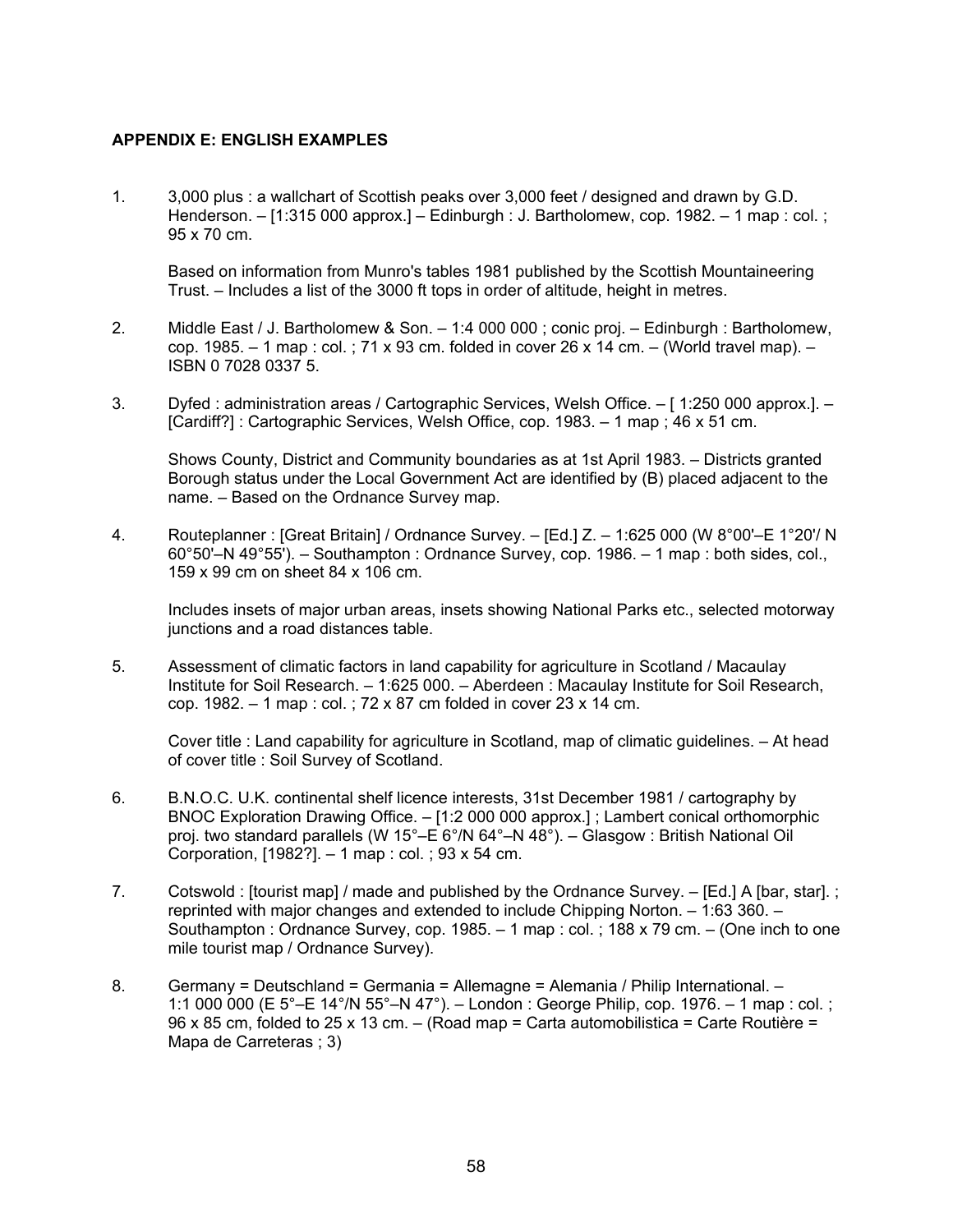- 9. 1:10,000 Barbados, OSD 218 / 1 / prepared by the Overseas Survey Directorate, Ordnance Survey. – Ed. 1-OSD 1986. – 1:10 000. – Southampton : Government of the United Kingdom (Ordnance Survey) for the Government of Barbados, 1986.  $-1$  map in 12 sheets : col. ; 90 x 90 cm each or smaller.
- 10. Pooley's planning chart : United Kingdom and Ireland : aerodromes, helipads, navigational aids, lower airspace radar service. – 1986 Pooley's flight guide [ ed.]. – 1:1 000 000 ; Lamberts conformal conical proj. (W 11°–E 3°/N  $60^{\circ}$ –N 50°). – Elstree : Robert Pooley with the assistance of Decca Navigation, 1986. – 1 map : both sides, col ; 117 x 89 cm on sheet 60 x 89 cm.
- 11. Hertfordshire from space. 1:100 000. Borehamwood : Hunting Surveys and Consultants in association with Hertfordshire County Council, 1986. – 1 map : col. ; 58 x 66 cm.

A computer enhanced Landsat image of Herfordshire prepared from the red, green and blue bands of the Thematic Mapper sensor on board Landsat 5.

12. Explore around the Thames : a practical guide to the non-tidal Thames / for all river users from B.C.M. Publications. – Pocket ed. – [Walton-on-Thames?] : B.C.M. Publications, cop. 1985. – 6 maps on 1 sheet : col ;  $13 \times 61$  cm or smaller on sheet 55 x 82 cm folded in cover 19 x 15 cm. – (Navigation maps for road and river ; no. 1).

Includes 8 town plans. – Backed by a map showing the source of the Thames, text and illustrations. – ISBN 0 950 7585 2 3.

13. Tectonic map of the Scotia Arc, BAS (Misc) 3 / British Antarctic Survey, University of Birmingham, Lamont-Doherty Geographical Observatory of Columbia University. – Ed 1. – 1:3 000 000 ; oblique aspect azimuthal equidistant proj. (W 80°–W 60°/S 50°–S 70°. – Cambridge : British Antarctic Survey, 1985. – 1 map : col, ill ; 85 x 115 cm.

Includes geological sections, text and list of references.

#### **MULTI-LEVEL DESCRIPTION**

1. 1:50 000 Landranger series, series M726 / Ordnance Survey. – 1:50 000 ; Transverse Mercator proj.  $-$  Southampton : Ordnance Survey, 1974-  $-$  1 map in 203 sheets : col., sheets 89 x 100 cm.  $-$ (Second series).

120 : Mansfield and the Dukeries. – Ed. 4-GSGS, [Ed.] A [bar, bar, star], reprinted with major changes and metric contours. – (W 1°24'–W 0°49'/53°24'–N 53°04'). – cop. 1985.

161 : Abergavenny and the Black Mountains. – Ed. 4-GSGS, [Ed.] A. – (W 3°19'–W 2°45'/N 52°06'– N 51°45'). – cop. 1984.

166 : Luton & Hertford. – Ed. 7-GSGS, [Ed.] A [bar star, bar star, bar star, bar star], reprinted with major changes. – (W 0°33'–W 0°01'/N 51°59'–N 51°38'). – cop. 1984.

170 : Vale of Glamorgan & Rhondda. – Ed. 4-GSGS, [Ed.] A [bar star, bar star], reprinted with major changes. – (W 3°53'–W 3°19'/N 51°44'–N 51°23'). – cop. 1984.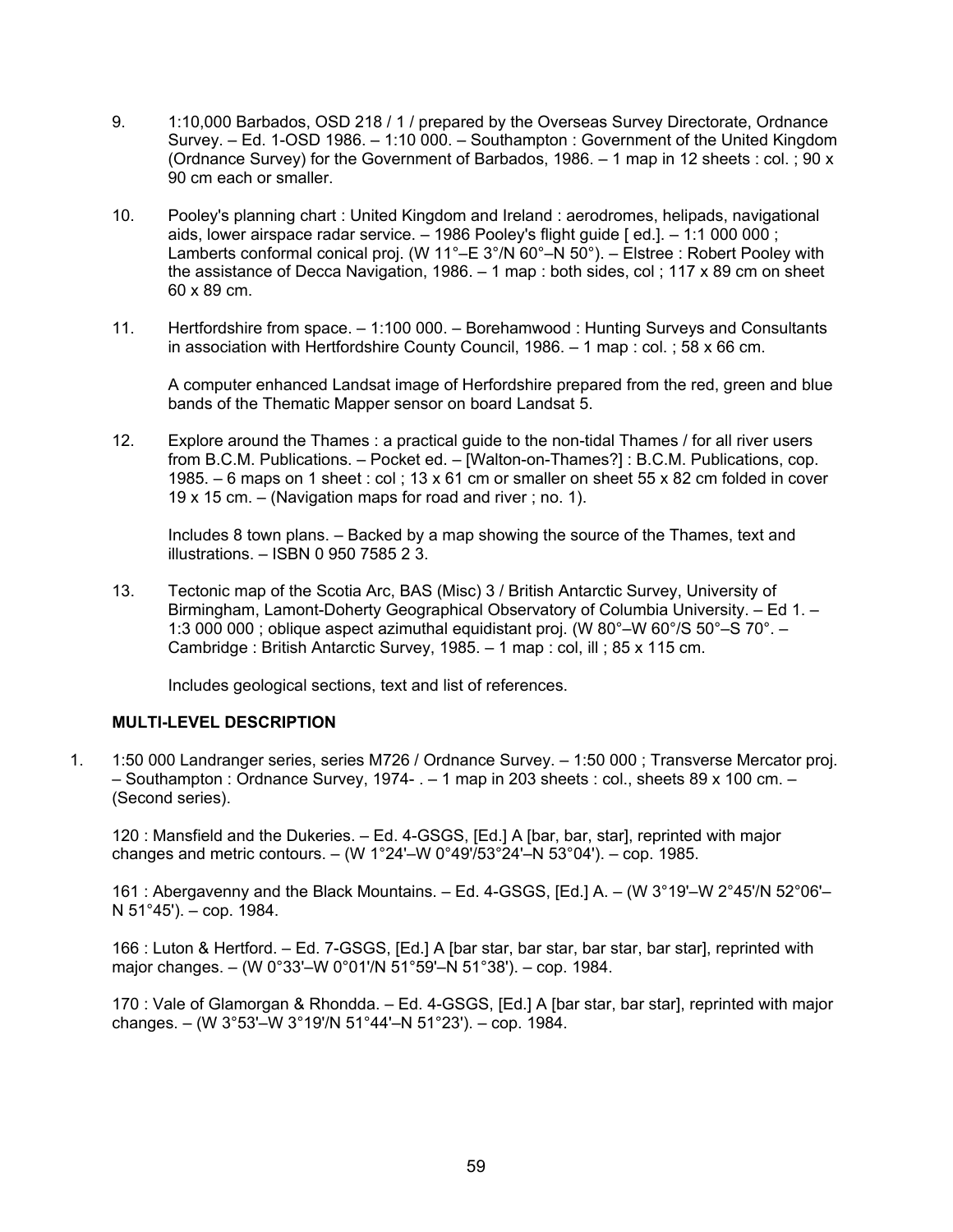#### <span id="page-65-0"></span>INDEX

Abbreviation 0.7 Channel Communication 1.4 Channel Communication 1.4 Abridgement 0.7 in Series and sub-series 6.3 Accompanying materials statement 5.4 notes 7.1.3, 7.1.4 Atlases 5.5 transcription 1.4.4 Availability terms 8.3 Parallel names of publishers and/or Bi-directional records B distributors 4.2.5 Capitalization 0.8 Parallel other title information Co-ordinates statements 3.3 transcription 1.4.4.6 Collective titles 1.1.2.4 Parallel places of publication and/or Common titles 1.1.2.5 distribution 4.1.8 Contents notes 7.7 Parallel statements of responsibility Copyright dates 4.4.6, 4.4.7 transcription 1.5.4.6 Dates of printing or manufacture 4.7 Parallel titles 1.3 Dates of publication and/or distribution 4.4 in Series and sub-series 6.2 Definitions 0.2 notes 7.1.3, 7.1.4 Dependent titles 1.1.2.5 transcription 1.3.4 Dimensions of items 5.3 Physical description area 5 Distributors **notes** 7.5 statement of function 4.3 **Physical details of items** 5.2 Distributors' names 4.2 Places of printing or manufacture 4.5, 4.6 notes 7.2 Prices 8.3 Edition statements 2.1 Printers' names 4.2.6 in Series 6.3.3 Projection statements 3.2 Examples 0.9 notes 7.4 Extent of items 5.1 **Publishers' names 4.2** Facsimiles Punctuation 0.4 imprint 4.0 Scale statements 3.1 General material designations 1.2 Script of description 0.6 International Standard Book Number Sections 1.1.2.6 SEE ISBN Series International Standard Serial Number number numbering data 6.6 SEE ISSN other title information 6.3 ISBD(G) parallel titles 6.2 comparison 0.3 titles 6.1 ISBN 8.1 Series area 6 ISSN notes 7.6 in Series and sub-series 6.5 Sources of information 0.5 Language of description 0.6 Specific material designations 5.1 Manufacturers' names 4.2.6 definitions C notes 7.3 availability area 8 Misprints 0.10 Standard numbers 8.1 Multi-level description A Statements of responsibility 1.5 Names of publishers and/or distributors 4.2 in Common and dependent titles National bibliographies 0.1.1 1.5.4.8 Note area 7 in Edition statements 2.3 Numbering data in Other title information 1.4.2

in Series and sub-series 6.6 Edition area 2 Places of publication and/or distribution 4.1 transcription 2.1.2 Publication, distribution, etc, area 4 Mathematical data area 3 Standard number (or alternative) and terms of